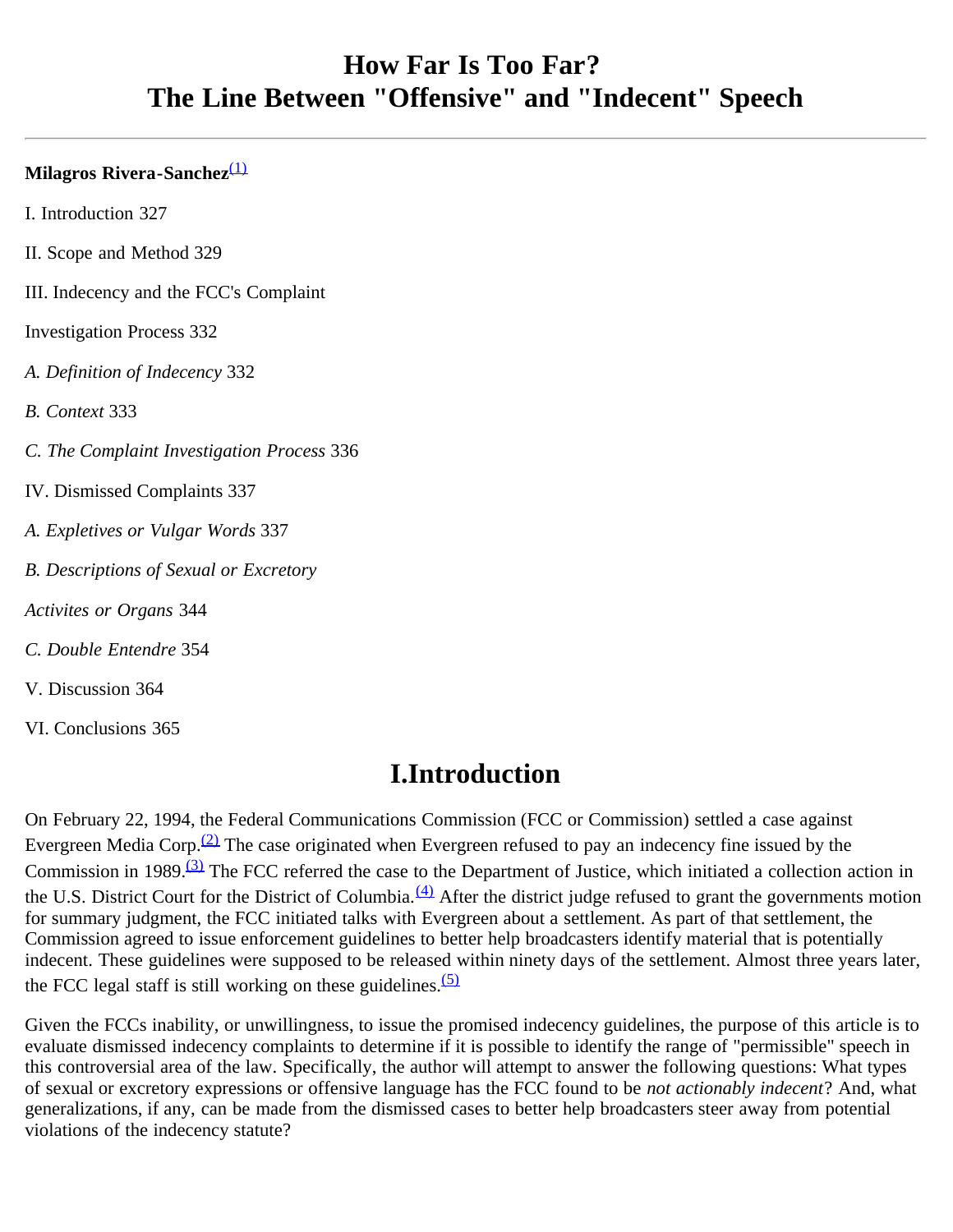To facilitate discussion and make this article more readable, brief excerpts of the material that led to each complaint are provided. More extensive excerpts are provided in footnotes. The dismissed complaints are divided into three categories: (A) expletives or vulgar words; (B) descriptions of sexual or excretory activities or organs; and (C) double entendre. These three categories are very general and were devised after examining all cases in which the Commission has issued fines for indecent broadcasts. Within each section, and whenever possible, the complaints are organized in chronological order. $\frac{(6)}{6}$  $\frac{(6)}{6}$  $\frac{(6)}{6}$ 

Part II explains the scope and method of this study. Part III discusses the concept of "indecency" and the procedure the FCC follows when handling indecency complaints. It also discusses how the Commission has used the concept of "context" when determining whether material is indecent. Part IV examines the complaints that the FCC dismissed as "not actionably indecent" and, whenever possible, contrasts the dismissed language with material that the Commission has found indecent. The discussion is in Part V and the conclusion is in Part VI.

# **II.Scope and Method**

As the legal notion of "indecency" extends to cable and other newer communication technologies, such as the Internet, $(7)$  examining broadcasters experiences with FCC enforcement efforts may prove beneficial. At the very least, this Article provides examples of the types of speech that the FCC has found not actionably indecent. This may be useful for broadcasters and media attorneys because dismissed complaints are usually not published by the FCC.

This study includes the most relevant indecency complaints involving radio stations that the FCC dismissed as "not actionably indecent" between 1989 and 1995. $\frac{(8)}{8}$  Complaints involving television stations were excluded from this study for two reasons. First, the enforcement of the indecency statute has greatly affected radio stations,  $(9)$  with no television station to date having been subjected to an FCC fine. $(10)$  Second, since television pictures can be as or more offensive than speech, unless the author had the opportunity to look at every videotape included with every complaint against a television station, it would be difficult to assess the offensive nature of television programs. $\frac{(11)}{(11)}$  $\frac{(11)}{(11)}$  $\frac{(11)}{(11)}$ 

Complaints deemed "defective" by FCC staff were not used in this study because when the Commission dismisses a complaint as defective, it does not make a finding as to whether the material is indecent or not. A defective complaint is one that fails to include a transcript or tape of the program, stations call letters, and time and date of broadcast. In addition, complaints that were unlikely to provide any guidance were left out. For example, if a complaint *only* claimed that words like "faggots," curse words like "damn," or racial slurs were "indecent," the complaint was excluded because such terms fall outside of the FCCs definition of indecency, which is only supposed to include patently offensive depictions or descriptions of sexual or excretory activities or organs.<sup>[\(12\)](#page-15-4)</sup>

The thirty-one complaints discussed in this study were chosen according to the criteria explained in the previous paragraphs. Of those, FCC staff dismissed twenty-eight cases because the language was "not actionably indecent." $\frac{(13)}{(13)}$  $\frac{(13)}{(13)}$  $\frac{(13)}{(13)}$ Since the complaints were dismissed as not actionably indecent, the FCC did not send a letter of inquiry to the twentyeight licensees whose stations had been the subject of the complaints. Thus, the only guidance available for those trying to study the reasoning behind the FCCs dismissals are the letters the Commission sent to the complainants. Unfortunately, the Commission seldom provided detailed explanations as to why material was deemed not actionably indecent, using instead form letters to dismiss the complaints.

Of the remaining three complaints, two were dismissed after the Commission evaluated the licensees responses to the FCCs letters of inquiry. This means that the FCC staff found that the material broadcast appeared to be actionably indecent, but after receiving the stations responses the FCC decided not to issue a fine due to, what appears to be, mitigating factors. A final complaint was dismissed at the discretion of the agency without any explanation--and after a letter of inquiry had been sent to the licensee--despite the fact that the language appeared to be in line with other cases in which the Commission has issued fines.

A breakdown of the thirty-one dismissed complaints reveals that there were seven about the use of expletives or vulgar words, thirteen about descriptions of sexual or excretory activities or organs, and eleven about use of double entendre.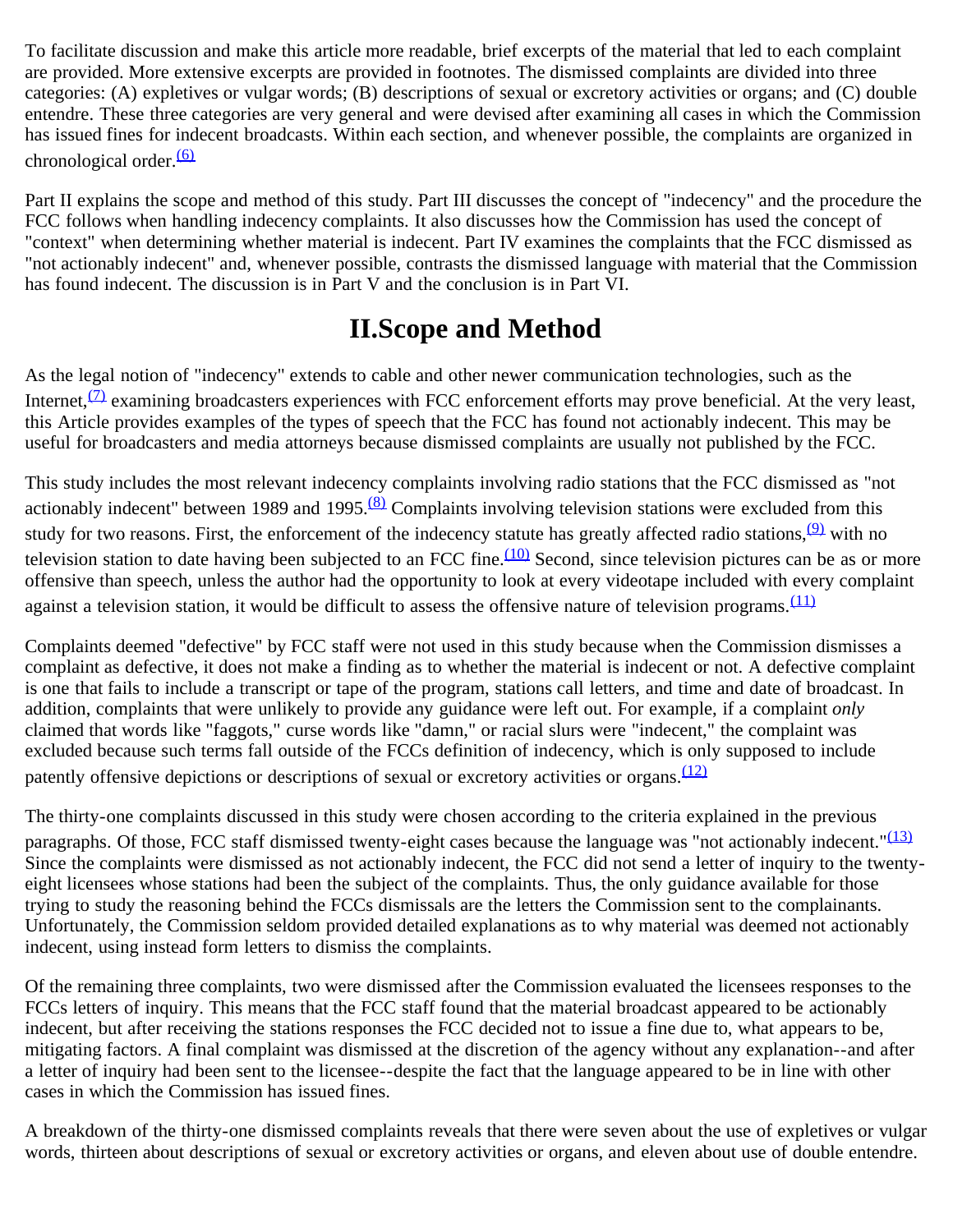### **III.Indecency and the FCCs Complaint Investigation Process**

#### *A. Definition of Indecency*

The FCC has defined indecency as language that, in context, depicts or describes, in terms patently offensive by contemporary community standards for the broadcast medium, sexual or excretory activities or organs.  $(14)$  The use of indecent speech over the airwaves constitutes a violation of 18 U.S.C. 1464. $\frac{(15)}{10}$  The Communications Act authorizes the Federal Communications Commission to enforce section 1464.<sup>(16)</sup> The Commissions most commonly used enforcement tool in the regulation of indecency is the fine.

Although indecent speech is protected by the First Amendment, in the 1978 landmark decision *FCC v. Pacifica Foundation* the U.S. Supreme Court said that the FCC may channel indecent speech to times when children are less likely to be in the audience. $(17)$  For many years, broadcasters knew that if they aired material that contained indecent words like "shit, piss, fuck, cunt, cocksucker, motherfucker, and tits" $(18)$  late at night, the FCC would not take any punitive action. Since 1987, however, the times when indecency can be aired and what actually constitutes indecency have been less clear.  $(19)$  After several court battles, it appears that it is safe for broadcasters to air indecency from 10:00 p.m. until 6 a.m. $\frac{(20)}{20}$  $\frac{(20)}{20}$  $\frac{(20)}{20}$ 

#### *B. Context*

The Commission has said that for a finding of indecency "[t]he ultimate determinative factor . . . is whether the material, when examined in context, is patently offensive." $(21)$  While the Commission has not clearly explained what is "patently offensive," after evaluating numerous indecency cases, it appears that the use of humor and the intent to pander and titillate the audience may contribute to a finding of patent offensiveness. On the other hand, the FCC has done a somewhat better job at explaining the term "context." This term is supposed to encompass a host of variables. For example, when determining a programs context the FCC will take into account whether language is "vulgar" or "shocking" or whether allegedly indecent material is isolated or fleeting,  $(22)$  or dwells on patently offensive descriptions of sexual or excretory activities or organs. In addition, as part of the context, the FCC will take into account whether children are likely to be in the audience. $(23)$  Finally, the Commission has said that the merit of a work will not automatically preclude a finding of indecency.<sup>(24)</sup> The merit of a work may include its literary, artistic, political, or scientific value, or such things as how serious is the discussion of sexual topics. $(25)$  For example, frank discussions of sex, including sexual techniques, are not necessarily indecent unless presented in a pandering or titillating manner.<sup>(26)</sup> On the other hand, the FCC has said that "while a humorous context will not necessarily exacerbate the offensiveness of certain remarks, it will also not ameliorate the impact of otherwise patently offensive speech." $(27)$  In fact, if one examines all the FCC actions that led to fines, it will be obvious that the language found indecent contained expletives, descriptions of sexual or excretory activities or organs, or double entendre in a nonserious, non-news, nonscientific/educational context. Thus, humor and the use of language falling into any of the three categories mentioned above are likely to be a very dangerous combination.

Still, what exactly is context and how the FCC factors it in when it evaluates an indecency complaint remains somewhat of a mystery. This may be in part due to the fact that, according to the Commission, "indecency determinations are highly fact-specific and are necessarily made on a case-by-case basis." $(28)$  Thus, for example, the FCC has said that no words are *per se* indecent.<sup>(29)</sup> This suggests that words that may be indecent in one context may not necessarily be so in another context; for instance, one in which there is no attempt to pander or titillate the audience. So, after examining past FCC decisions, it appears that discussions that dwell on sexual and excretory matters--including scatological functions--in a pandering and titillating fashion are indecent.  $(30)$  Sexual references that make the sexual or excretory meaning of double entendre or innuendo inescapable are also indecent.<sup>(31)</sup> References to the mutilation of sexual organs have been found indecent. $(32)$  The Commission has also said that it is indecent to broadcast frequent, explicit, patently offensive references to sexual intercourse, orgasms, masturbation, and other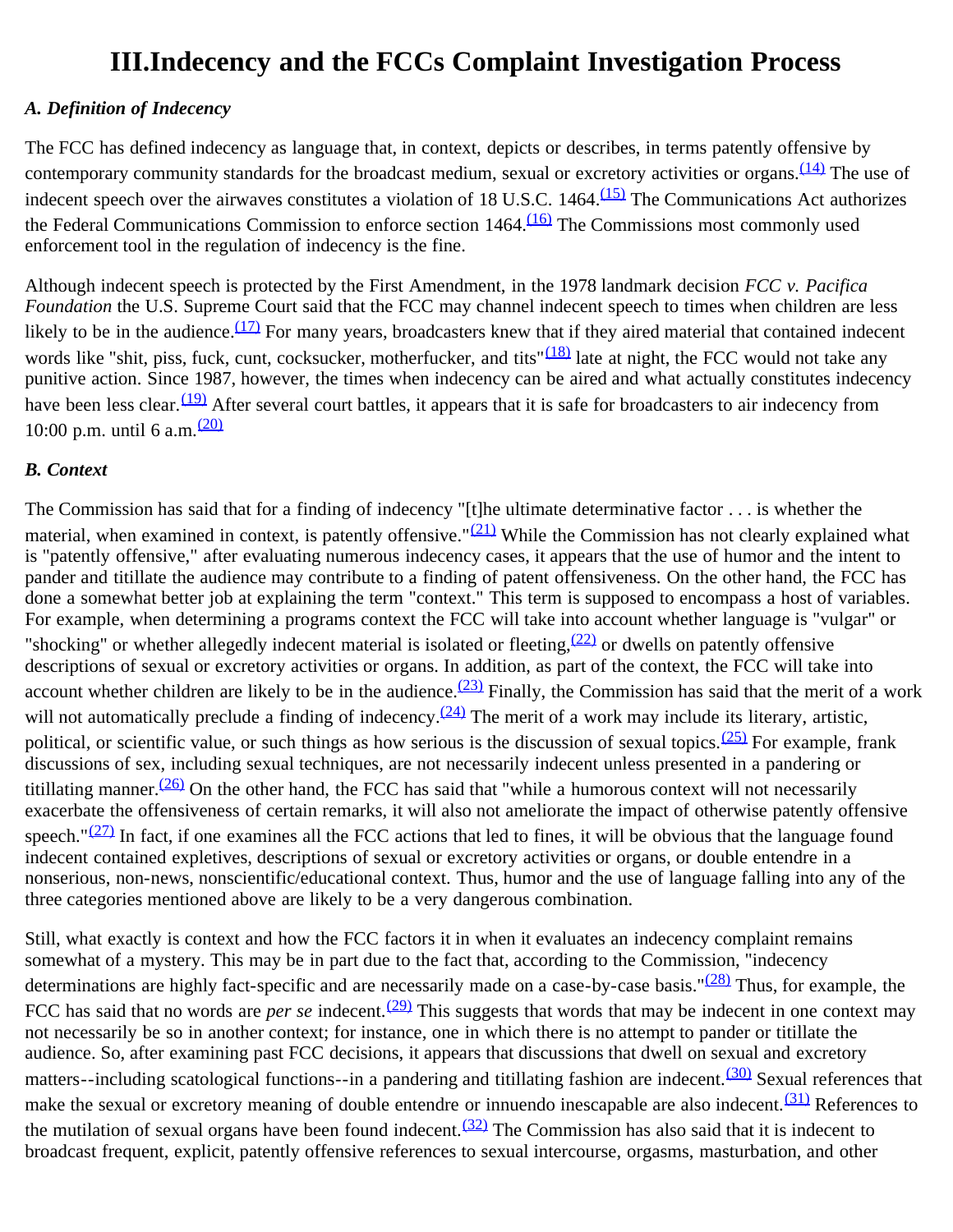sexual conduct. Patently offensive references to female breasts, nudity, and male or female genitalia have also been found to be indecent.  $\frac{(33)}{2}$  $\frac{(33)}{2}$  $\frac{(33)}{2}$ 

Broadcasters have insisted that the concepts of "context" and "patent offensiveness" do not provide enough guidance to avoid the broadcast of indecency. However, the Commission has rejected these claims and has suggested that in exercising editorial judgments, broadcasters must take into account past FCC findings. On the other hand, the Commission has said that "material which is indecent is not the less so, nor is it rendered immune to our enforcement authority, simply because it is less egregious than material we have heretofore found actionable." $(34)$  So, it appears that the FCC expects broadcasters to look at past decisions and determine whether material scheduled for broadcast is likely to fall along the lines of the Commissions prior indecency rulings. $\frac{(35)}{25}$  $\frac{(35)}{25}$  $\frac{(35)}{25}$ 

It is important to mention that while it may appear that the FCC allows very little room for mistakes when it comes to its enforcement of indecency, the Commission has suggested a couple of factors that may mitigate a finding of indecency. First, the Commission has said that the fact that a broadcast is live does not serve as a mitigating factor. The reason: Whether live or not, the licensee has the obligation of exercising editorial responsibility.<sup>(36)</sup> However, a live broadcast in which a "fleeting" or "isolated" indecent word is used may be excused from a finding of indecency.<sup>[\(37\)](#page-17-6)</sup> Second, some FCC actions suggest that prompt and effective remedial action by a stations management, after a program containing potentially indecent material is broadcast, may be considered as a mitigating factor. As will be pointed out in the discussion that follows, two of the dismissed complaints may be the result of the FCC weighing these mitigating factors.

#### *C. The Complaint Investigation Process*

When the FCC receives an indecency complaint, staff at the Enforcement Division evaluate whether the complaint is properly documented. The FCC requires that a complaint includes the stations call letters, the date and time of the broadcast, and either a copy of the program or a partial transcript that allows the staff to determine the context in which the allegedly indecent language was used. If a complaint lacks any of these elements, the Commission usually asks the complainant to supply the missing information. If the complainant is unable to do so, FCC staff dismisses the complaint as "defective."

When a complaint is fully documented, the FCC staff determines whether the material is actionably indecent or not. $(38)$  If the staff finds that the material is not actionably indecent, it simply sends a letter to the complainant indicating that it is dismissing the complaint and it states the reason. $\frac{(39)}{(39)}$  Since the letter dismissing a complaint is usually not published, licensees are often unaware that the Commission dismissed complaints against them.<sup>(40)</sup> On the other hand, if the FCC staff finds that a complaint is actionably indecent, the broadcaster receives a letter of inquiry (LOI) asking for information about the broadcast in question. Once the broadcaster has an opportunity to respond to the LOI, the Commission decides whether to issue a Notice of Apparent Liability (NAL) or to dismiss the case.

# **IV.Dismissed Complaints**

### *A. Expletives or Vulgar Words*

When it comes to expletives, it seems fairly clear what are some of the words the FCC is not willing to tolerate. The "seven dirty words" that George Carlin used in the monologue aired by Pacifica Foundation in 1973 are perhaps the best examples.[\(41\)](#page-18-2) Thus, words like "fuck," "fucking," and "shit" are likely to bring a finding of indecency if broadcast outside of the safe harbor, unless the Commission determines that within a particular context the words were not patently offensive. On the other hand, words like "ass" and "asshole," and the use of the word "dick," in a context that does not refer to male genitalia, appear not to meet the FCCs criterion of patent offensiveness.

A dismissed complaint that received great publicity dealt with National Public Radios broadcast of a news story about Mafia figure John Gotti. WSMC-FM, Collegedale, Tennessee aired the story on February 8, 1989 at about 6:25 p.m. in *All Things Considered.* In the news story, Gotti used the word "fuck" or "fucking" 10 times.  $\frac{(42)}{2}$  $\frac{(42)}{2}$  $\frac{(42)}{2}$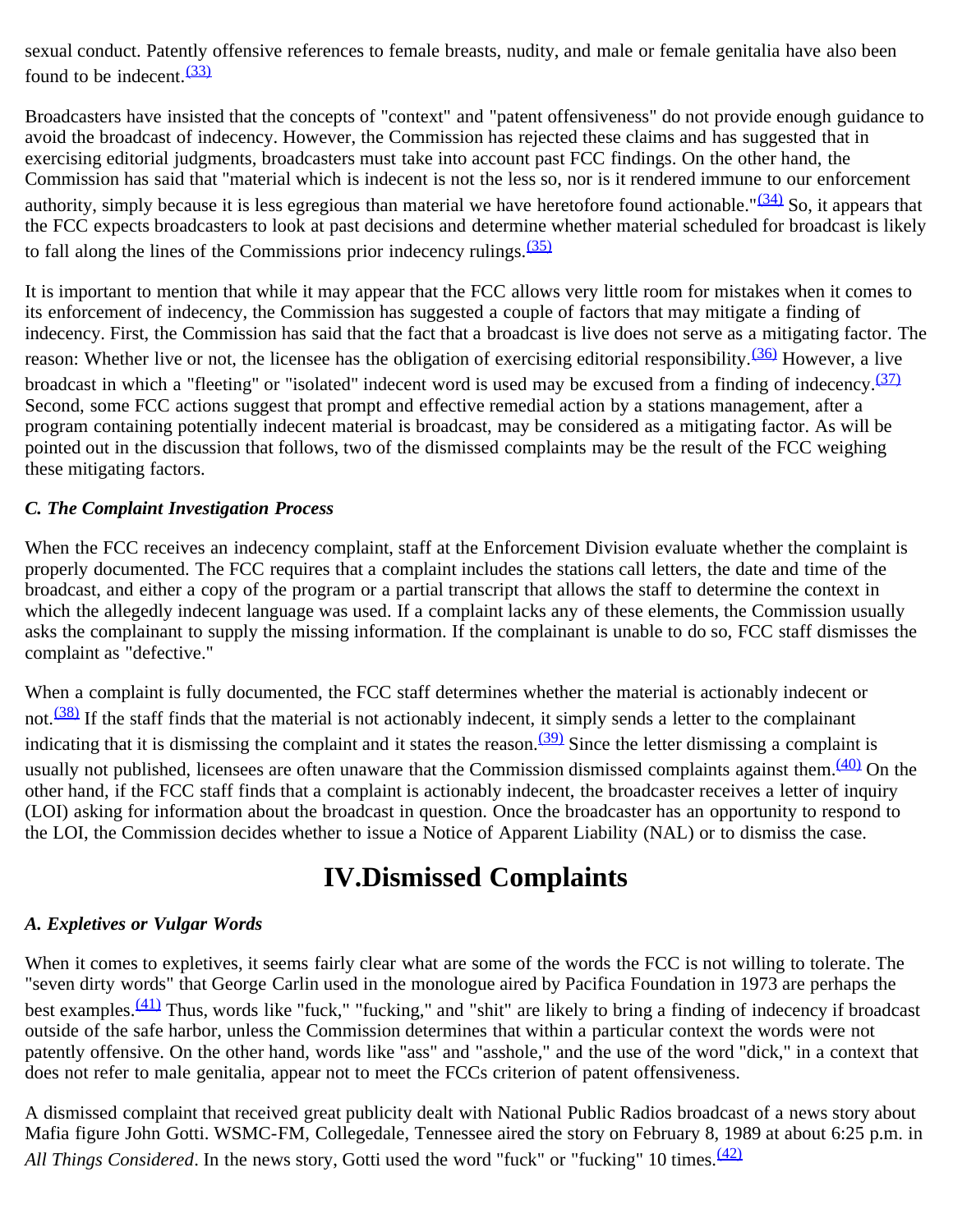Although the FCC dismissed the complaint as not actionably indecent,  $\frac{(43)}{10}$  the complainant, Mr. Peter Branton, requested that the decision be reconsidered. Eventually, the Mass Media Bureau referred Brantons petition to the full Commission, which issued an opinion affirming the dismissal. The opinion said that although the news story contained material that could be offensive to many, it did not find that the use of such words in a legitimate news report had been "gratuitous, pandering, titillating or otherwise 'patently offensive, as the term is used in our indecency definition." $(44)$ 

In the Gotti opinion the FCC said that while in the past it had found the "f-word" to be patently offensive,  $\frac{(45)}{10}$  "no terms are *per se* indecent, and words or phrases that may be patently offensive in one context may not rise to the level of actionable indecency if used in other, less objectionable circumstances." $(46)$  The FCC opinion continued:

When analyzing whether particular material meets this definition, the Commission looks first and foremost to the context in which the language was presented--a review that encompasses a host of variables, including, among other things, an assessment of whether the language was used in a "shocking" or "vulgar" fashion or was without merit. $\frac{(47)}{2}$  $\frac{(47)}{2}$  $\frac{(47)}{2}$ 

The Commission also noted that it had traditionally been reluctant to intervene in the editorial judgment of broadcast licensees on how best to present "serious" public affairs programming to their listeners.  $\frac{(48)}{2}$  $\frac{(48)}{2}$  $\frac{(48)}{2}$ 

Commissioner Irvin Duggan dissented. Duggan was concerned that the Commission was creating an exception for the use of otherwise indecent material in the context of news stories. Such an exception, he said, could open the "floodgates to the repeated, gratuitous use of language that has historically and legally been considered indecent." $(49)$ 

While in the Gotti case the Commission clearly explained why it found the complaint not actionably indecent, most of the complaints that will be discussed hereafter lack such detailed analysis. For example, on February 23, 1990, the Commission dismissed a complaint against KPKF-FM, Los Angeles.<sup>(50)</sup> The complaint alleged that KPKF had aired an early morning interview containing the words "shit" three times; "fag/faggots" fifteen times; "queer" five times; "niggers" three times, and "spics" one time. $(51)$  There was no indication about whether the interview was live.

In the "form" letter dismissing the complaint, the chief of the Complaints and Investigations Branch of the Enforcement Division said that although the material could be offensive to many, it was not actionably indecent and the Division staff could not find the "necessary legal basis for further Commission action." $(52)$ 

An examination of the programs transcript showed that it was an interview with a member of a hate group called "The Blue Boys." The interview was part of a show dealing with anti-homosexual violence. The transcript shows that the station bleeped the word "fuck" or "fucking" on several occasions. The only "indecent" word left in the interview was "shit." One of the times when the word was used, "CAP," the hate group member being interviewed, was explaining the types of activities his group engaged in: "What the [censored] do you think they do? We go out and beat the [censored] *shit* out of these *faggots*!" The other two times the word "shit" was used involved the following statements: "Were out there [censored] chicks every night and we have nothing to do with any *fag shit*;" and, "[w]hats in the future? Well, a whole *shit-pile* of dead *queers* is on the horizon."[\(53\)](#page-18-14) While the FCC did not explain why it dismissed the complaint, based on the Gotti case, discussed earlier, it is possible that the Commission took the context of the program into account and decided that in a serious interview the use of the word "shit" was not patently offensive.

On November 21, 1991, the Commission dismissed a complaint against WFLZ-FM, Tampa, FL.<sup>(54)</sup> The material involved two DJs using the expression "kiss my ass" and the word "dick." $(55)$ 

While these words may be offensive to some, the word "dick" was not used to describe a sexual organ. In addition, the Commission has never specifically said that the word "ass" or "asshole" is indecent. This probably explains why the FCC also dismissed the complaint against WSB-AM, Atlanta, GA, which aired a call-in show called "kiss my butt day."<sup>(56)</sup> After numerous instances in which callers told someone they knew to "kiss their butt," one caller used the expression "kiss my ass." $(57)$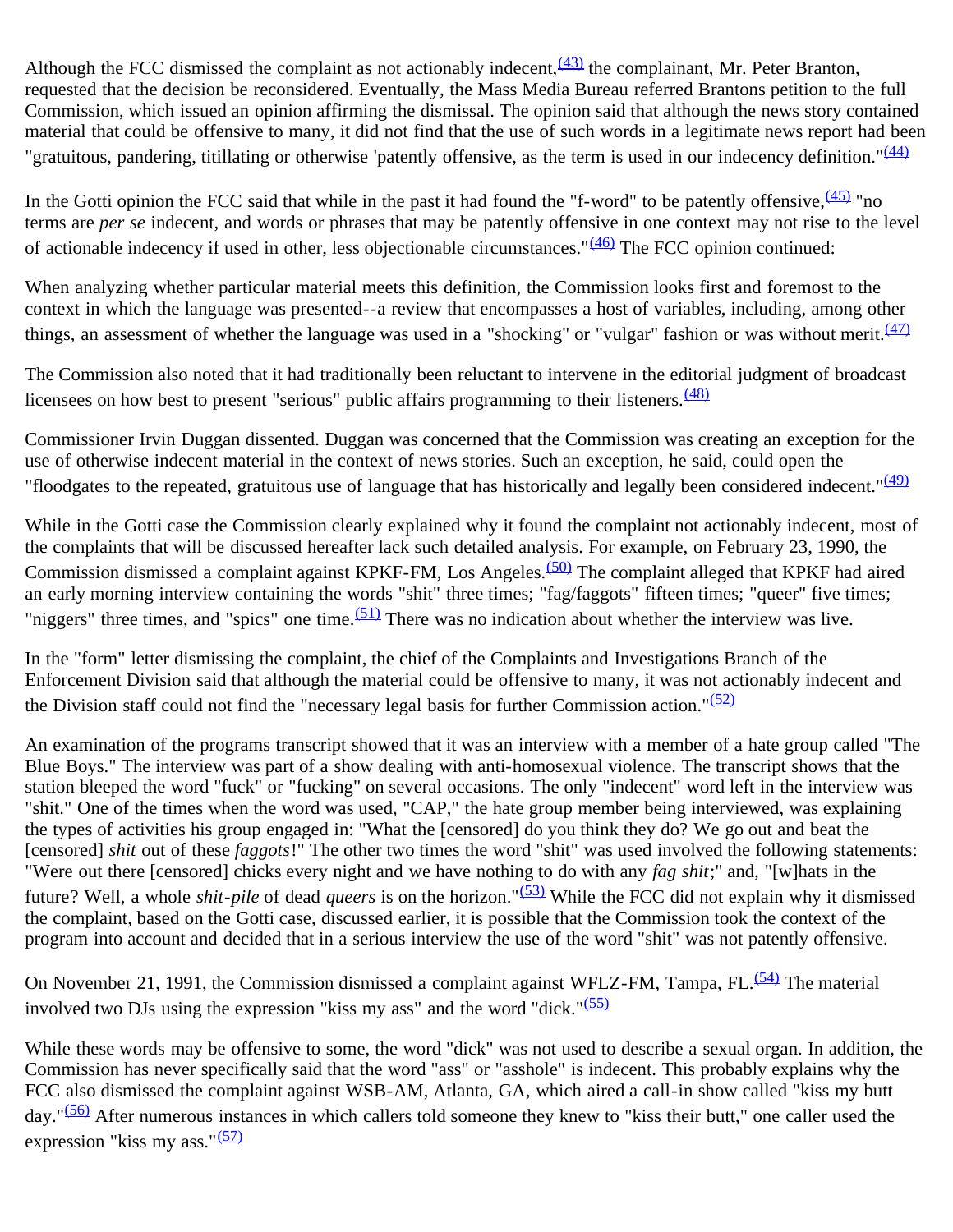If one looks at cases in which the FCC has made a finding of indecency, and which involved the word "ass," it appears that in those cases the word was part of a more offensive discussion of sexual or excretory activities. For example, the Commission determined that the following comments made by Howard Stern were indecent: "He writes all the articles for the magazine, do you have a broom in your ass so you sweep up too? I can just picture him, like taking pictures with a broom in his ass and like typing. . ."<sup>(58)</sup> In this example, the use of the word "ass" appears to be patently offensive in light of the joke. Another example of the word "ass" used in a patently offensive manner involves a song aired by KNON-FM, Dallas, TX. The song, titled "I Want to be a Homosexual" included lyrics such as: "Shock the middle class. Stick it up your punkrock ass. . . . I wanna be a homosexual. . . . You're so full of shit. Why don't you admit, you don't have the balls to be a queer." $(59)$  The Commission in this case found that the song was patently offensive, and, therefore, indecent. The fact that the song graphically describes sexual activities and uses four-letter words was probably the predominant factor for the finding of indecency, rather than the fact that the word "ass" was used several times.

In another case, the FCC dismissed an anonymous complaint against WGR-AM, Buffalo, NY.<sup>(60)</sup> The station had broadcast a post-game interview after the Buffalo Bills lost to Miami. The player being interviewed said, "[W]e got our ass kicked today, point blank, Im not going to bull shit around."<sup>(61)</sup> Although the FCC did not explain why it did not deem the word "shit" indecent, the Commission has suggested that "fleeting and isolated" utterances in the context of *live and spontaneous* programs may not warrant Commission action. Since, in the WRG-AM broadcast the word "shit" was in the context of a live sports interview, which would be a serious context, the word was used only once, and there was no obvious attempt to pander, titillate, shock, or humor the audience, it is likely that the FCC took these elements into account in dismissing the case.  $\frac{(62)}{2}$  $\frac{(62)}{2}$  $\frac{(62)}{2}$ 

On May 5, 1994, the FCC dismissed a complaint against WALE-AM, Providence, RI. The fifteen members of the Providence City Council complained that Geoff Charles, host of WALE-AM morning show, used indecent language on the air. The station management claimed that Charles use of indecent language was an outburst in reaction to a city meter-checker, who apparently had "illegally" been issuing tickets against Charles and other station staff. On the day of the indecent broadcast, Charles observed the traffic officer "illegally booting" the car of the programs producer and yelled at him "[y]oure a dick head. You scum sucking douche bag.  $\ldots$  that asshole is on the top of my hit list."  $\frac{(63)}{2}$  $\frac{(63)}{2}$  $\frac{(63)}{2}$ 

The station management, responding to an FCC letter of inquiry, explained that the program's producer, unaware that the delay mechanism of the audio board was not working at the time, thought that Charles comments were being deleted from the air. Frank Battaglia, a CEO of North American Broadcasting Co., Inc., the stations licensee, told the FCC that the producer had been fired after the incident and that Charles had apologized on the air for his actions and agreed to perform forty hours of community service. Eventually Charles left WALE. The Commission said that in view of all of these circumstances, it would take no further action on the case and dismissed the complaint.<sup>[\(64\)](#page-21-1)</sup>

Another complaint involving the broadcast of an expletive or vulgar language was dismissed on March 13, 1995. The complaint dealt with the early morning broadcast of a commercial by KFBI-FM, Las Vegas, NV.<sup>(65)</sup> During the commercial, the narrator, Howard Stern, used the expression "use your fucking head."<sup>[\(66\)](#page-21-3)</sup>

The FCC said that the commercial was not indecent because the offensive word, which was used once during the commercial, was bleeped out so that it could not be heard. $(67)$ 

While these examples of dismissed cases do not provide an exhaustive list of expletives or vulgar words that the FCC may deem indecent, it appears that in this category of offensive speech the Commission is pretty much adhering to the list of words that the U.S. Supreme Court found indecent in 1978 in *FCC v. Pacifica Foundation*.<sup>(68)</sup> Moreover, it appears that the FCC is willing to accept some mitigating factors that will preclude a finding of indecency.

### *B. Descriptions of Sexual or Excretory Activities or Organs*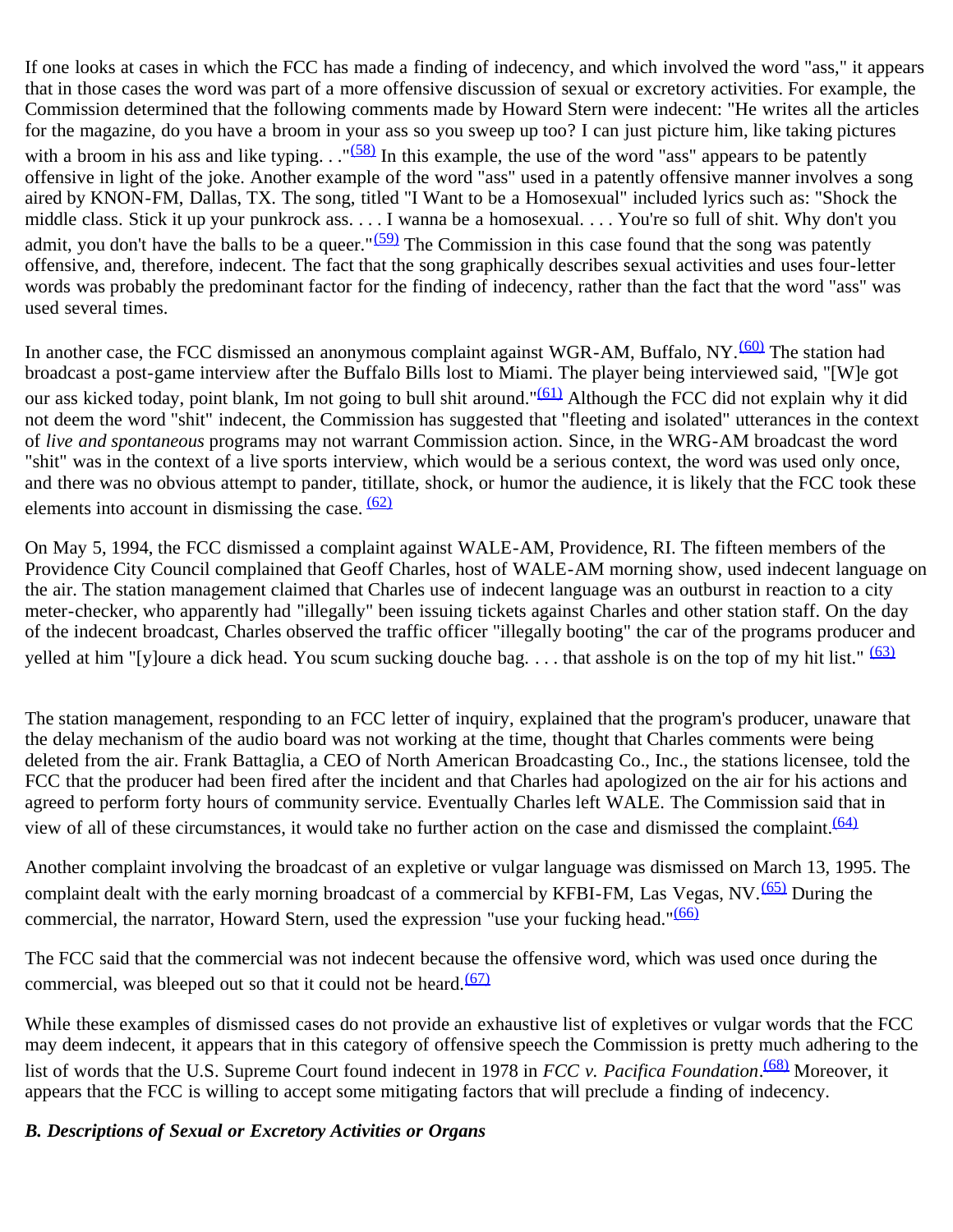On the other hand, how far a broadcaster can go before offensive discussions of sexual or excretory activities or organs become indecent is not quite so clear. This section will examine thirteen indecency complaints dismissed by the FCC.

On October 26, 1989, the FCC dismissed a case involving WAAV-AM, Wilmington, N.C.<sup>(69)</sup> The guest of the midmorning call-in program was Dr. Joyce Brown, a sex therapist. Part of Browns discussion included the following language:

Brown: First of all the vagina is, think about it, you can get a baby through the vagina and you may be well-endowed but you are not the same size as a nine pound baby, fella. Number one, so the vagina stretches, all right. Number one. Number two, Im certainly not denying that there can be painful sex especially if the woman is relatively small and the man is relatively large. However, the body provides for that; it provides in a number of ways. The first way it provides is the fact that the vagina itself is very elastic tissue. . . . Or you go find a sex therapist who shows you different positions that will take, will be a little easier for her, the obvious possibility is the woman on top but the point is that as long as you view it as the two of you having incompatible [sic] plumbing, youre stuck, literally. $(70)$ 

To understand why the FCC dismissed this complaint, it may be helpful to contrast it to a case involving KLOL-FM, Houston, TX. In that case, the FCC found that a call-in "sex survey" was indecent. In the course of the program, the DJs and a doctor discussed, among other things, a medical procedure to enhance penis size and discussed, in a humorous context, the potential problems that sexually mismatched couples could have. For example, one of the DJs said that a man had called the program and complained that "he was so large that it was ruining his marriages." A female caller responded that "big is good if the guy knows how to use it." The DJ replied "she is so big she could handle anything." $(71)$ 

Rejecting KLOLs claim that the program intended to provide listeners with clinical information, the Commission said that a review of the transcripts showed that the "clinical" or "news" context of these programs was "at most superficial." Instead, the predominant characteristic of the programming was "a pandering and titillating exchange of sexual banter about penis size and shape." The Commission said that it appeared that the intent of the program was to seek vulgar and explicit descriptions of sexual organs and activities and issued a fine of \$33,750.<sup>(72)</sup> In light of the KLOL-FM case, Dr. Joyce Browns discussion, while frank, appeared to be in a more serious context. Such a context may have precluded a finding of "patent offensiveness," necessary in an indecency case. $(73)$ 

On October 26, 1989, the Commission dismissed a complaint against WYSP-FM in Philadelphia.<sup>(74)</sup> The allegedly indecent language was broadcast as part of the *Howard Stern Show*. Stern, imitating CNNs Larry King, said that he would like to ask Jamie Lee Curtis her "breast size" because "Larry doesnt have the balls to ask any good questions." Referring to other DJs, Stern called them "a bunch of dickheads," and made a farting noise while saying "butt-plug jerk-off." Finally, he said that if he was married to a woman named Kitty, he would "masturbate and asphyxiate" himself $(75)$ 

The complaint included the song "First Train to Brownsville." Although the transcript does not say so, the song appears to have been an in-house production and it made references to masturbation, rape, sodomy, and erection. The song also referred to female body odor: "Ladies, take my warning, especially if you are a dish, you can probably recognize him if his fingers smell like fish." $(76)$ 

While the *Howard Stern Show* excerpts were fairly mild compared to some of his other programs,<sup>(77)</sup> the references to body odors and rape in the song "First Train to Brownsville" could, in light of previous FCC decisions, be patently offensive; however, the Commission did not reach that conclusion. This seems inconsistent with at least one case in which the FCC found that Sterns discussion of female body odor was patently offensive. In that case, Sterns wife--who called him by phone--asked what he was eating. Stern answered "something that tastes like you . . . tuna fish." He then made the statement "girls have a special scent . . . when theyre all hot and theyre not wearing panties. . . ."<sup>(78)</sup> For this and other discussions about sexual and excretory activities or organs the Commission issued a \$400,000 fine against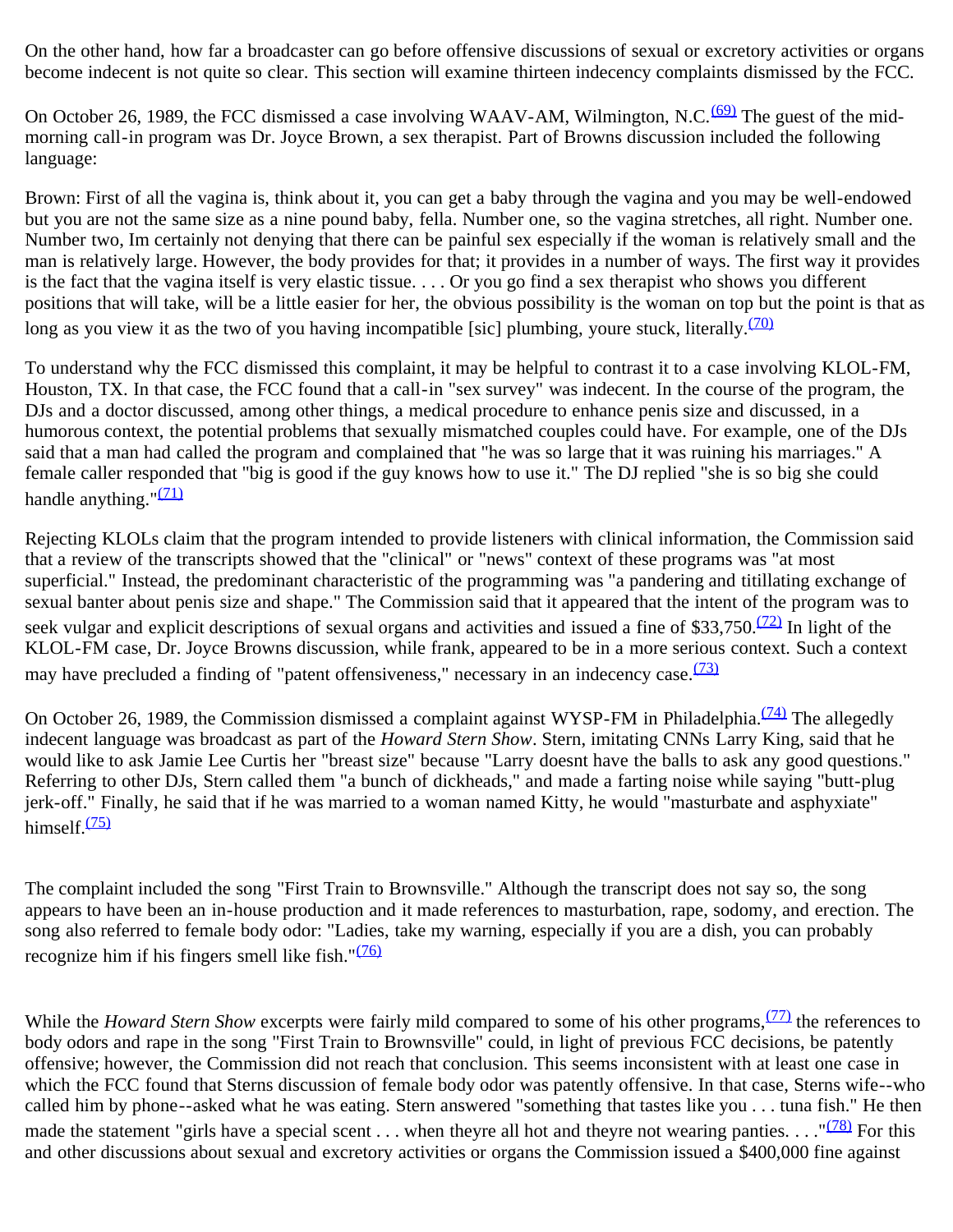several radio stations that aired the *Howard Stern Show*.<sup>[\(79\)](#page-23-2)</sup>

On February 5, 1992, the FCC dismissed a complaint against station WUFX-FM, Buffalo, NY. The complaint involved the broadcast of a song that apparently had been produced by the morning show  $\text{DIs.}(\frac{80}{10})$  The song referred to singer Madonna: "Madonna has no real blonde hair, so say the girls whove been down there. Id hate to be her underwear in summertime. . . . Sleep with girls who hate all men and want you for lunch. . . . [S]he likes gay men and likes gay girls, whats next you queers, sex with a steer." $(81)$ 

While this song contains sexual references that appear inescapable--including references to bestiality and female body odor--the Commission dismissed the case without even issuing a letter of inquiry. This appears to be inconsistent with the Commissions finding in the *Howard Stern Show* in which the FCC assessed the \$400,000 fine.

On February 28, 1992, the Commission dismissed a complaint against WBCN-FM, Boston, M.A.<sup>(82)</sup> The complaint involved radio announcer Charles Laquidara, who, on the morning of March 8, 1991, called his daughter at home while he was on the air. The transcript submitted with the complaint revealed that Laquidara tried to coerce his daughter into saying to another guy "lick me." According to the complaint, the girl was eight years old. Although the complainant was outraged at what he described as Laquidaras use "of power and influence over his child to manipulate her into saying something she felt was wrong," the Commission said that subject matter alone did not render material indecent and dismissed the complaint. $\frac{(83)}{83}$  $\frac{(83)}{83}$  $\frac{(83)}{83}$ 

The dismissal of a complaint against station KCHV-AM, Coachella, CA, on July 2, 1992, <sup>(84)</sup> was one of the few ones in which the Commission sort of issued an explanation. The material included the following excerpts: "Billy Squire, 'She Goes Down. And thats why she has so many dates on the weekend . . ." Another excerpt involved a discussion about the "sperm ovulation count for the day . . . a service . . . for you people who are into family planning." In addition, a DJ asked a female caller to name three things that were constantly being grabbed. The woman was unable to answer and the DJ responded for her "taxes, a downtown parking space and Madonnas crotch." Finally, a female caller said on the air "I am so totally turned on right now I could spit." $(85)$ 

The FCC staff evaluating the transcripts said that the material was "not descriptive enough or explicit or extreme in terms of sexual acts. [While] some of the comments can be interpreted as sexual acts  $\dots$  they are vague." $(86)$  This explanation, however, was noted on the transcript, not in the letter of dismissal the Commission sent to the complainant.

While Howard Stern often complains on the air that the FCC has a vendetta against him, this study reveals that the Commission dismissed quite a few complaints about Sterns program. Between September 3, 1993 and February 1995, the FCC dismissed three complaints against three radio stations that aired various *Howard Stern Shows* containing descriptions of sexual or excretory activities or organs.

The first dismissal involved KFBI-FM, Las Vegas, NV. $\frac{(87)}{10}$  In the program Stern had a guest called "Gina," who supposedly undressed and gave him a sensual massage. Stern described Ginas anatomy in detail with comments like "Wow, youre a piece of ass. . . . Man, are you totally shaved for todays nude appearance?" Stern also made numerous references to his state of sexual arousal, eventually asking "Gina" to describe her favorite sexual scene. When "Gina" said "my favorite is one guy on each side sucking your," Stern stopped her and said "she doesnt understand the FCC rules." $\frac{(88)}{8}$  $\frac{(88)}{8}$  $\frac{(88)}{8}$ 

The second dismissed complaint involving the *Howard Stern Show* dealt with excretory, instead of sexual, activities.<sup>(89)</sup> The station airing the program was WYSP-FM, Philadelphia, PA. In a discussion about flatulence, Stern asked "[w]hat[,] a rat crawl up your ass and die[?]" and "[w]hat are you smelling? Farted five minutes ago."  $(90)$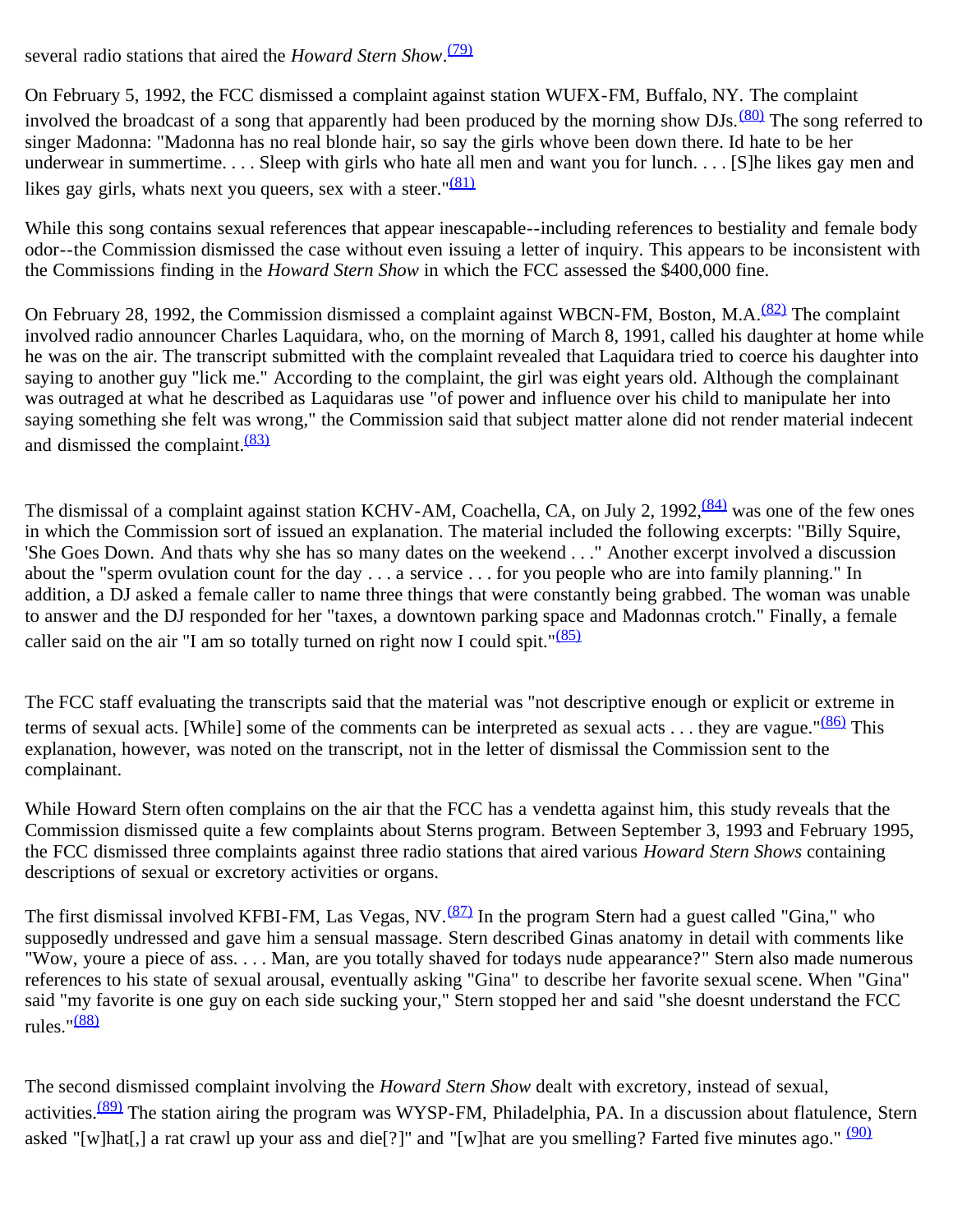The third *Howard Stern Show* dismissal involved WRNO-FM, New Orleans, LA.<sup>(91)</sup> The program included discussions about a womans lesbian experiences and a man who needed to inject his penis every time he wanted to get an erection. There was also an excerpt where Stern told a female caller "I love you no matter what, as long as you still got a vagina Im with you." $(92)$ 

While Stern made references to excretory activities and sexual organs, his comments in the dismissed complaints were perhaps less graphic, explicit, and patently offensive than some of the ones the FCC has deemed indecent in previous *Howard Stern Shows*. An interesting question is whether the FCC tends to compare Howard Sterns broadcasts to the Stern broadcasts the Commission has previously found indecent, and whether some of the dismissed complaints against Sterns programs would have been found actionably indecent had they been broadcast by other stations.

Another case dismissed by the FCC involved the *Stevens and Pruitt* morning show, airing on KLOL-FM, Houston, Texas.<sup>(93)</sup> The material object of the complaint involved a discussion about "testicle castration in remote cultures."<sup>[\(94\)](#page-27-1)</sup>

Stevens: As a sign of bravery a man would cut off one of his testicles. [A]s a sign of loyalty to the chief, a man would cut off both his testicles.

Pruett: I know why they did that.

Stevens: oh ya why was that?

Pruett: That old chief just wanted to have all the women to himself.

Stevens: ya.

Pruett: That *son-of-a-bitch*. (emphasis in original)

Unlike Howard Stern, who tends to engage in lengthy and graphic discussions involving sexual organs.<sup>[\(95\)](#page-27-2)</sup>

the "Stevens and Pruett" example is pretty mild and fleeting.<sup>(96)</sup> Moreover, the FCC has never said that the phrase "son of a bitch" is indecent.

Another dismissal involved WWMM-FM, Greenville, S.C. $\frac{(97)}{7}$  The complaint dealt with a morning call-in show, which broadcast the following call (FC: Female Caller; AN: Announcer):

FC: I just wanted to call to tell you a brush-off my mother told me, but you cant use this on the radio.

AN: Oh, come on. Im sure you can clean it up enough so that we can hear it.

FC: No, I dont think so. Its not something thats very pretty.

This is what my mother told me. If youre ever at a bar, and someone is making sexual advances to you, just do this. Put your hand down to your crotch and just start scratching and scratching. Then put your hand up to your nose and go "Whew!!!" real loudly and make it a big deal! I tell you what, if this dont turn them off, nothing will!!  $(98)$ 

The callers comment, while vulgar, was probably not explicit enough for a finding of indecency.

On February 17, 1994, the Commission dismissed a complaint against station WLAV-FM, Grand Rapids, MI. The complaint, which involved the *Mel and Frank Morning Show*, contained a discussion between the DJs and a female caller. At the request of one of the DJs, the caller began to describe her body. As she began to say "[w]ell, got two very  $\dots$ " one of the DJs stopped her.<sup>[\(99\)](#page-27-6)</sup>

This quick response to the live call may have very well averted a discussion that could have become "indecent."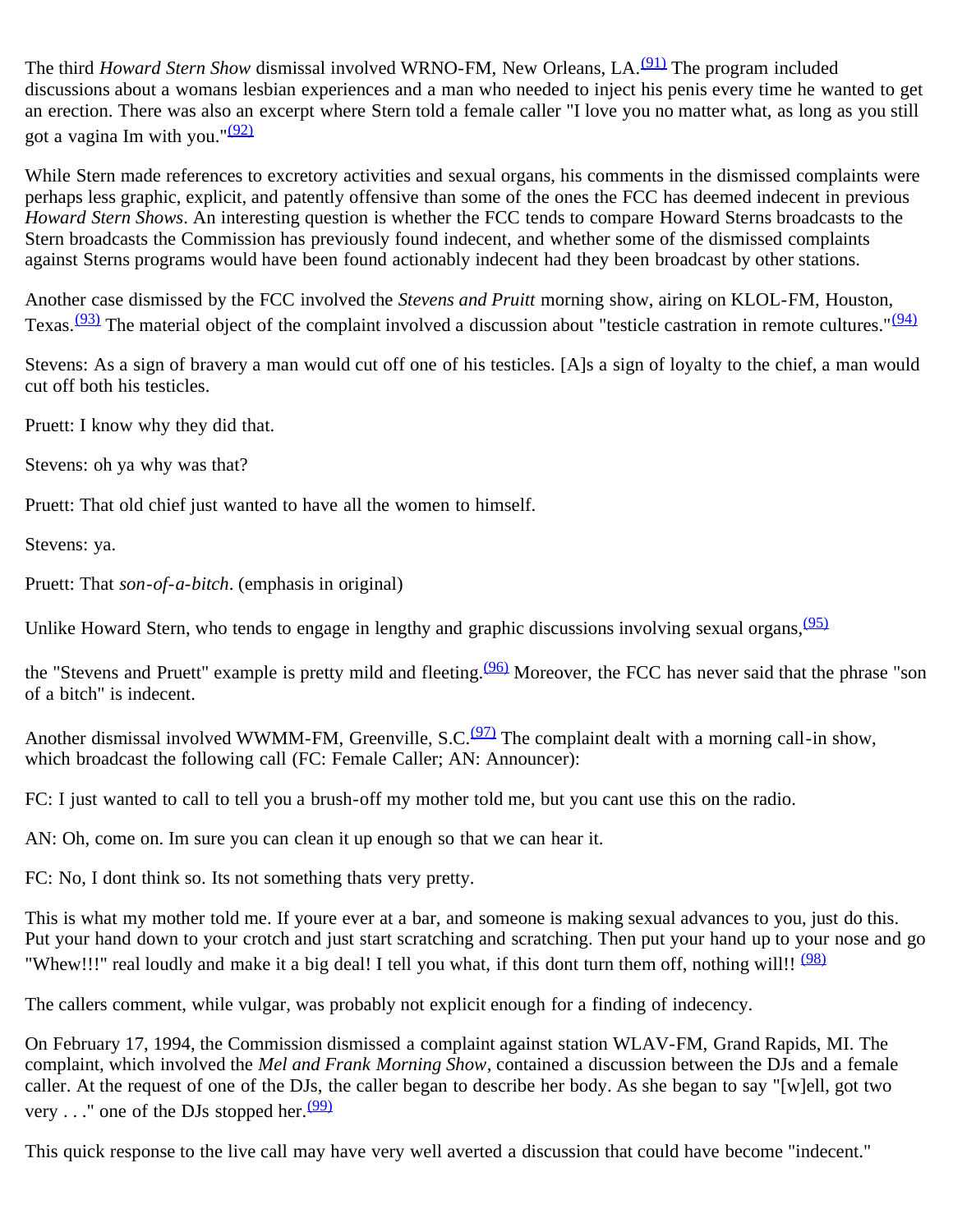However, as broadcast, the discussion about the womans physical attributes was probably not "patently offensive"- that is, did not dwell for long on lewd sexual themes; although it did have definite sexual overtones.

A complaint dismissed on June 29, 1994, involved station WRIF, Detroit.<sup>[\(100\)](#page-28-0)</sup> The FCC apparently found that the material broadcast was potentially indecent because it issued a letter of inquiry to WRIF. In the LOI to WRIF the Commission included some excerpts that dealt mostly with excretory activities, such as "I was also going to bring a live buffalo and have him squirt me right out of his ass." $\frac{(101)}{2}$  $\frac{(101)}{2}$  $\frac{(101)}{2}$ 

Despite issuing the LOI, the Commission eventually dismissed the complaint against WRIF-FM. In a letter to Great American Television and Radio Co., Inc., licensee of WRIF-FM, the Chief of the Complaints and Investigations Branch of the Enforcement Division said that the division had determined to take no further action in the case. The letter emphasized that by dismissing the complaint, the Commission was exercising its discretion in enforcement matters.  $(102)$  The letter failed to explain why the FCC had decided not to issue a NAL against WRIF despite the obvious description of excretory activities--including the word "shit"--and the use of the terms "cock" and "dick" to describe a males sexual organ.

Finally, the FCC dismissed as not actionably indecent a complaint involving WABC, New York.<sup>(103)</sup> The material aired during the *Bob Grant Show*. During several days, and at different times, people called the station and sent messages to Governor Mario Cuomo. All the messages basically said, "Mario, you are just sperm."<sup>(104)</sup> The dismissal of this complaint suggests that the word "sperm," without further references to sexual activities or organs, is not patently offensive. This explanation finds support in a case involving the *Howard Stern Show*. In that case, the Commission found that Sterns comments about Pee Wee Herman being caught masturbating in an adult theater were indecent and issued a fine. Stern said of Herman: "If he makes a deal, dont shake his hand. . . . Imagine I go to the movie theater and Im sitting in Pee Wees mess."<sup>[\(105\)](#page-29-3)</sup> Thus, although Stern didnt really refer to the word "sperm" in his discussion of the Pee Wee episode, the context made clear the sexual tone of his comments, which the FCC found patently offensive.

### *C. Double Entendre*

The category of indecent speech that is perhaps most challenging to broadcasters is the one dealing with double entendre. Here, broadcasters must determine--within seconds and in programs that are usually live and extemporaneous--whether the sexual meaning of a joke or comment is inescapable and patently offensive, rendering it, thus, indecent. Of the thirty-one dismissed complaints discussed in this study, eleven involved the use of double entendre; and the language was usually part of a song, a joke, or a live call-in program.

On April 7, 1988, the Commission dismissed a complaint against WTRG-FM, Rocky Mountain, N.C., <sup>[\(106\)](#page-29-4)</sup> for the morning broadcast of the song "I Want to Kiss Her, But . . . ." The lyrics, "I want to whisper sweet nothings in her ear. I want to hold her behind, [c]losed doors and more. I want to kiss her, but she wont let me. . . . " had a veiled sexual connotation.<sup>[\(107\)](#page-29-5)</sup>

However, in its letter dismissing the complaint, the FCC said that the song was not actionably indecent because it was not patently offensive and could have two meanings: an innocent and a sexual one.  $(108)$  This statement is consistent with an earlier case involving the song "Candy Wrapper," where, according to the Commission, the sexual meaning was more explicit. Here is an example of the songs lyrics: "It was another pay-day and I was tired of being a Mr. Goodbar, when I saw Miss Hershey standing behind the Powerhouse on the corner of Clark and 5th Avenue, I whipped out my whopper and whispered, Hey Sweet-tart, how'd you like to Crunch on my Big Hunk for a Million Dollar Bar? Well, she immediately (?) my Tootsie Roll and you know, it was like pure Almond Joy."<sup>(109)</sup> The Commission found that the song "Candy Wrapper" contained "lewd and vulgar language dwelling on depictions or descriptions of sexual organs and activities." The FCC said that the language used in each passage of the "Candy Wrapper" song was "clearly capable of a specific sexual meaning and, because of the context, the sexual import was inescapable." $\frac{(110)}{2}$  The Commission issued a NAL for \$10,000.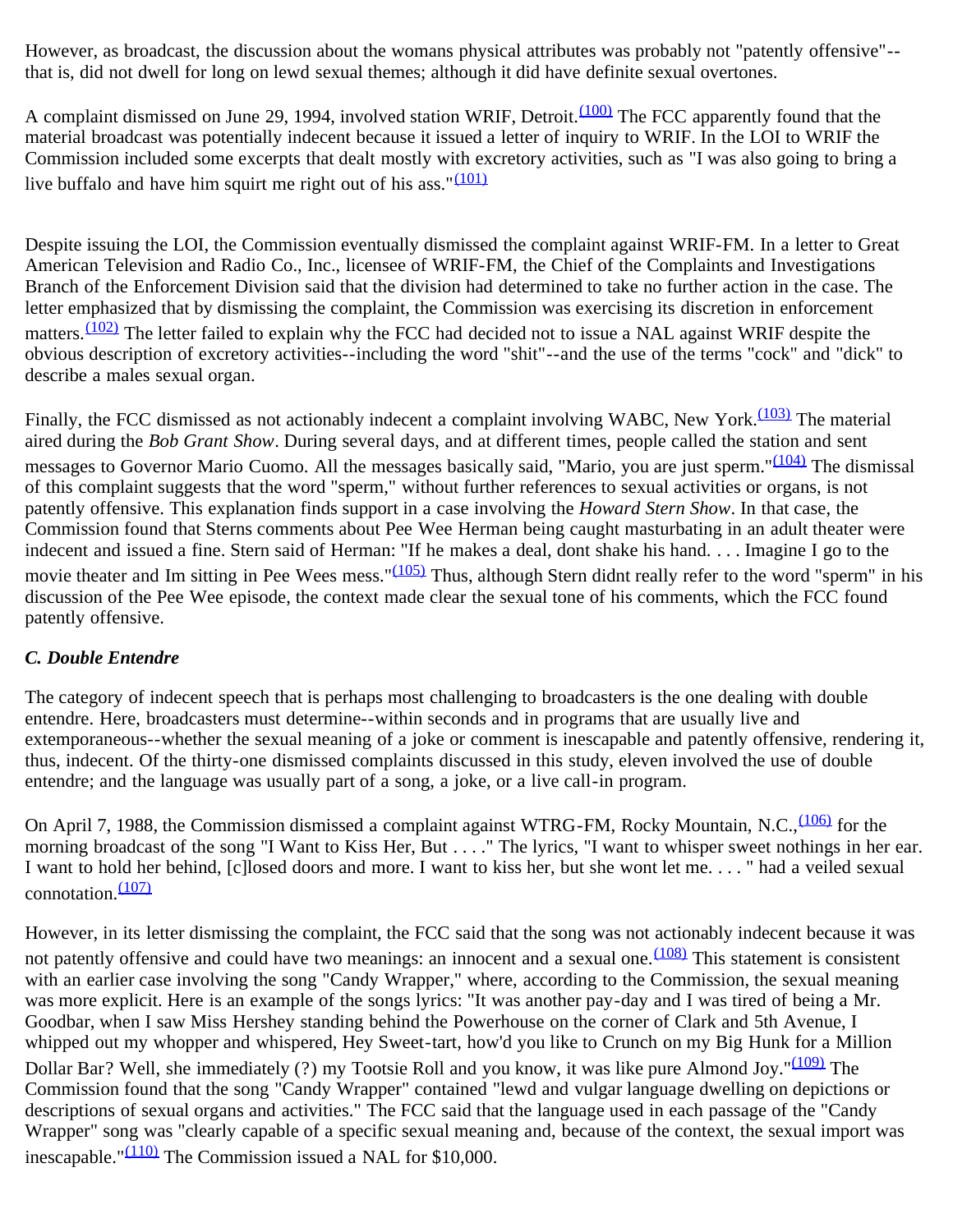On October 26, 1989 the Commission dismissed a complaint against WSPN-FM in Saratoga Springs, New York.<sup>[\(111\)](#page-29-9)</sup> The complaint involved the late afternoon broadcast of a song titled "Slip it in," which contained lyrics such as "[y]ou can tell how it felt  $\dots$  [Y] ou tried to fit all loose  $\dots$  [S] ay you dont want it  $\dots$  [T] han you slipped it on innnnnnnnnn!"  $(112)$ 

Although the Commissions form letter did not provide any detailed explanation as to why the FCC had decided that the lyrics of the song were not actionably indecent, in a later case the Commission explained why it dismissed the complaint against station WSPN-FM. The Commission said that:

The individual words, in the context of the music, are barely audible, and thus would not be easily understood by children (or for that matter adults, without the aid of a written transcript). Further, there is not a single graphic or explicit reference to sexual or excretory organs or activities. The sexual import of the song was barely intelligible, much less inescapable to adults, so children who may have randomly tuned into WSPN during the airplay of "Slip It In" would not have been likely to continue listening. If they had, they would not have been likely to discern the songs sexual meaning.  $\frac{(113)}{2}$  $\frac{(113)}{2}$  $\frac{(113)}{2}$ 

Another complaint dismissed by the FCC involved noncommercial station WDTR-FM, Detroit, MI.<sup>[\(114\)](#page-30-1)</sup> The song that led to the complaint aired in an afternoon, student-run *Hip-Hop-Show*. While some of the lyrics were somewhat explicit in their descriptions of sexual acts--"Slow and easy; Ill put the seat back. Pumpin down as I climax"--the predominant theme of the song was one of sexual innuendo.  $(115)$ 

The FCC staff appears to have determined that the song was potentially indecent because it issued a LOI; however, the Commission ultimately dismissed the complaint.

The FCC said that WDTR-FM had indicated, in its response to the Commissions LOI, that the *Hip-Hop-Show* was no longer on the air and that the student volunteers who hosted the program were no longer at the station or in the school system. $\frac{(116)}{116}$  The licensee apparently changed its policies as a result of the complaint and claimed that management control was now vested on "well qualified administrators who possess a recognized expertise in understanding and implementing the mission of the station." $(117)$  The licensee also stressed that the indecency complaint was the first of its kind against the station in its forty-four year-history. In view of the stations effort to avoid similar problems in the future, the FCC dismissed the case.

The Commission also dismissed a complaint about a song broadcast by WAPI-FM, Birmingham, AL.<sup>[\(118\)](#page-31-2)</sup> The song, "Baby Got Back," exalted the attractiveness of women with "big butts." While some of the lyrics were not particularly explicit, "I like big butts and I cannot lie," others, such as "your waist is small and your curves are kicking and Im thinking about sticking.  $\dots$ " had a more definite sexual meaning.  $\frac{(119)}{2}$  $\frac{(119)}{2}$  $\frac{(119)}{2}$ 

A song exalting body parts, which the FCC did find indecent was "Penis Envy," broadcast by WZTAs, Miami, FL. $\frac{(120)}{120}$  $\frac{(120)}{120}$  $\frac{(120)}{120}$  The WZTA song included lyrics such as "[i]f I had a penis, Id climb every mountain[,] Id force it on females, Id pee like a fountain." $(121)$  The FCC issued a \$2,000 fine against WZTA for broadcasting the song. Although the songs are quite different, both songs extol body parts. The main difference between the songs is that "Penis Envy" deals with a topic that the Commission has found objectionable in numerous occasions, namely discussions involving male or female genitalia, while "Baby Got Back" deals with a body part whose reference appears to be less offensive to the Commission. $\frac{(122)}{2}$  $\frac{(122)}{2}$  $\frac{(122)}{2}$ 

On October 26, 1989, the Commission dismissed a complaint against WEBN-FM, Cincinnati, Ohio.<sup>(123)</sup> The object of the complaint was a morning shows segment featuring the "jokes of the day." Most of the jokes, such as the one transcribed next, were fairly innocuous: "Two Bishops talking about the decline in morals in the modern world. . . . One clergyman said to another somewhat self righteously, `I didnt sleep with my wife before I was married, did you?' `I dont know,' said the other, `What was her maiden name?' (Laughter.)" $\frac{(124)}{2}$  $\frac{(124)}{2}$  $\frac{(124)}{2}$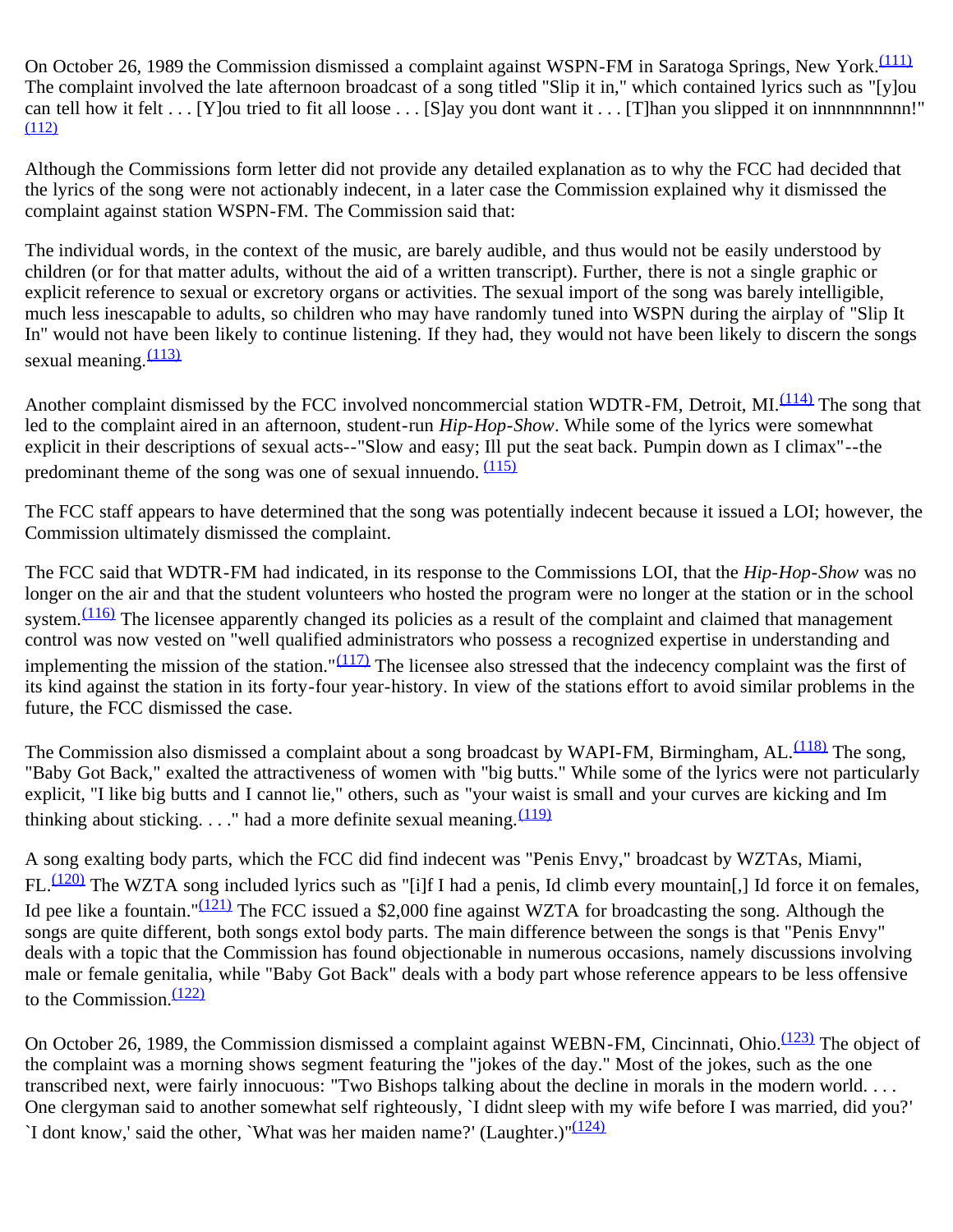The following joke, however, had a more definite sexual meaning:

Theres this lady right whos been married 9 times . . . and I want to tell you what was wrong with each of my husbands. Okay. My first husband he was a musician all he wanted to do was play with it. You know what I mean. Second husband was a doctor all he wanted to do was examine. Third husband well he was a photographer and all he wanted to do was take pictures of it. My fourth husband was a politician, all he wanted to do was make promises to it. My fifth husband was a psychologist, all he wanted to do was talk about it. My sixth husband was a policeman, all he wanted to do was keep it under lock and key. My seventh husband was a hairdresser, all he wanted to do was tease it. My eighth husband was a gourmet, all he wanted to do was taste it. And my ninth husband and the last husband to which I am married now is the one I like the best. Hes a mechanic. He tore it up the first night and hes been working on it ever since.  $\frac{(125)}{2}$  $\frac{(125)}{2}$  $\frac{(125)}{2}$ 

Despite the sexual innuendo of the joke, the Commission said that the material was not actionably indecent. Since the Commission did not provide any explanation, one could assume that perhaps the complaint was dismissed because the language was neither explicit enough nor as patently offensive as some of the examples of indecency discussed earlier. However, this is precisely the type of analysis that can create trouble for broadcasters, for a member of the FCC legal staff could easily reach a totally different conclusion in cases involving double entendre.

Another complaint the FCC dismissed on October 26, 1989 involved KWTO-FM, Springfield, Missouri. [\(126\)](#page-32-6) The program object of the complaint was Max Barrooms *Friday Free Ride Show*, which aired between 5 and 6 p.m. Among the jokes the FCC found not actionably indecent were:

Free Ride Advisor:

Q: Im a rich bimbo . . . . Just ended a relationship with a religious man who left a bad taste in my mouth. . . . Is there anyone who can come close to my expectations?

A: . . . If the last one left a bad taste in your mouth, this time take a different approach. Dont blow it.

. . . .

Recipe of the Week

Chicken, including 2 legs and 2 breasts, breasts, breasts, breasts

Banana, couple of nuts and a cherry

Put tender chicken in your arms and take 2 handfuls of breasts and hold gently, take the 2 legs and spread them apart. Drop in the banana, stir rapidly until it creams, creams, creams, and the cherries pop and the nuts explode. If the cake rises, leave town. $\frac{(127)}{2}$  $\frac{(127)}{2}$  $\frac{(127)}{2}$ 

Most of the jokes broadcast by KWTO-FM had a double sexual meaning; but the "Recipe of the Week" contained sexual references similar to those in the song "Candy Wrapper," which the Commission found indecent. However, the Commission dismissed the complaint against KWTO-FM as not actionably indecent. Was the reason for dismissal that the sexual meaning of the joke was not inescapable, or that it was not as long as the song "Candy Wrapper?" Without an explanation for the dismissal, it is difficult to ignore the apparent arbitrariness of this decision.

Continuing the discussion about "offensive jokes," on April 19, 1991, the Commission dismissed a complaint against KLPX-FM, Tucson, Arizona. $\frac{(128)}{100}$  The joke, aired in a morning show, went as follows:

Two trees were talking in the forest . . . one tree said to the other, is that tree over there a son of a beech? The other said, no, its a son of a birch. This went on for awhile then a woodpecker was asked to check the tree out. He was gone a long time and when he returned, he had a smile. Well, asked the trees, what was it, a son of a beech or a son of a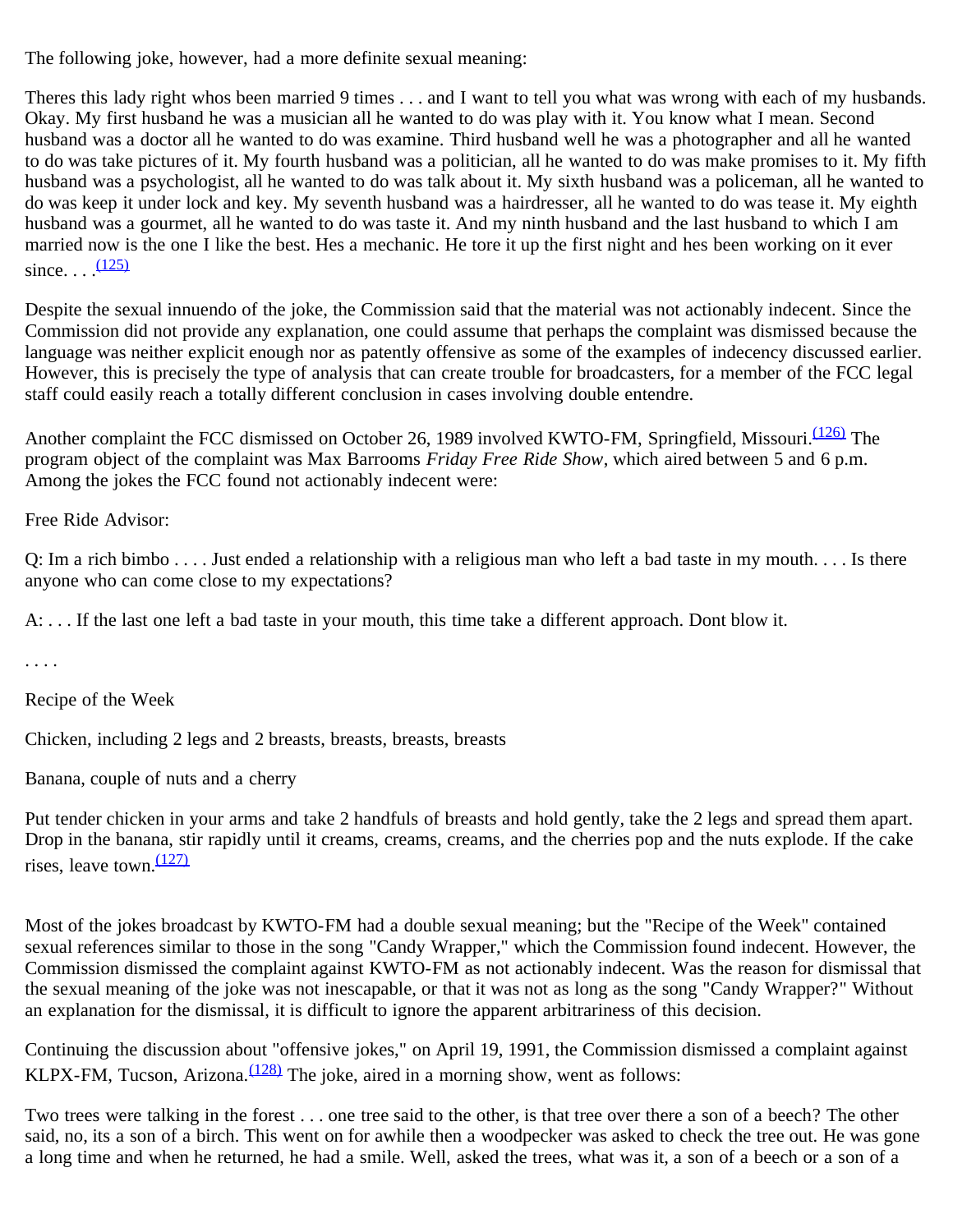birch? The bird replied, neither  $\dots$  but it was the best piece of ash I ever stuck my pecker in.<sup>[\(129\)](#page-32-9)</sup>

The term "pecker" obviously referred to the male sexual organ. If one compares this joke with a song aired on KSJO-FM, San Jose, California, which the FCC found indecent, it is not clear why the FCC dismissed the KLPX complaint. The lyrics of the song "Pecker, Pecker," aired by KSJO, included the following lyrics: "Listen to me, Chief, it's Pecker, it's coming. Pecker is getting bigger all the time and once it becomes big, it's going to be hard to stop it. Stop spanking the monkey, this is serious. This Pecker, he's dangerous." $(130)$  In this case, the Commission issued a \$20,000 fine against KSJO. What makes a reference to a sexual organ clear and inescapable in one context and not in another is not particularly obvious, unless the Commission took into account the length of the joke and determined that the reference was fleeting and, therefore, not patently offensive. Regardless of the Commissions reasoning--which for outsiders remains a mystery--these guesses can be rather dangerous for a broadcaster who may be trying to determine whether certain words or lines of discussion are acceptable or not.

Of course, in some cases it may be easier to see why the FCC dismissed a complaint. For instance, on February 23, 1990, the FCC dismissed a complaint against KJOY-FM in Stockton, California.<sup>[\(131\)](#page-33-0)</sup> The complaint involved an early morning broadcast of a commercial about a "Princess Di diaphram." The commercial included the statement "[i]f you want to be royally screwed, get the new Princess Di diaphragm."<sup>(132)</sup> Based on the language the Commission has previously found actionably indecent, there was nothing in the commercial that could be considered patently offensive; although the choice of words referring to sexual intercourse may seem vulgar to some. Moreover, the Commission has said that the subject of sex is not forbidden in the broadcast medium; rather the Commission objects to the discussion of sexual material with the intent to pander and titillate the audience.  $(133)$ 

On August 5, 1991, the Commission dismissed a complaint against WZLZ-FM, Quincy, Illinois.<sup>[\(134\)](#page-33-3)</sup> The material aired in the *Ron Crook and Newsman Show*. According to the complainant, the disc jockeys had crossed the line of propriety by making fun of a local high school teacher who had been arrested for possessing child pornography. Although the comments of the DJs touched on the topic of child pornography, the only comment capable of a sexual meaning was "Im not going to get down on him." $\frac{(135)}{2}$  $\frac{(135)}{2}$  $\frac{(135)}{2}$ 

and it was probably not graphic enough to be considered patently offensive. An example of the type of sexual jokes about children that the Commission is not willing to tolerate was aired in a *Howard Stern Show*. Stern, joking with his on-air partner about Santa Claus fondling two children, said, "[Y]es son theres a Santa. And hes got a boner."<sup>[\(136\)](#page-33-5)</sup> The Commission fined KLSX-FM \$105,000 for this and other numerous indecency violations.

On July 2, 1992, the FCC dismissed a complaint against WQBZ-FM, Macon, Georgia.<sup>[\(137\)](#page-33-6)</sup> The "offensive" material aired on the *Bear OBrian* morning show, and it included sexual innuendos, such as "you got something for me? . . . If I was to chew on it, would I enjoy it?" The complaint also included a transcript of a song that ridiculed the Kennedys problems with the law due to their sexual drive: "Kennedy clan is in trouble once more. William want to sky dive right into her panties . . . . Couldnt get a thought of another night of handies." $\frac{(138)}{2}$  $\frac{(138)}{2}$  $\frac{(138)}{2}$ 

While the *Bear OBrian Show* phone conversation included some double entendre, the sexual references were fleeting and not particularly graphic to be considered "patently offensive." The Kennedy song, however, had several sexual references, some more obvious than others, but apparently none "patently offensive" enough for the Commission to issue a letter of inquiry.

The last dismissed complaint dealing with double entendre involved a call-in program. On August 13, 1993, the FCC dismissed a complaint against KRZR-FM. $\frac{(139)}{129}$  $\frac{(139)}{129}$  $\frac{(139)}{129}$  The station was holding a "manly cup competition." One of the callers gave the following reason as why he should win the contest: "Im a manly man because I exude the manliness . . . I go out and unlock the bubble-headed girls that lock their keys in their car . . . . How manlier can you get when you walk up with your probing tool and stick it way down deep into their key hole?" Another caller said that his "manly introduction" was "as long as I have a face, you got a place to sit." $(140)$  The "manly cup competition," is an example of vulgar language that, by FCC enforcement standards, appears to be not descriptive or extreme enough to be found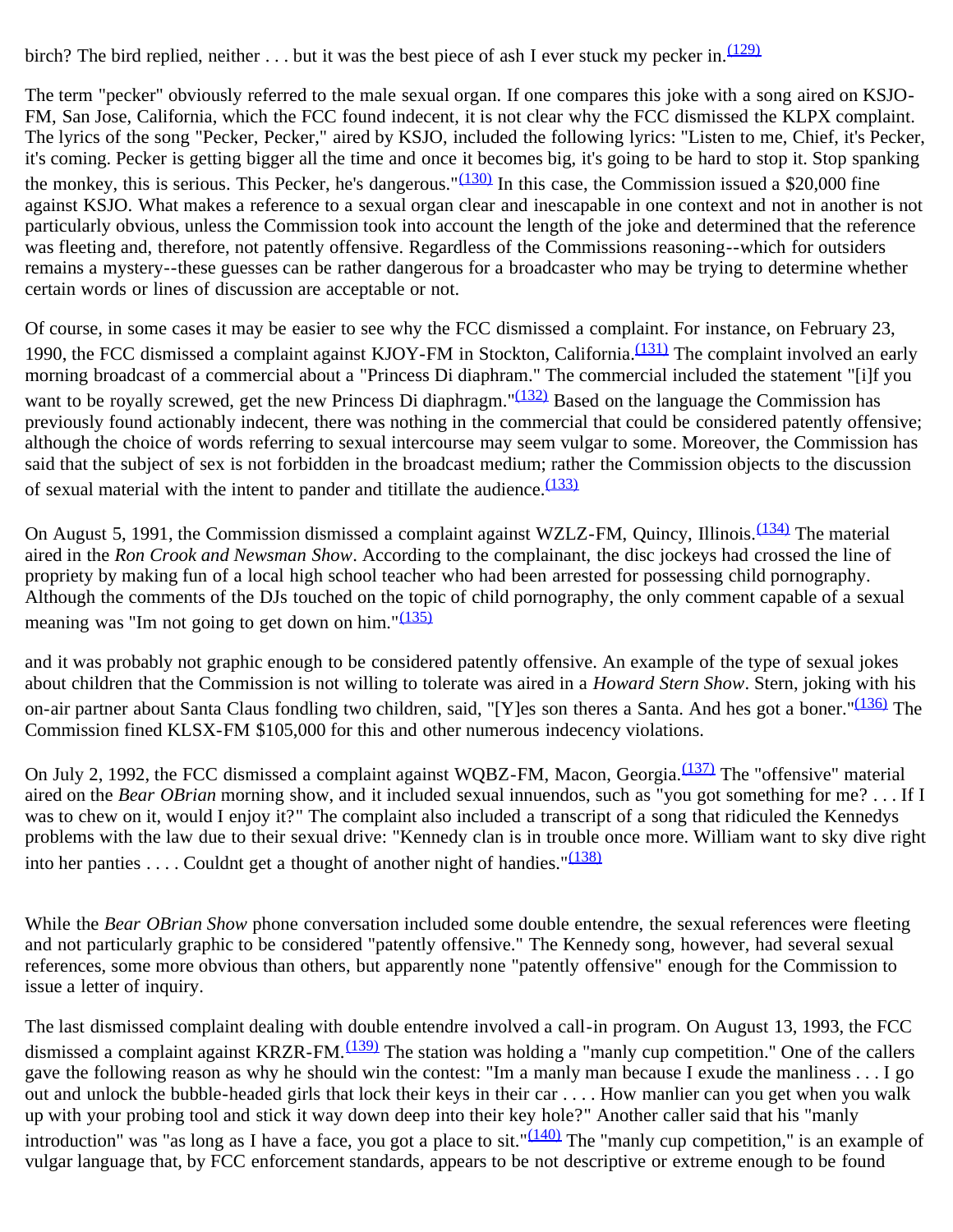indecent, although to this author, the sexual meaning appeared inescapable and at least one of the sexual expressions was offensive.

# **V.Discussion**

A major finding of this study is that the FCC is fairly consistent in its enforcement of the indecency rules when it comes to expletives and other offensive words. However, when it comes to discussions or descriptions of sexual or excretory activities or organs and double entendre, the Commissions actions appear somewhat inconsistent, at least in light of some of the examples discussed in this study. As a result, this author argues that predicting with any degree of accuracy what types of speech the FCC is likely to find indecent is very difficult.

Context is probably the single most important variable for a finding of indecency; it is also the most difficult to assess because what seems "patently offensive" to some may or may not be so for the FCC legal staff. Thus, broadcasters should keep in mind that if discussions about sexual or excretory activities or organs--or containing double entendre- take place in a humorous environment that panders and titillates, or dwells in discussions of sexual themes, a finding of indecency is likely. This is particularly relevant for stations that have live morning and afternoon shows. On the other hand, as mentioned before, when it comes to expletives or vulgar words, the Commissions enforcement appears to be pretty straightforward, so broadcasters should avoid the famous "seven dirty words" that led to the *FCC v. Pacifica*<sup>(141)</sup> decision.

After evaluating all the dismissed complaints, the author identified several generalizations that may be of some help to broadcasters. First, the Commission has suggested that as long as the use of an indecent word--and by looking at the examples provided in this study, it is obvious which ones those are--is isolated and fleeting, no finding of indecency will take place; unless, of course, the word is uttered in a context that seeks to shock, pander, or titillate. Second, the Commission has also said that for a finding of indecency language has to be graphic and explicit. For example, vulgar expressions or jokes which may have a slight sexual overtone will, most likely, not be found indecent. But this generalization is a very feeble one. Throughout this study, the author identified several examples of language that the Commission found not actionably indecent despite the fact that a look at cases in which the FCC has issued fines would have suggested otherwise. This confirms the authors concern that, without more guidance from the FCC, context makes the assessment of what is "patently offensive" very difficult at best and practically impossible at worst. Third, based on the material evaluated in this study, it seems that terms like "ass" and "asshole" by themselves are not likely to bring an indecency fine to a station. However, broadcasters should be careful about the context in which that language is used. Finally, a couple of examples suggest that if a broadcaster receives a letter of inquiry from the Commission, he or she should make a good faith effort to explain what happened. It also appears that broadcasters who take steps to avoid future incidents--for example, by establishing a policy that clearly explains the FCCs indecency rules to on-air staff--and inform the FCC about it, have some chance to find a sympathetic Commission. There is, of course, no guarantee that this will actually be the case.

# **VI.Conclusions**

While the FCC has been unwilling to clearly state how it weights things like merit and context to arrive at its indecency findings, prior FCC decisions suggest that the seriousness of the program and the degree of explicitness of the comments are crucial. However, there seems to be some inconsistency in what the Commission deems "patently offensive," if one examines, for example, some of the dismissed complaints against the *Howard Stern Show* and other programs. Such inconsistency may very well be a function of the fluidity of concepts such as "context" and "patent offensiveness," but it is still troubling to think that to date the Commission has not been able to provide more concrete guidelines.

This author argues that if context is to be the determining factor in a finding of indecency, the FCC must not only provide clear guidelines to broadcasters but also allow some leeway to make up for the lack of specificity in the evaluation of indecency cases. For instance, if decisions are going to be made taking into account elements as amorphous as "context" and "patent offensiveness," the Commission should establish an innocent construction rule for double entendre, or give broadcasters good faith judgment some deference--at least for first-time offenses. Moreover,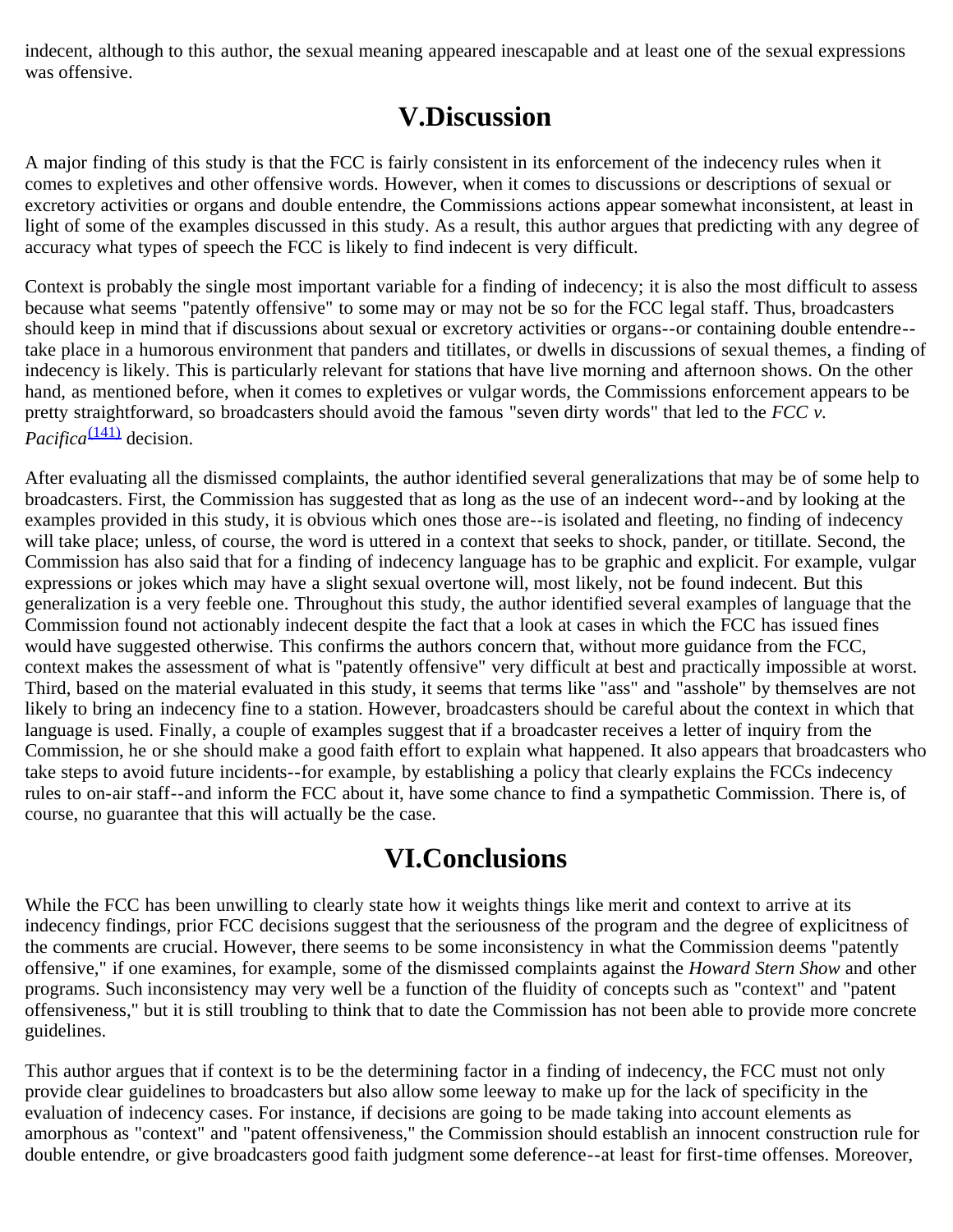the Commission may be more effective in its regulation of indecency if it institutes a warning system by which a firsttime offender receives a letter of warning--clearly stating the nature of the offense and how the FCC arrived at its determination. A second-time offender could receive a letter of reprimand, which would go on the stations record, and a fine could be assessed on the third and subsequent violations. Clearly, this approach would give broadcasters an opportunity to become educated and would protect stations that, for whatever circumstance, commit only one offense.

In addition, the Commission should seriously consider sending broadcasters copies of its letters of dismissals. This would alert licensees about audience reactions to their programs.  $(142)$  In the letters of dismissal the Commission should clearly explain why specific language was not actionably indecent. In the alternative, the FCC could issue a yearly list of the cases it dismissed--only the ones likely to be of help to broadcasters--and the explanations of why the cases were dismissed.

Given the anti-censorship clause of the Communications Act and the restrictions that the First Amendment places on the regulation of non-obscene speech, the Commission probably does not want to engage in blacklisting certain types of expressions or words. This may be the reason why the long-awaited indecency enforcement guidelines are yet to be issued. However, until the FCC takes an approach that is more educational and less punitive, broadcasters will continue crossing the line that separates offensiveness from indecency.

<span id="page-14-0"></span>1. Ph.D., University of Florida, 1993; M.A., University of Florida, 1987; B.A., University of Puerto Rico, 1983. The author wishes to thank Matt Jackson, Ph.D. student at Indiana University, and Dr. Susan D. Ross, Assistant Professor at Washington State University, for their comments and suggestions during the early stages of this article. In addition, very special thanks to Marcia Diamond, formerly an attorney with the Federal Communications Commission, Mass Media Bureau's Enforcement Division. Obtaining the materials used for this article would have been impossible without her help.

<span id="page-14-1"></span>2. United States v. Evergreen Media Corp., 832 F. Supp. 1179 (N.D. Ill. 1993).

<span id="page-14-2"></span>3. Letter from Roy J. Stewart, Chief, MM, to Evergreen Media Corp., 6 FCC Rcd. 3708 (1989).

<span id="page-14-3"></span>4. When the FCC issues a fine against a broadcaster, the licensee has the option of petitioning the Commission for reconsideration. If the FCC denies the petition, the licensee can either pay the fine or decline to do so and let the Commission initiate a collection proceeding. Under 47 U.S.C. 504(a) (1994), the U.S. Government may initiate a civil suit in the U.S. District Court to collect an unpaid forfeiture from a broadcaster. Section 504(a) states that "any suit for the recovery of a forfeiture imposed pursuant to the provisions of this chapter shall be a trial *de novo* . . . ." A trial *de novo* is a trial being treated "as if it had not been heard before and as if no decision had been previously rendered." Blacks Law Dictionary 300 (6th ed. 1990). Thus, while section 504(a) does not directly provide licensees with the opportunity to obtain judicial review, the trial *de novo* in district court allows for a full review of the Commissions findings. *See* Pleasant Brdcst. v. FCC, 564 F.2d 496, 500 (D.C. Cir. 1977). The Communications Act also states that the FCC may issue a forfeiture after an administrative hearing. The decision resulting from the hearing may be appealed to a federal court. *See* 47 U.S.C. 402(a) (1994); 47 U.S.C. 503(b)(3)(A) (1994). The FCC can choose which forfeiture procedure it will use--issuing a fine or scheduling an administrative hearing to issue a fine. In the area of indecency, the Commission has used the issuing of a forfeiture (without the hearing) because of its simplicity.

<span id="page-14-4"></span>5. The FCC still has not issued the guidelines. Telephone communication with Marsha McBride, Special Assistant of the Bureau Chief, Mass Media Bureau (December 11, 1996). *See also Indecency Guidelines Imminent*, Brdcst. & Cable, July 1, 1996, at 14.

<span id="page-14-5"></span>6. For the purposes of simplifying the presentation and discussion of the complaints, it may be necessary at times to group them in an order different from chronological.

<span id="page-14-6"></span>7. Telecommunications Act of 1996, Pub. L. No. 104-104, 502-505, 110 Stat. 56, 133-36 (to be codified in scattered sections of 47 U.S.C.). *See also In re* Implementation of Section 505 of the Telecommunications Act of 1996, *Order and Notice of Proposed Rulemaking*, 11 F.C.C. Rcd. 5386, 2 Comm. Reg. (P & F) 633 (1996). In addition, on June 11, 1996, a U.S. District Court stated that the Communication Decency Act, which prohibited knowingly disseminating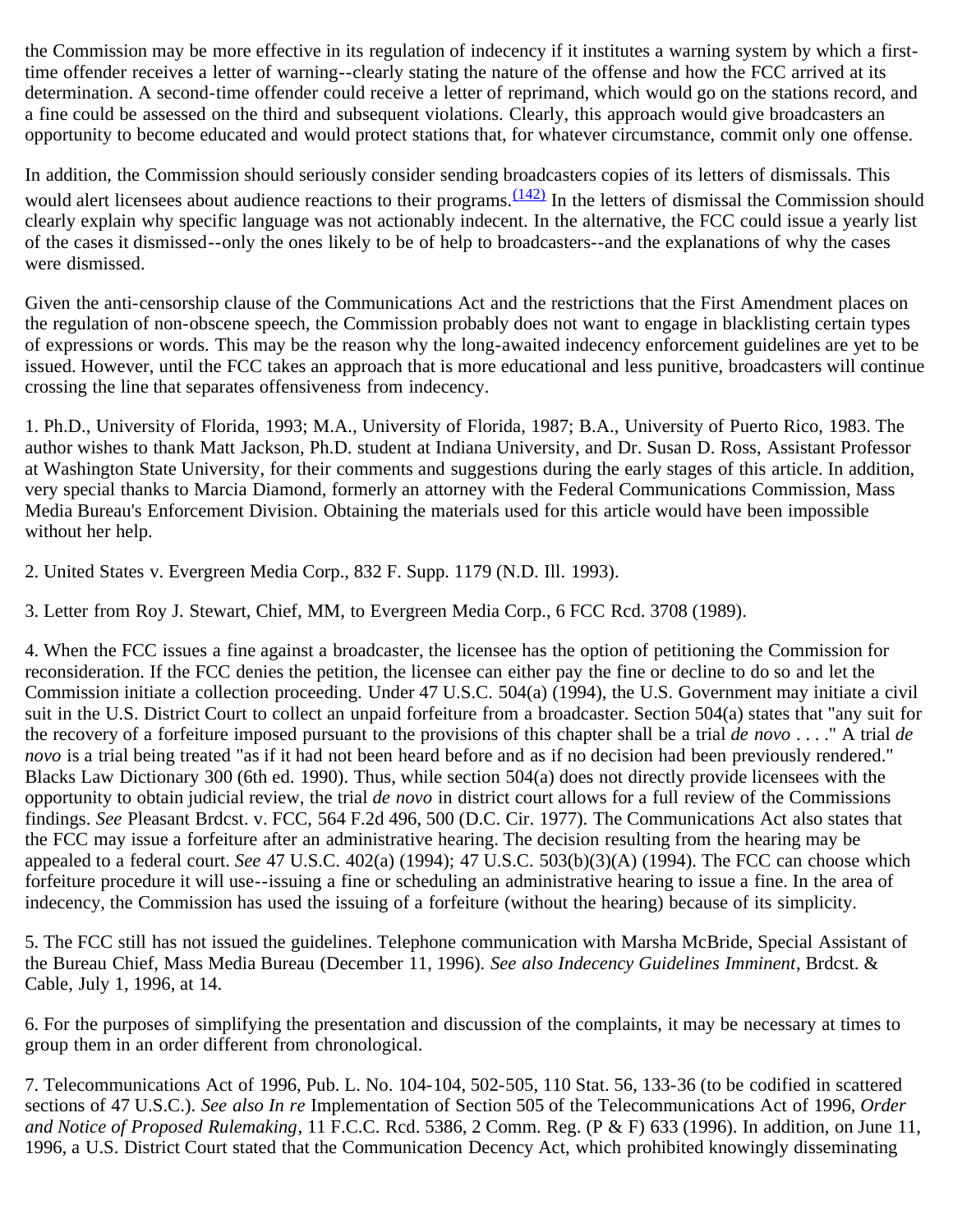indecency or patently offensive messages by any "telecommunications device" to individuals under the age of 18, was unconstitutional. American Civil Liberties Union v. Reno, 929 F. Supp. 824 (E.D. Pa. 1996). The district court opinion has been appealed to the United States Supreme Court.

<span id="page-15-0"></span>8. A total number of dismissed complaints could not be determined due to poor FCC record keeping. For example, of over 15 records the author asked to examine, she found none, despite the fact that the FCC record books showed that the files should have been in the boxes examined. As a last resort, the author was allowed to examine the files of a legal staff member, who had "most" of the documents related to stations complaints. In addition, while it would be helpful to provide figures about the number of indecency complaints the FCC receives and how many of those are complete, how many are defective, and how many are dismissed after the allegedly indecent material is evaluated, the FCC keeps all its indecency complaint figures lumped together. Thus, obtaining an accurate number of fully documented dismissed complaints per year is not possible. Electronic Communication from Marcia Diamond, Employee, MM (July 23, 1996) (on file with author).

<span id="page-15-1"></span>9. *See, e.g.,* Letter to KFI, Inc., 6 FCC Rcd. 3699 (1989); Letter from Roy J. Stewart, Chief, MM, to Guy Gannet Publ. Co., 6 FCC Rcd. 3702 (1989); Letter from Roy J. Stewart, Chief, MM, to Indep. Group Ltd. Partnership, 6 FCC Rcd. 3711 (1990); Letter from Roy J. Stewart, Chief, MM, to Gregory Barber, President, Narragansett Brdcst. Co. of Cal., Inc., 5 FCC Rcd. 3821, 67 Rad. Reg. 2d (P & F) 1506 (1990); Letter from Roy J. Stewart, Chief, MM, to Carl Wagner, 6 FCC Rcd. 3692, 68 Rad. Reg. 2d (P & F) 686 (1990); Letter from Roy J. Stewart, Chief, MM, to Merrell Hansen, Vice President, Pacific and Southern Co., Inc., 6 FCC Rcd. 3689 (1990); Letter from Roy J. Stewart, Chief, MM, to L. M. Communications of SC, 7 FCC Rcd. 1595, 70 Rad. Reg. 2d (P & F) 1140 (1992); Letter from Donna R. Searcy, Sec., to The Rusk Corp., 8 FCC Rcd. 3228 (1993); Letter from Roy J. Stewart, Chief, MM, to Mr. Mel Karmazin, President, Infinity Brdcst. Corp., 8 FCC Rcd. 6740, 73 Rad. Reg. 2d (P & F) 982 (1993); Letter from William F. Caton, Acting Sec., to Americom Las Vegas Ltd. Partnership, 9 FCC Rcd. 1753, 74 Rad. Reg. 2d (P & F) 959 (1994).

<span id="page-15-2"></span>10. On June 23, 1988, the FCC voted to issue a Notice of Apparent Liability (NAL) to Kansas City Television, Ltd., licensee of KZKC-TV in Kansas City, Missouri. KZKC had aired the movie "Private Lessons" on May 26, 1987, beginning at 8 p.m. The NAL was for \$2,000. However, on August 5, 1988, the FCC issued an order staying the proceeding, *In re* Kansas City Television, Ltd., *Order,* 4 FCC Rcd. 7653 (1988), in light of the U.S. Court of Appeals for the District of Columbia decision in *Action for Children Television v. FCC*, 852 F.2d 1332 (D.C. Cir. 1988), which directed the FCC to establish a time when indecency could be aired. On September 6, 1989, the FCC vacated the KZKC-TV proceeding, *In re* Kansas City Television, Ltd., *Order,* 4 FCC Rcd. 6706 (1989).

Another case dealing with the indecency rules and a television station involved KYW-TV, Philadelphia. The Commission issued a letter of inquiry (LOI) asking the station to provide more information regarding the broadcast of a program that showed "couch dancing," a form of dancing that puts a womans crotch inches away from the face of a member of the audience, who is sitting on a couch. The couch dancing demonstration was aired at 10 a.m. During the talk show, which was hosted by Jane Wallace, callers used the word "fuck," and discussed topics that included masturbation and dildos. Joe Flint, *FCC Launches Indecency Investigation of Group Ws KYW-TV Philadelphia;* Brdcst. & Cable, April 26, 1993, at 51. According to FCC staff, the case is still under consideration.

<span id="page-15-3"></span>11. The staff of the FCC Enforcement Division usually transcribes verbatim the content of radio programs. In the case of television stations, the transcripts of programs are more sketchy, and therefore, more difficult to evaluate without the author looking at every videotape. The author believes that a future study examining dismissed television indecency complaints would be very helpful in establishing some level of comparison between the enforcement of indecency for radio and television stations.

<span id="page-15-4"></span>12. *See In re* Citizen's Complaint Against Pacifica Found., *Memorandum Opinion and Order,* 56 F.C.C. 2d 94, 32 Rad. Reg. 2d (P & F) 1331 (1975); *In re* Pacifica Found., Inc., and The Regents of the Univ. of Cal., *Memorandum Opinion and Order,* 3 FCC Rcd. 930, 64 Rad. Reg. 2d (P & F) 211 (1987). The term "descriptions" is more appropriate for the purpose of this study since it will only examine complaints against radio stations.

<span id="page-15-5"></span>13. The term "not actionably indecent" is a term of art used by the FCC.

<span id="page-15-6"></span>14. *See In re* Citizen's Complaint Against Pacifica Found., *Memorandum Opinion and Order,* 56 F.C.C.2d 94, 32 Rad.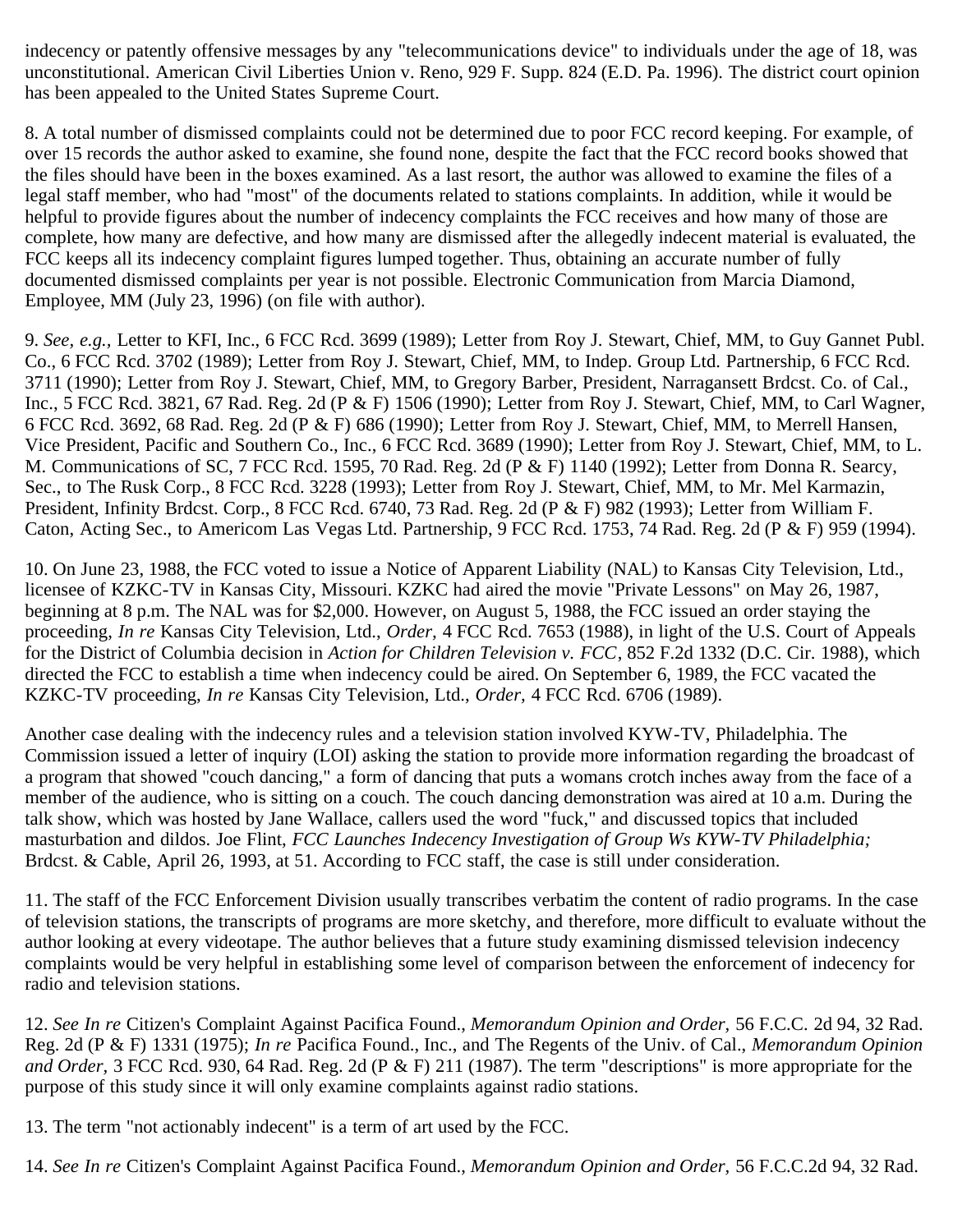Reg. 2d (P & F) 1331; *In re* Pacifica Found. Inc. and The Regents of the Univ. of Cal., *Memorandum Opinion and Order,* 3 FCC Rcd. 930, 64 Rad. Reg. 2d (P & F) 211.

<span id="page-16-0"></span>15. 18 U.S.C. 1464 (1994) provides: "Whoever utters any obscene, indecent, or profane language by means of radio communication shall be fined under this title or imprisoned not more than two years, or both."

<span id="page-16-1"></span>16. 47 U.S.C. 503(b)(1)(D) (1994).

<span id="page-16-2"></span>17. FCC v. Pacifica Found., 438 U.S. 726 (1978); Action for Children's Television v. FCC, 852 F.2d 1332 (D.C. Cir. 1988).

<span id="page-16-3"></span>18. These were the words that George Carlin used in his satiric monologue "Filthy Words," which the FCC found indecent in 1975. *In re* Citizen's Complaint Against Pacifica Found., *Memorandum Opinion and Order,* 56 F.C.C.2d 94, para. 14, 32 Rad. Reg. 2d (P & F) 1331 (1975). In 1978, the U.S. Supreme Court, in *FCC v. Pacifica Found.*, sided with the Commission and said that although indecent speech was constitutionally protected, the Commission could channel indecency to late at night, to protect children. 438 U.S. 726.

<span id="page-16-4"></span>19. *See Action for Children's Television*, 852 F.2d 1332.

<span id="page-16-5"></span>20. *Id.*; Action for Childrens Television v. FCC, 932 F.2d 1504 (D.C. Cir. 1991), *cert. denied*, 503 U.S. 913 (1992); Action for Childrens Television v. FCC, 11 F.3d 170 (D.C. Cir. 1993), *rehg en banc, granted, vacated*, 15 F.3d 186 (D.C. Cir. 1994); Action for Childrens Television v. FCC, 58 F.3d 654 (D.C. Cir. 1995), *cert. denied,* Pacifica Found. v. FCC, 116 S.Ct. 701 (1996).

<span id="page-16-6"></span>21. *In re* Pacifica Found. Inc., and The Regents of the Univ. of Cal., *Memorandum Opinion and Order,* 3 FCC Rcd. 930, para. 17, 64 Rad. Reg. 2d. (P & F) 211 (1987).

<span id="page-16-7"></span>22. In fact, the FCC has said that "indecency of a merely fleeting and isolated nature may in some instances be undeserving of a sanction." *In re* Liability of Evergreen Media Corp. of Chicago, *Memorandum Opinion and Order,* 6 FCC Rcd. 502, para. 12, 68 Rad. Reg. 2d. (P & F) 1293 (1991).

<span id="page-16-8"></span>23. *In re* Pacifica Found. Inc. and The Regents of the Univ. of Cal., *Memorandum Opinion and Order*, 3 FCC Rcd. 930, 64 Rad. Reg. 2d (P & F) 211.

<span id="page-16-9"></span>24. *Id*.

<span id="page-16-10"></span>25. The Commission has said that the seriousness of a program may be part of the merit of a program, and, thus, may be taken into account when evaluating a programs context. *In re* Liability of Sagittarius Brdcst. Corp., 7 FCC Rcd. 6873, para. 10, 71 Rad. Reg. 2d (P & F) 630 (1992) (citing Letter from Donna R. Searcy, Sec., to Peter Branton, 6 FCC Rcd. 610, 68 Rad. Reg. 2d. (P & F) 1134 (1991)).

<span id="page-16-11"></span>26. *In re* King Brdcst. Co., *Memorandum Opinion and Order*, 5 FCC Rcd. 2971, 67 Rad. Reg. 2d (P & F) 1124 (1990).

<span id="page-16-12"></span>27. Letter from Roy J. Stewart, Chief, MM, to Mr. Mel Karmazin, President, Sagittarius Brdcst. Corp., 5 FCC Rcd. 7291, 68 Rad. Reg. 2d (P & F) 851 (1990).

<span id="page-16-13"></span>28. *In re* Liability of Sagittarius Brdcst. Corp., *Memorandum Opinion and Order*, 7 FCC Rcd. 6873, para. 8, 71 Rad. Reg. 2d (P & F) 630 (1992).

<span id="page-16-14"></span>29. *See* Letter from Donna R. Searcy, Sec., to Mr. Peter Branton, 6 FCC Rcd. 610, 68 Rad. Reg. 2d (P & F) 1134 (1991), *aff'd, sub nom.* Branton v. FCC, 993 F.2d 906 (1993), *cer't denied*, 114 S.Ct 1610 (1994).

<span id="page-16-15"></span>30. *In re* Pacifica Found. Inc., and the Regents of the Univ. of Cal., *Memorandum Opinion and Order,* 3 FCC Rcd. 930, para. 17, 64 Rad. Reg. 2d (P & F) 211 (1987). *In re* Petition for Declaratory Ruling Concerning Section 312 (a)(7) of the Communications Act, *Memorandum Opinion and Order,* 9 FCC Rcd. 7638, paras. 11-12, 76 Rad. Reg. 2d (P &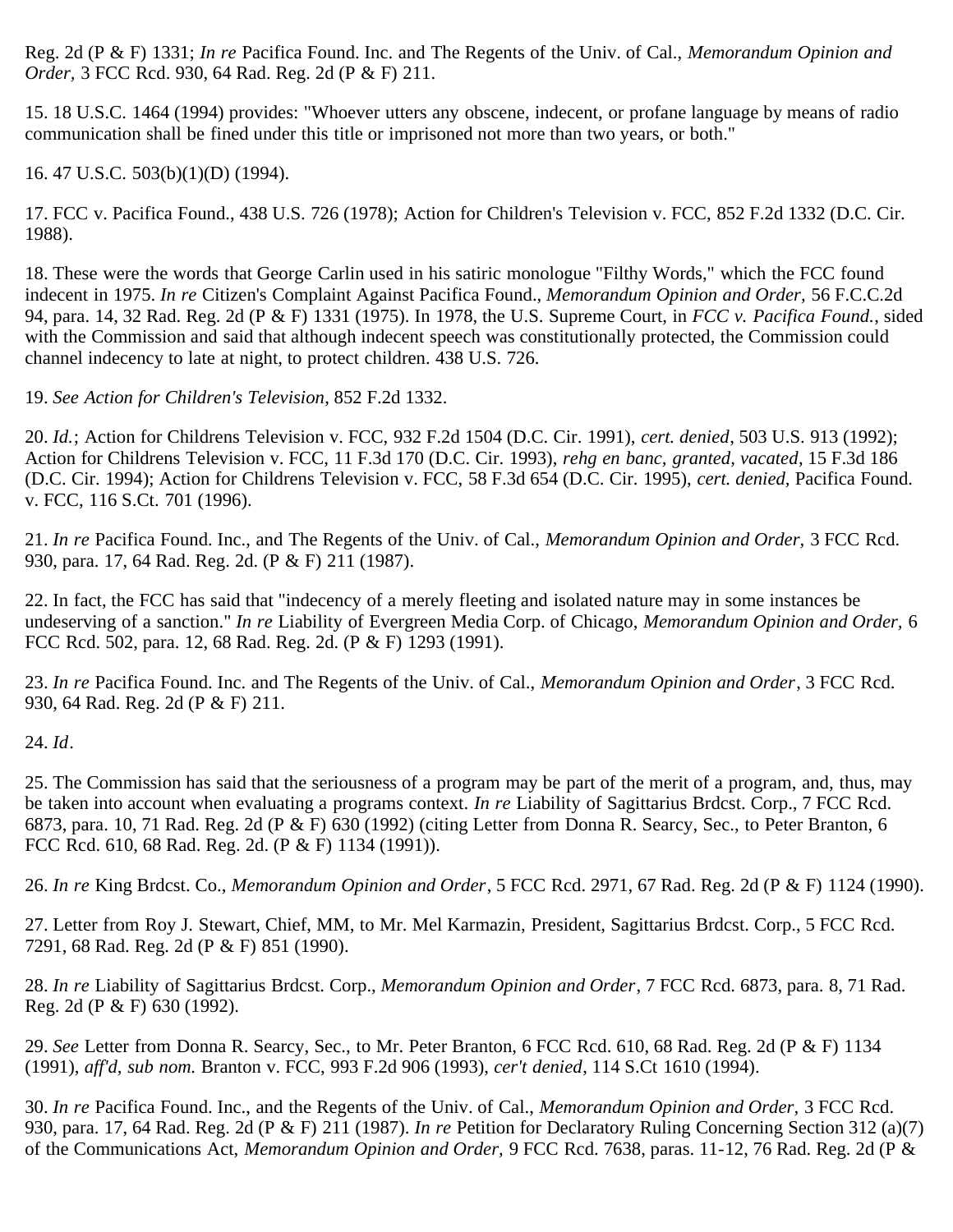F) 1062 (1994).

<span id="page-17-0"></span>31. Letter from Donna R. Searcy, Sec., to the Rusk Corp., 8 FCC Rcd. 3228 (1993); *In re* Liability of San Francisco Century Brdcst., *Memorandum Opinion and Order,* 8 FCC Rcd. 498, 71 Rad. Reg. 2d. (P & F) 1148 (1993); *In re* Liability of Evergreen Media Corp. of Chicago, *Memorandum Opinion and Order,* 6 FCC Rcd. 502, para. 16, 68 Rad. Reg. 2d. (P & F) 1293 (1991); *In re* Liability of Guy Gannett Publ. Co., *Memorandum Opinion and Order*, 5 FCC Rcd. 7688, para. 9, 68 Rad. Reg. 2d (P & F) 1131 (1990); Letter from Roy J. Stewart, Chief, MM, to Mr. Carl J. Wagner, Executive, Great American Television and Radio Co., Inc., 6 FCC Rcd. 3692, 3693, 68 Rad. Reg. 2d (P & F) 686 (1990).

<span id="page-17-1"></span>32. Letter from Donna R. Searcy, Sec., Evergreen Media, 8 FCC Rcd. 1266, 72 Rad. Reg. 2d (P & F) 135 (1993).

<span id="page-17-2"></span>33. *In re* Liability of Sagittarius Brdcst. Corp., *Memorandum Opinion and Order,* 7 FCC Rcd. 6873, 71 Rad. Reg. 2d (P & F) 630 (1992).

<span id="page-17-3"></span>34. *In re* Liability of Guy Gannett Publ. Co, *Memorandum Opinion and Order,* 5 FCC Rcd. 7688, para. 9, 68 Rad. Reg. 2d (P & F) 1131.

<span id="page-17-4"></span>35. Likewise, broadcasters have repeatedly tried to convince the FCC that the contemporary community standards for the broadcast media should be determined by the popularity of the show in its community, not by a national community standard, which is determined by the FCC. However, the Commission has rejected this argument by saying that the popularity of a show is irrelevant to a finding of indecency for the FCCs concern is "with protecting children." Letter from Donna R. Searcy, Sec., to the Rusk Corp., 8 FCC Rcd. at 3229.

<span id="page-17-5"></span>36. *In re* Liability of San Francisco Century Brdcst., *Memorandum Opinion and Order,* 8 FCC Rcd. 498, para. 7, 71 Rad. Reg. 2d (P & F) 1148.

<span id="page-17-6"></span>37. For example, the FCC dismissed a complaint against WYBB, South Carolina. A DJ apparently used the expression "mother-fucker" in the course of a live broadcast. Letter from Edythe Wise, Chief, Complaints and Investigations Branch, Enforcement Division, MM, to L.M. Communications of South Carolina, Inc. (April 24, 1991) (on file with author). *See also,* Transcript of WYBB-FM, Folly Beach, South Carolina (Aug. 24, 1990, 6:06 a.m.) (on file with author).

<span id="page-17-7"></span>38. One interesting finding of this study was that the staff at the FCC Enforcement Division appears to, at some point in time, have routinely passed transcripts of the complaints to its legal staff to establish a consensus as to whether or not the language contained in some complaints raised to the level that warranted action by the Commission. The excerpts that most legal staff members agreed were indecent were the ones the FCC included in its letters of inquiry to stations.

For example, in a case involving station WRIF-FM in Detroit, it appears that four members of the legal staff reviewed the excerpts of the *Ted Nugent* show that was broadcast on September 25-28, 1990 between 9 a.m. and 1 p.m. Letter to Great American Television and Radio Co., Inc., June 29, 1994. (The letter contained a transcript with handwritten notes from FCC staff). The names of the legal staff did not appear in the transcript of the show; only their initials by which they noted "yes" (material was actionably indecent), "no" (material was not actionably indecent), or "?" (not sure). The following is an example of an excerpt the legal staff found "not actionably indecent". (N: Ted Nugent; ODJ: Other DJ; S: Sharmaine):

ODJ: You know, if it wasnt for red meat, Id be a dead man.

N: Thats right. Theres a young lady who faxed us a while ago, she said shes pregnant and she wants to know if its all right for her to eat meat. (Laughter). Baby, if you hadnt eaten meat you wouldnt have gotten pregnant. Yeah, its oke [sic], man, itll make you strong. Like I said, Rocko is only eight weeks old, man, and he is suckin on frozen backstraps already. Sharmaine, you eat venison when you were pregnant, didnt you?

S: Yeah, thats what that girl wanted to know. I ate meat when I was pregnant, but we wont talk about that, will we,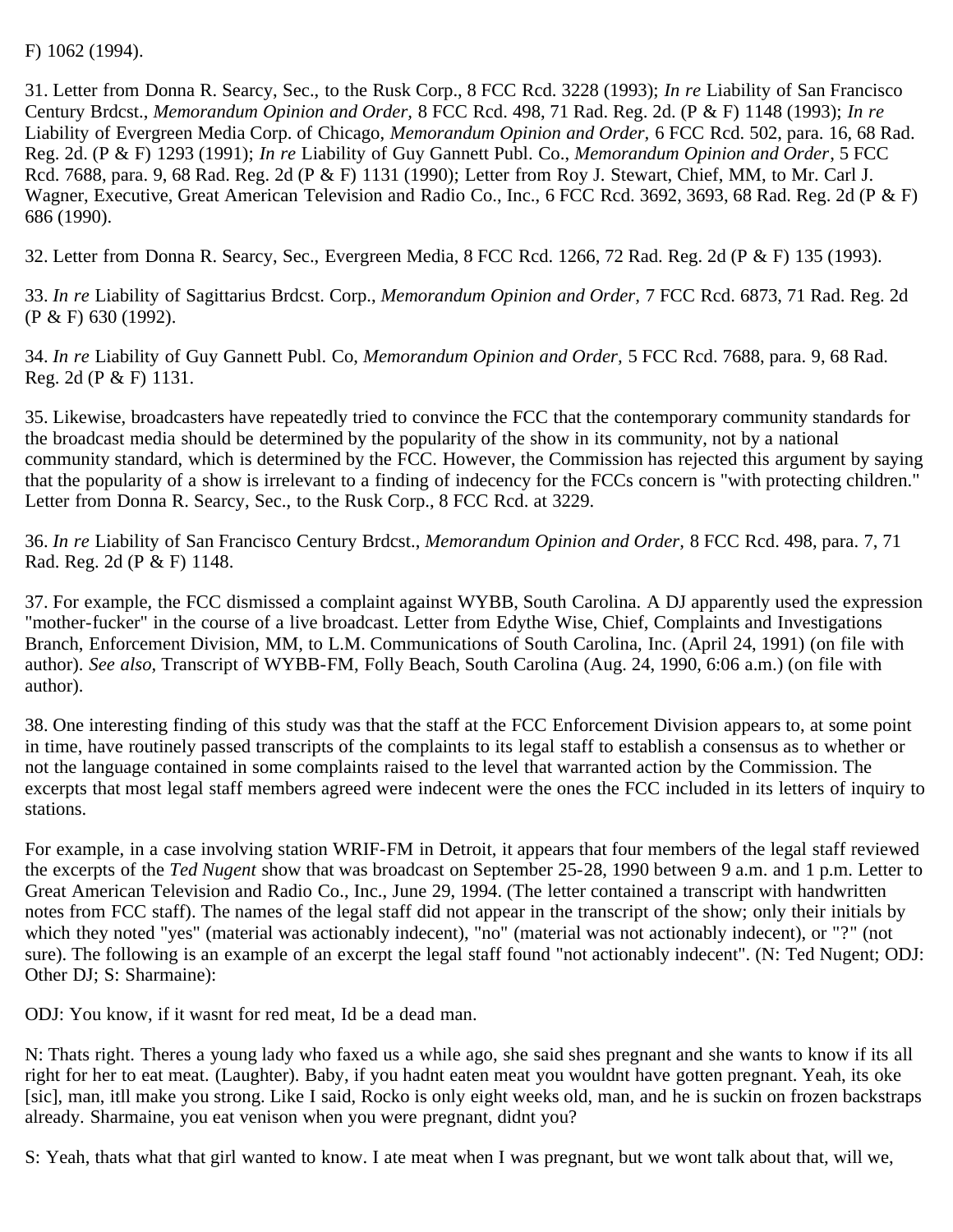Honey? On occasion.

. . . .

N: . . . I rock my ass off on stage every night and I chase bears through the woods, and as far as food, I kill shit and eat it.

If the FCC staff had consistently used this method to evaluate every indecency complaint, it would have been interesting to spend some time discussing it in this study. However, the author was able to find only one example of the practice described above. When she asked an FCC staff member whether this was the method used regularly to examine indecency complaints, the staff member responded that it had been used at some time, but apparently some other method had taken its place.

<span id="page-18-0"></span>39. A form letter usually states that while the Commission realizes that the material in the complaint may be offensive to many, there is no legal basis for the FCC to issue a fine.

<span id="page-18-1"></span>40. Unless the complainant has sent the licensee a copy of the complaint.

<span id="page-18-2"></span>41. The seven words were "shit, piss, fuck, cunt, cocksucker, motherfucker, and tits." *In re* Citizen's Complaint Against Pacifica Found., *Memorandum Opinion and Order,* 56 F.C.C.2d 94, para. 14, 32 Rad. Reg. 2d (P & F) 1331 (1975).

<span id="page-18-3"></span>42. Letter from Donna R. Searcy, Sec., to Mr. Peter Branton, 6 FCC Rcd. 610, 68 Rad. Reg. 2d (P & F) 1134 (1991), *affd sub nom.* Branton v. FCC, 993 F.2d 906 (1993), *cert. denied,* 114 S.Ct. 1610 (1994).

<span id="page-18-4"></span>43. Letter from Edythe Wise, Chief, Complaints and Investigations Branch, Enforcement Division, MM, to Mr. Peter Branton, (Oct. 26, 1989) (on file with author).

<span id="page-18-5"></span>44. Letter from Donna R. Searcy, Sec., to Mr. Peter Branton, 6 FCC Rcd. 610, 68 Rad. Reg. 2d (P & F) 1134, *aff'd sub nom*. Branton v. FCC, 993 F.2d 906, *cert. denied*, 114 S.Ct. 1610.

<span id="page-18-6"></span>45. *In re* Citizen's Complaint Against Pacifica Found., 56 F.C.C.2d 94.

<span id="page-18-7"></span>46. Letter from Donna R. Searcy, Sec., to Mr. Peter Branton, 6 FCC Rcd. 610, 68 Rad. Reg. 2d (P & F) 1134, *aff'd sub nom.* Branton v. FCC, 993 F.2d 906, *cert denied*, 114 S.Ct 1610.

<span id="page-18-8"></span>47. *Id.*

<span id="page-18-9"></span>48. *Id.*

<span id="page-18-10"></span>49. *Id.*

<span id="page-18-11"></span>50. Letter from Edythe Wise, Chief, Complaints and Investigations Branch, Enforcement Division, MM, to Ms. Liz Vaaranen (Feb. 23, 1990) (on file with author).

<span id="page-18-12"></span>51. *Id*.; Letter from Ms. Liz Vaaranen to FCC (Jan. 15, 1990) (on file with author).

<span id="page-18-13"></span>52. Letter from Edythe Wise, Chief, Complaints and Investigations Branch, Enforcement Division, MM, to Ms. Liz Vaaranen (Feb. 23, 1990) (on file with author).

<span id="page-18-14"></span>53. Letter from Ms. Liz Vaaranen to FCC (Jan. 15, 1990) (on file with author).

<span id="page-18-15"></span>54. Letter from Edythe Wise, Chief, Complaints and Investigations Branch, Enforcement Division, MM, to Ms. Mary Jo Zkiab (Nov. 21, 1991) (on file with author).

<span id="page-18-16"></span>55. Transcript of WFLZ-FM, Tampa, Fla. (Apr. 23, 1991, 7:22 p.m.) (on file with author). The following is a partial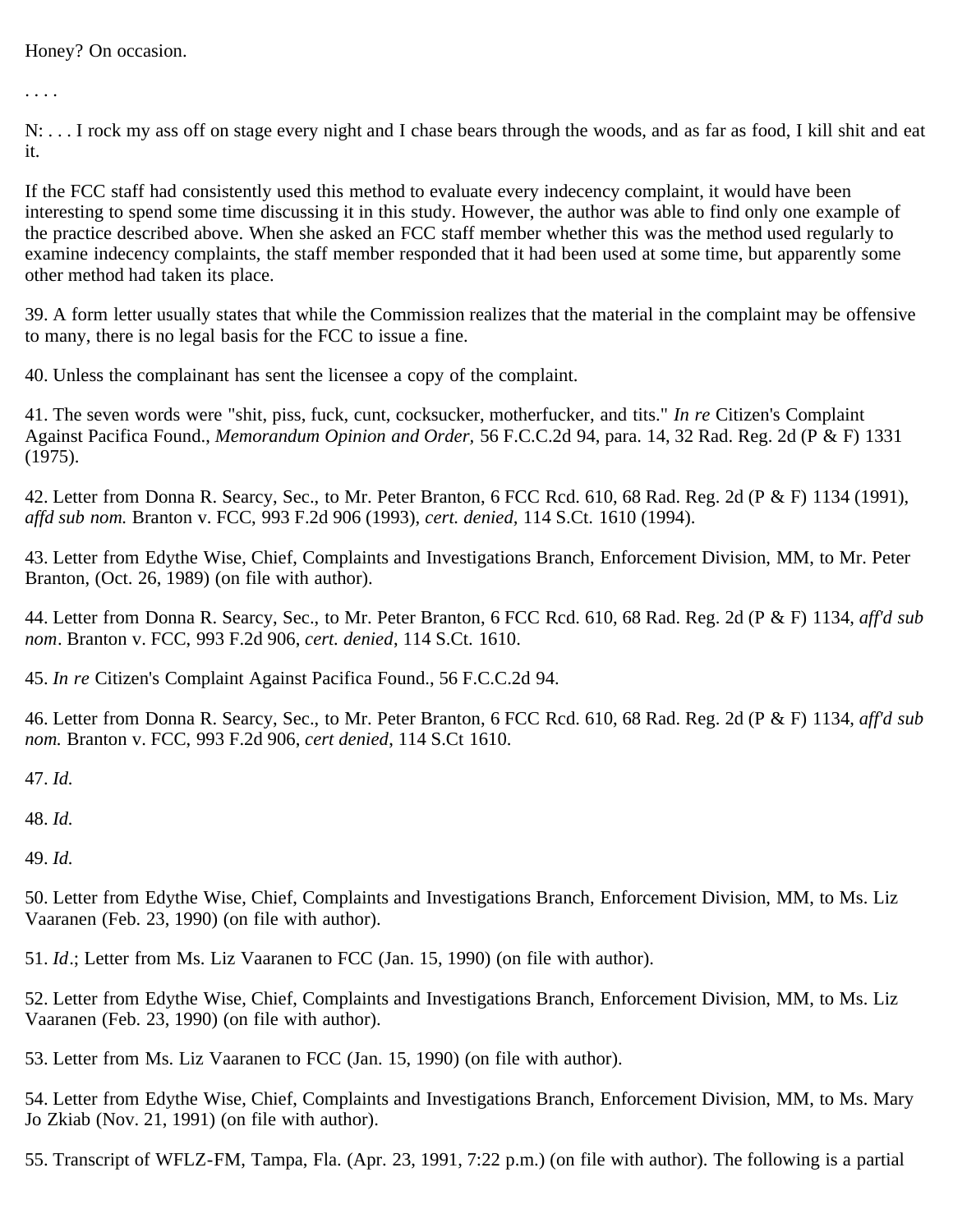transcript of the program (MV: Male Voice; M2: 2nd Male Voice):

MV: Hugh Smith is still having sex. Tom of Tim and Tom still having sex. Its the Tom show now I ran Tim outside to check on his tires 'cuse they are all.

M2: Hey.

MV: Huh? What?

M2: I didnt do it. I did not flatten your tires.

MV: Yes you did.

M2: Dick.

MV: Someone had come back, youre a pud-head.

M2: Well, blow me.

. . . .

MV: Bye, Im not coming back either. You can kiss my.

M2: Yea.

MV: Kiss my ass.

*Id*.

A case dismissed probably for similar reasons involved WKBQ-FM, Granite City, Ill. The material aired on the "Steve and D.C. Morning Show" and involved an interview with John Goodman (MV: Male Voice; M2: 2nd Male Voice; MC: Male Caller):

MV: Do ever try or worry about your weight?

 $MC:$  Uh huh.  $\ldots$ 

MV: John, John, what a dick.

M2: Did John hang up on us?

MV: He is a dick.

M2: John is gone?

MV: An absolute asshole.

M2: We were hung up on by John Goodman?

MV: Son of a bitch....

Letter from Norman Goldstein, Chief, Complaints and Investigations Branch, Enforcement Division, MM, to Ms. Angela Phillips (Nov. 15, 1993) (on file with author); Transcript of WKQB-FM, Granite City, Ill. (Mar. 1, 1993) (on file with author).

<span id="page-19-0"></span>56. 55. Letter from Edythe Wise, Chief, Complaints and Investigations Branch, Enforcement Division, MM, to Mr.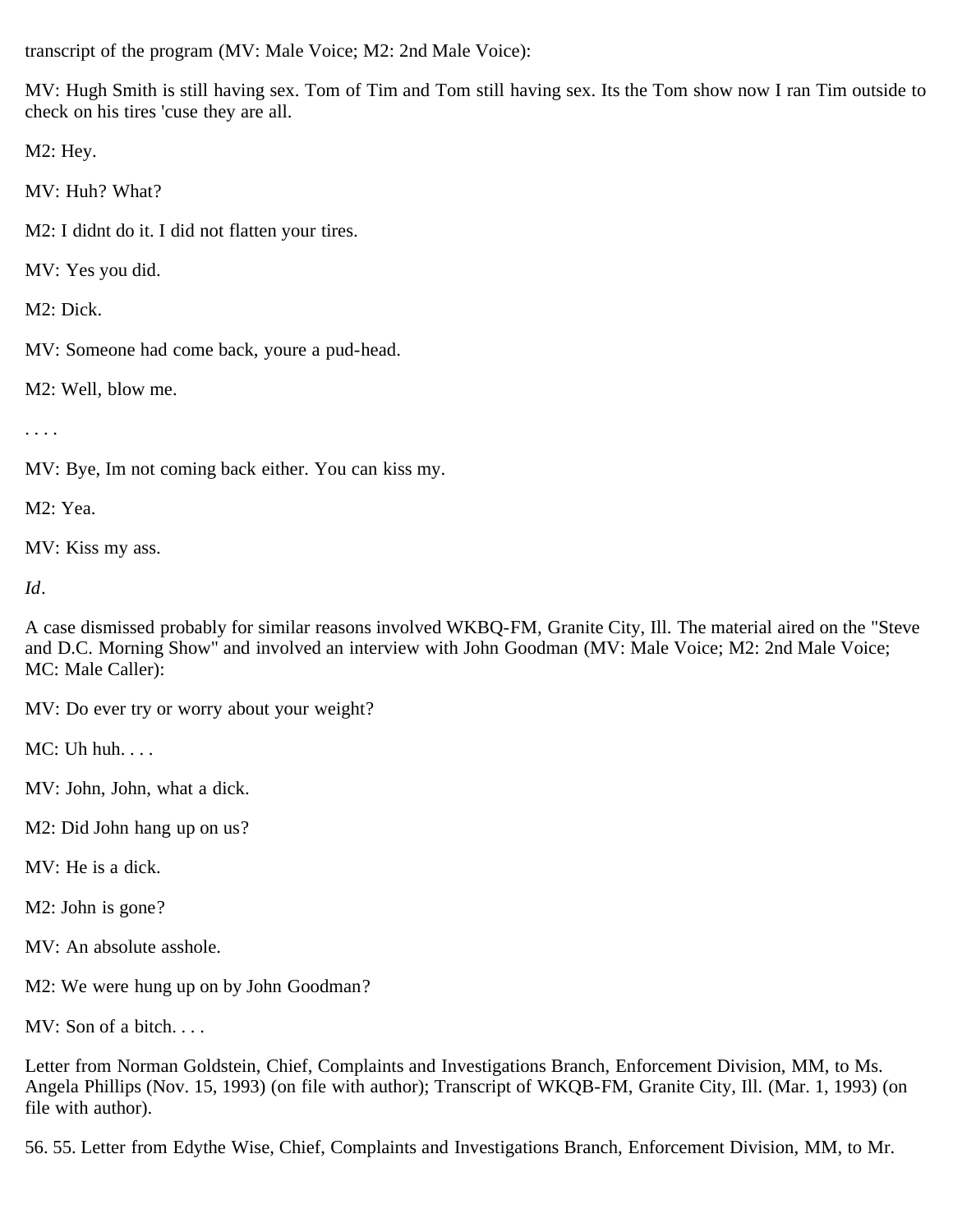Edouard D. Cournoyer (May 22, 1992) (on file with author).

<span id="page-20-0"></span>57. 56. Transcript of WSB-AM, Atlanta, Georgia (Nov. 15, 1991, 3:00 p.m.) (on file with author). The following is a partial transcript of the program (MC: Male Caller(s); DP: David Paul):

MC: I got two people I want for them to kiss my butt.

DP: Okay.

MC: Number one, his name [is] Jerry.

DP: All right.

MC: He is my acting boss and make me go in blizzard (?) runs. . . . The other guy is Chris.

DP: Yeah.

MC: Even on rotten days hell say, what a fan-tab-u-lous day. Were tired of hearing the word fantabulous.

DP: Fantabulous?

MC: Yeah. Isnt that a terrible word?

DP: It would drive me nuts.

MC: Tell them, tell them both to kiss my ass.

DP: Fan-tab, all right see you later.

<span id="page-20-1"></span>58. Letter from Donna R. Searcy, Sec., to Mr. Mel Karmazin, Pres., Sagittarius Brdcst. Corp., 8 FCC Rcd. 2688, 2711, 71 Rad. Reg. 2d (P & F) 989 (1992).

<span id="page-20-2"></span>59. Letter from Roy J. Stewart, Chief, MM, to Agape Brdcst. Found., Inc., 9 FCC Rcd. 1679, 1680, 75 Rad. Reg. 2d (P & F) 128, 129 (1994).

<span id="page-20-3"></span>60. Anonymous letter to FCC (Oct. 5, 1992) (on file with author).

<span id="page-20-4"></span>61. Transcript of WGR-AM, Buffalo, New York (Oct. 4, 1992, 4:50 p.m.) (on file with author). The full transcript of the interview follows (MV: Male Voice):

MV: We just didnt get our running game going. We ah, we tried to get it going and they, what can you say when you play a game like today, and they shut you down and, you know, theres no excuses, we got our ass kicked today, point blank, Im not going to bull shit around, when you play against good team like this, you know, you cant make mistakes, you cant have turnovers, I cant throw interceptions, its just one of those things where, when the games over the team with the least amount of mistakes, least amount of penalties is going to win.

There was no letter of dismissal. The file included only the original complaint filed with the FCC (No. 92100234), by a "concerned citizen," and a transcript of the interview that contained the "indecent" words. The transcript indicated that the complaint had been dismissed on November 23, 1992, but stated no reason.

<span id="page-20-5"></span>62. In a case involving station WYBB, Charleston, S.C., the FCC issued a NAL because the station broadcast the word "shit." The episode is transcribed below (MV: Male Voice; MV2: 2nd Male Voice):

MV: (Unintelligible) Maybe it's nine.

MV2: I don't know and who really gives a crap?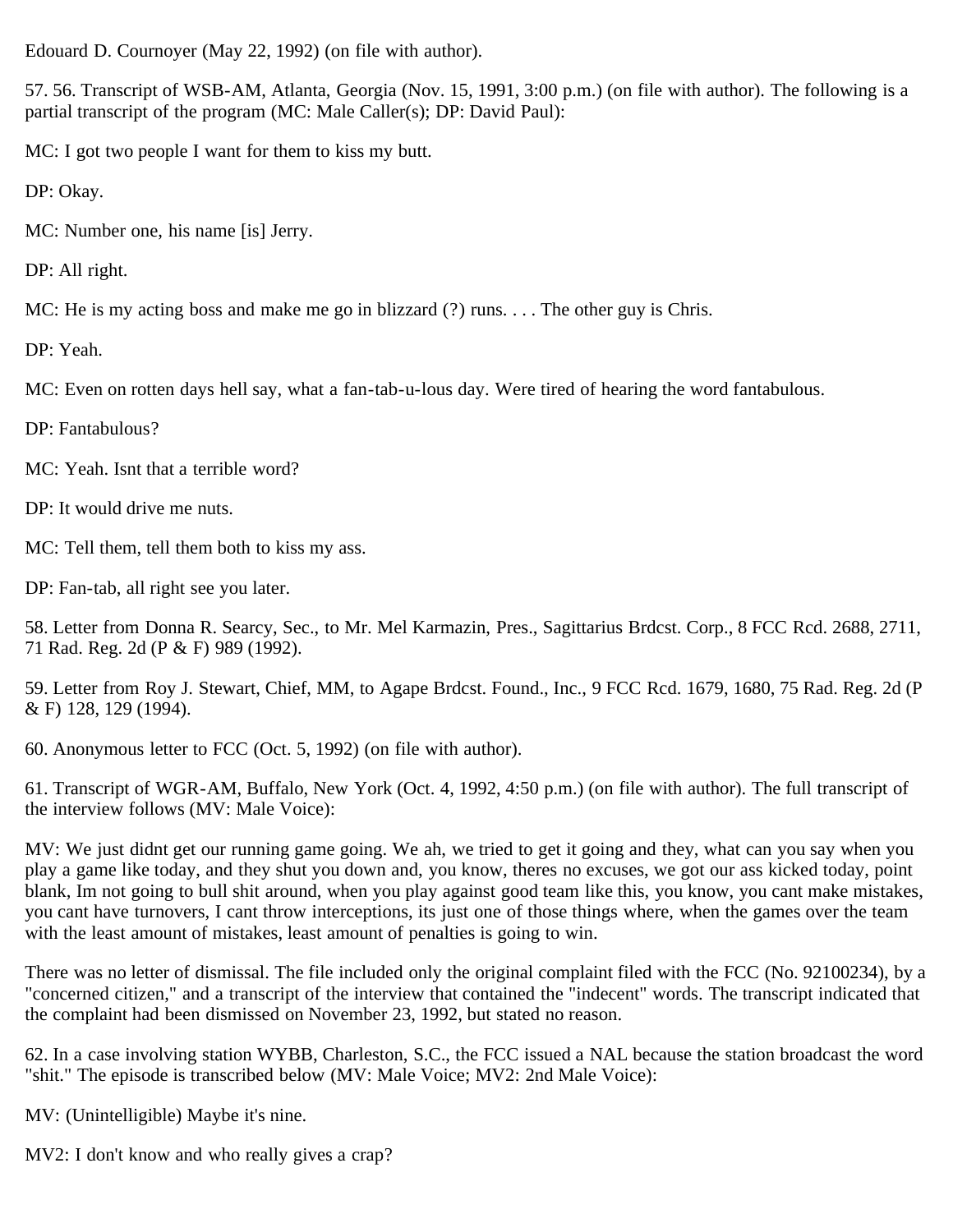MV: Oh, oh.

MV2: No, we can say crap.

MV: We can say crap?

MV2: Yeah.

MV: Crap, crap, crap, crap, crap, crap.

MV2: That's right, just can't say shit.

MV: Oh, then we won't.

MV2: That's right.

Letter from Roy J. Stewart, Chief, MM, to L.M. Communications of SC, 7 FCC Rcd. 1595, 1596, 70 Rad. Reg. 2d (P & F) 1140, 1141 (1991).

The Commission said that while the broadcast occurred in the course of a live program, "the scatological material as broadcast involved a deliberate and repetitive use of the word 'crap to heighten the audience's awareness of and attention to the subsequent use of the term 'shit by the announcer. Such willfully focused use is patently offensive." On the other hand, the Commission dismissed a segment in which a DJ from WYBB used the word "motherfucker." In its NAL to WYBB, the FCC said that the DJs use of the word had been fleeting and isolated and suggested that such utterances, in the context of live and spontaneous programs, did not warrant Commission action. *Id.*

<span id="page-21-0"></span>63. Transcript of WALE-AM, Providence, Rhode Island (Nov. 19, 1991, 9:00 a.m.) (on file with author). The following is a partial transcript of the outburst (GC: Geoff Charles; MV: Male Voice):

GC: No, no, no. He cant. Is that outside mike on? Oh, look at this as it happens. Unbelievable. Unbelievable. Dick head. Youre a dick head. Youre a boot squading dick head....

MV: What the hell, I.

GC: Im calling you, Im calling you a douche bag and a dick head. You scum sucking douche bag. Why dont you go get a life? Go get a life. Yeah, you have no life. . . . Thats Ill tell you this, let me tell you something. When the revolution comes, that asshole is on the top of my hit list. . . . Well drag every one of those dick bags who work for the boot squad out by the God damn heels.

<span id="page-21-1"></span>64. Letter from Norman Goldstein, Chief, Complaints and Investigations Branch, Enforcement Division, MM, to Mr. Frank Battaglia. (May 5, 1994) (on file with author).

<span id="page-21-2"></span>65. Letter from Norman Goldstein, Chief, Complaints and Investigations Branch, Enforcement Division, MM, to Mr. Al Westcott. (Mar. 13, 1993) (on file with author).

<span id="page-21-3"></span>66. Transcript of KFBI-FM, Las Vegas, Nevada (Jan. 2-13, 1995) (on file with author). The following is the transcript of the commercial (HS: Howard Stern; MV: Male Voice; GP: Group singing):

HS: Fletcher Jones Imports is the only authorized Mercedes Benz dealership in Las Vegas. . . . Theyre experts in finance, they can figure out a new way, a different way to get you out of that old car and into a brand new car with a monthly payment thats easy on your wallet. Did you hear what I, did anybody listen to this commercial? I just said, theyll take your old car and theyll figure out a way to get you some good payments with a brand new car. Use your *F(Beep)ing* head (emphasis supplied). . . . Fletcher Jones Imports, the only authorized Mercedes Benz dealer in Las Vegas can be found at 3100 South Rancho in the Freeway Auto Center, just south of the Palace Station.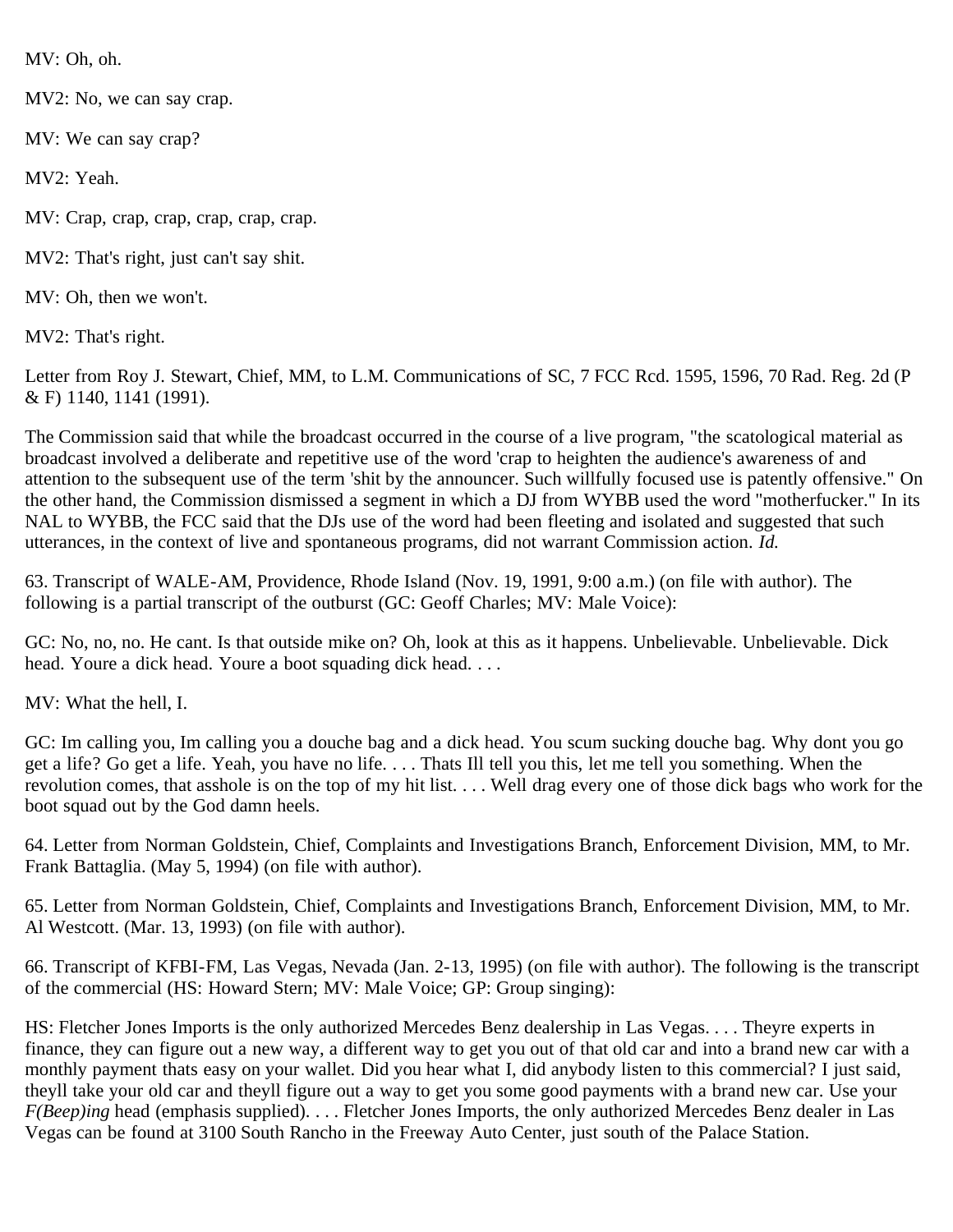MV: Now you can own a Mercedes for under \$31,000.

GP: Singing we will.

<span id="page-22-0"></span>67. Letter from Norman Goldstein, Chief, Complaints and Investigations Branch, Enforcement Division, MM, to Mr. Al Wescott (Mar. 13, 1993) (on file with author).

<span id="page-22-1"></span>68. FCC v. Pacifica Found., 438 U.S. 726 (1978).

<span id="page-22-2"></span>69. Letter from Edythe Wise, Chief, Complaints and Investigations Branch, Enforcement Division, MM, to C.L. Holliday (Oct. 26, 1989) (on file with author).

<span id="page-22-3"></span>70. Transcript of WAAV-AM, Wilmington, N.C. (Jul. 19, 1988, 11:40 a.m.) (on file with author).

<span id="page-22-4"></span>71. Letter from Donna R. Searcy, Sec., to The Rusk Corp., 8 FCC Rcd. 3228 (1993).

<span id="page-22-5"></span>72. *Id.*

<span id="page-22-6"></span>73. *See In re* King Brdcst. Co., *Memorandum Opinion and Order*, 5 FCC Rcd. 2971, 67 Rad. Reg. 2d (P & F) 1124 (1990). The FCC said that the program "Teen Sex: What About the Kids?" was not indecent, even though it discussed sexual issues in a frank manner. Such serious discussion, said the Commission, was not patently offensive.

<span id="page-22-7"></span>74. Letter from Edythe Wise, Chief, Complaints and Investigations Branch, Enforcement Division, MM, to Mr. and Mrs. Roger D. Evoy (Oct. 26, 1989) (on file with author).

<span id="page-22-8"></span>75. Transcript of WYSP-FM, Philadelphia, Pa. (Mar. 6-7, 1989, 6:00 a.m.) (on file with author). The following is a partial transcript of the program (HS: Howard Stern):

HS: [Imitating caller to the CNN Larry King Show] Uh, yes, Id like to ask Jamie Lee Curtis her breast size.

[Imitating Larry King] Uh, Jamie, what about it?

Larry doesnt have the balls to ask any good questions.

. . . .

HS: [Talking about disc jockeys] Yeah, they all have disc jockey voices. Theyre all a bunch of dickheads.

Stupid jerk-off. Butt-plug jerk-off [farting noise]. Im sorry, Im mad.

. . . .

HS: Robin, if I had a wife like that [Kitty], Id strangle myself. Heres what I would do. I would get totally naked, Id walk into a closet, I would tie my feet up and my neck in such a way that, uh, uh, when I, uh, I would do that asphyxiation thing. I would masturbate and asphyxiate myself.

<span id="page-22-9"></span>76. Transcript of WYSP-FM, Philadelphia, Pa. (Mar. 6-7, 1989, 6:00 a.m.) (on file with author). The following is a partial transcript of the program.

Take the first train to Brownsville,

Dont hang around the station.

Subway rapist would rather leap on you

Than resort to masturbation.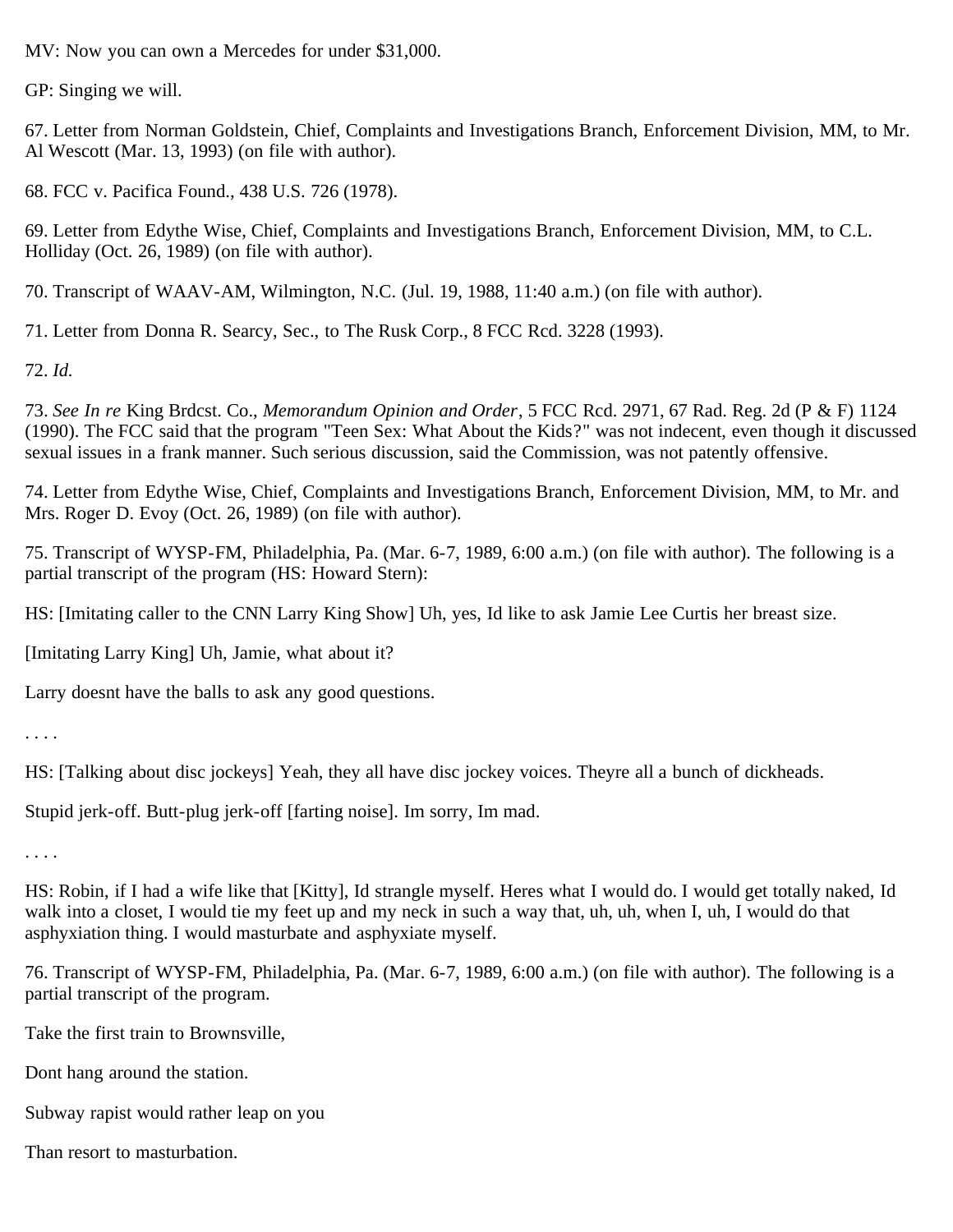Yeah, yeah, yes, yes.

Hell make a mess,

All over your dress.

Ladies, take my warning, especially if you are a

dish,

You can probably recognize him if his fingers smell

like fish,

That tuna stench thats on a wench.

Hell try to french.

And we dont know if hes white or if hes black. . . .

[Train sound; a woman screaming]

You gotta be real careful, he dont use no

protection.

And when he goes through a turnstyle, it gives him

an erection.

He gets a chubby, pretends hes your hubby, but hes

real grubby. . .

<span id="page-23-0"></span>77. *See, e.g.*, Letter from Roy J. Stewart, Chief, MM, to Mr. Mel Karmazin, Pres., Infinity Brdcst. Corp., 8 FCC Rcd. 6740, 73 Rad. Reg. 2d (P & F) 982 (1993).

<span id="page-23-1"></span>78. *Id*.

<span id="page-23-2"></span>79. Letter from Roy J. Stewart, Chief, MM, to Mr. Mel Karmazin, President, Infinity Brdcst. Corp., 9 FCC Rcd. 1746, 1751, 74 Rad. Reg. 2d (P & F) 750 (1994).

<span id="page-23-3"></span>80. Transcript of WUFX-FM, Buffalo, N.Y. (Apr. 23, 1991, 8:30 a.m.) (on file with author).

<span id="page-23-4"></span>81. *Id.* A partial transcript of the song follows (TV: Two male voices singing):

TV: Shes a real no-mans girl, like those things that spin and twirl. Madonna sleeps with only girls with big long (Unintelligible). Madonna has no real blonde hair, so say the girls whove been down there. Id hate to be her underwear in summertime. (Unintelligible) No-man girl, youre teasing us. Bound and twirl you pointy bust. Sleep with girls who hate all men and want you for lunch. (Unintelligible) Madonna is a no-man girl, she likes gay men and likes gay girls, whats next you queers, sex with a steer.

You make us sick. (Unintelligible) OK. Whats next you queers, sex with a steer. We hate your guts. (Unintelligible) Whats next you queers, sex with a steer. Say, can we watch?

There was no letter of dismissal included with the transcript; however, the file included the complaint filed by Ms.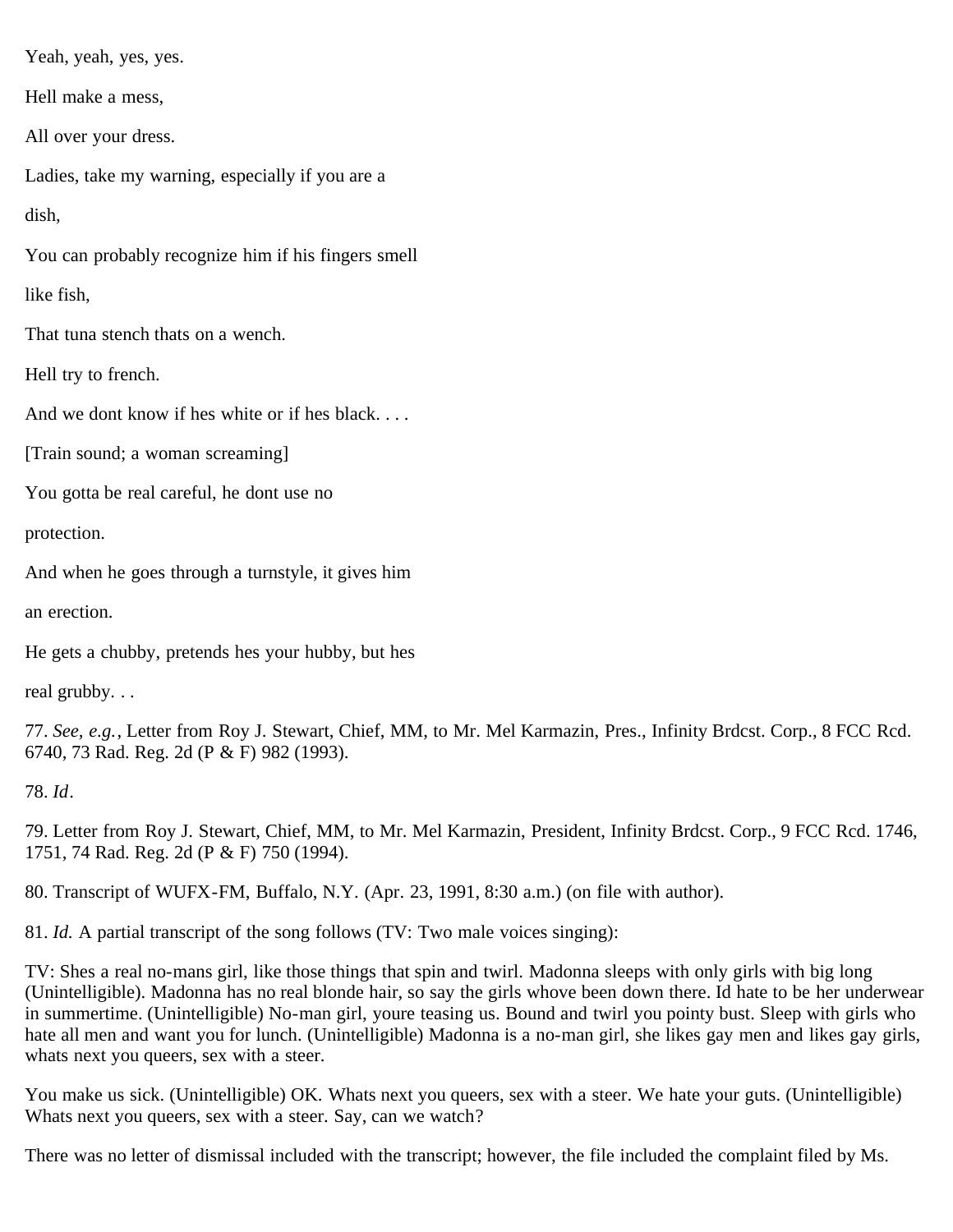Ruth M. Coleman of the New York Gay and Lesbian Community Network. Letter from Ms. Ruth M. Coleman to FCC (Apr. 25, 1991) (on file with author).

<span id="page-24-0"></span>82. Letter from Edythe Wise, Chief, Complaints and Investigations Branch, Enforcement Division, MM, to Mr. Dale Cotter (Feb. 28, 1992) (on file with author). The stations file showed that there were two separate complaints filed and the Commission only dismissed the first. There was no record as to whether the second complaint was still under review--there was no indication that the FCC sent out a letter of inquiry to the licensee--or had been dismissed.

The second complaint against WBCN involved excerpts from afternoon and evening broadcasts and aired on February 26, 1991 (MV: Male Voice; M2: 2nd Male Voice; FV: Female Voice):

MV: You cant say hooters on the radio. (Unintelligible) OK. OK. And its time for my favorite and your favorite, Otis (?), the Clown.

M2: (Coughs) Phlegm. Hi, you boys and girls. Otis, the Clown here with an after school, fun, fun, tip number six. Are you ready kids? Do you know, your dads closet isnt just for clothes you know. (Cough) Excuse me. (Coughs) Thats right, dads closet is also dads secret library. (Bell rings) Believe me, just open the door. Thats right. Push aside the plaid flannel bathrobe and viola, broads, broads, broads. Now pick a good one. A real steamer. (Coughs) And if youre not a good reader who cares. Get one with a lot of pictures you know and youre going to be touching yourself. Please stay away from your mothers curtains you stupid little jerk. . . .

FV: Were going to have an orgasm that you cant even comprehend.

Transcript of WBCN-FM, Boston, Mass. (Feb. 26, 1991, 4:45 p.m.) (on file with author).

<span id="page-24-1"></span>83. Transcript of WBCN-FM, Boston, Mass. (Mar. 8, 1991, 8:30 a.m.) (on file with author). The following is a partial transcript of Laquidaras conversation with his "daughter" (CL: Charles Laquidara):

CL: Why did you hang up on me?

Child: I dont want to be on the radio.

CL: Youre not on the radio!

Child: I dont want to talk now.

CL: Whats the matter with you, P.M.S.?

Child: (laughing) No.

CL: Dont you trust me? Who is your favorite Daddy?

Child: Nobody!

CL: Dont be like that. . . . Say: Hey Mark, lick me.

Child: I dont want to say it.

CL: Go ahead now, nice and loud.

Child: I cant.

CL: Go on.

Child: Hey Mark, lick me.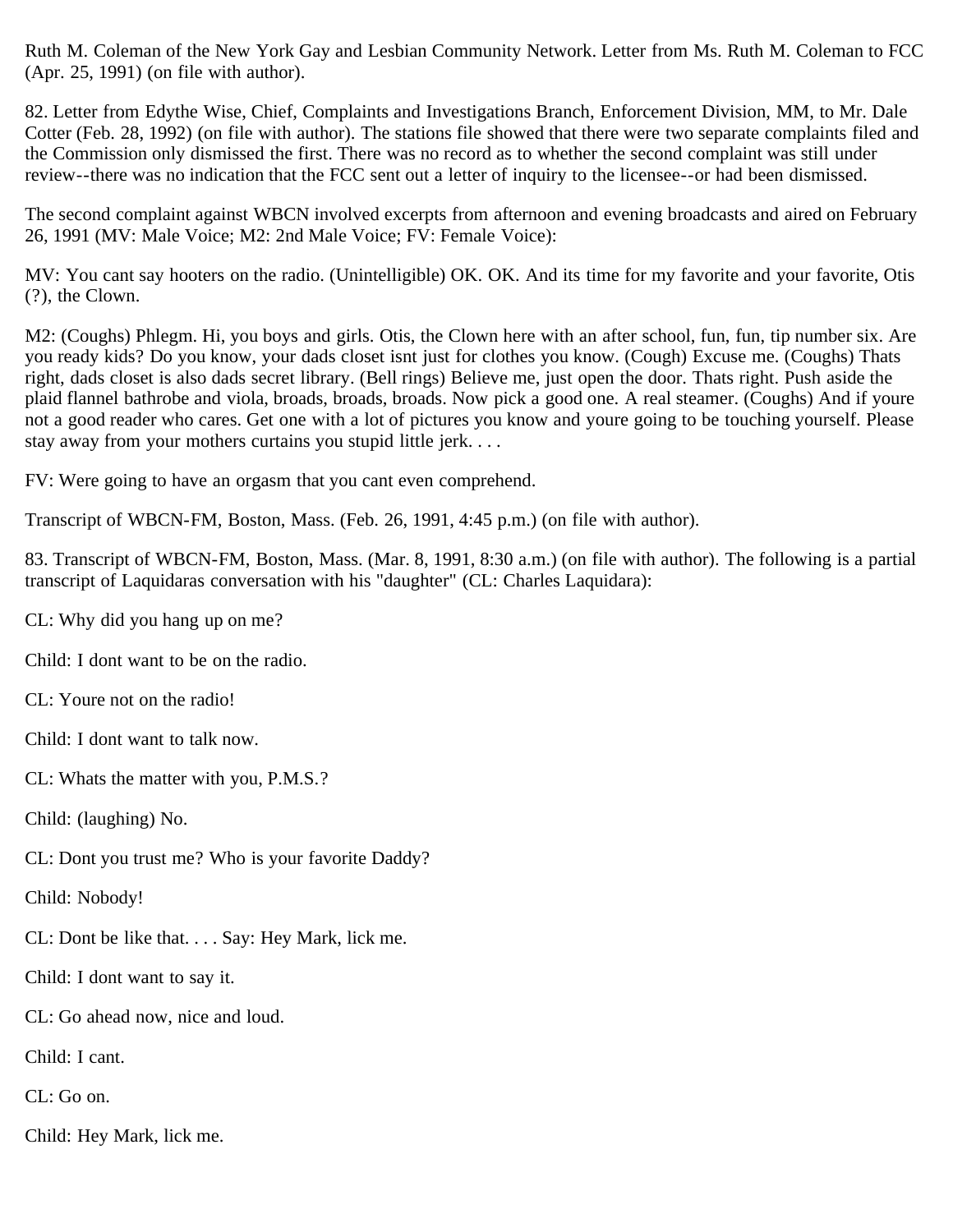CL: Thats a good girl.

<span id="page-25-0"></span>84. Letter from Edythe Wise, Chief, Complaints and Investigations Branch, Enforcement Division, MM (July 2, 1992) (on file with author).

<span id="page-25-1"></span>85. Transcript of WCHV-FM, Coachella, Cal. (June 14, 1991, 6:00-9:00 a.m.) (on file with author). A partial transcript of the program follows (MV: Male Voice; FV: Female Voice):

MV: . . . . So we have to do the sperm ovulation count for the day. Because, hey, its a service, you know, of The Rock, for you people who are into family planning. . . . Now, its been wicked (?) high these last few days so, (Chimes) sounds like its tumbling.

FV: Oh, oh. It must have been a good night, last night.

MV: Its still high but not as high as its been. It was wicked high the other day but now its, its moderately high, so play it accordingly. Somebody wanted to know if theyve had a vasectomy, does that count. Only if you went to Vics discount vasectomy I would say. If you had a vasectomy I think you, you know, not included in this sperm count thing. . .

<span id="page-25-2"></span>86. *Id.*

<span id="page-25-3"></span>87. Letter from Roger Holdberg, Acting Chief, Complaints and Investigations Branch, Enforcement Division, MM, to Mr. Al Wescott (Sept. 13, 1993) (on file with author).

<span id="page-25-4"></span>88. Transcript of KFBI-FM, Las Vegas, Nev. (June 4, 1993, 6:35 a.m.) (on file with author). A partial transcript follows (HS: Howard Stern; RQ: Robin Quivers; FV: Female Voice):

HS: Alright, Im ready to meet Gina, Gina is a woman who sent us a letter, sent to us several nude pictures of herself and her friends and said she wanted to come down her[e] and be naked for us and massage me. . . .

HS: . . . Heres one [picture] where shes naked with her three girl friends, the ones she had lesbian love with. And now ladies and gentlemen, with.

RQ: Real in the flesh.

HS: The real Gina, oh wow, whew, hubba hubba, hey get out of town. Youre stuck away in Cleveland? Wait, let me soak this in. Turn up the light a little Gary, just a touch. And then you can put it back down. What? A little bit up.... Wow, youre a piece of ass. . . . Im already aroused. . . . When were you at the nude beach? In Florida?

FV: About a few months ago.

HS: And what do you do, do you just go down to the beach and like what do you wear to the beach? A bathing suit?

FV: Usually a Tee shirt with nothing on under it.

HS: Is that because you love guys to stare at you and stuff?

FV: I like it.

HS: Are you perpetually hot? ...

FV: Yeah. . . .

- HS: Man, are you totally shaved for todays nude appearance?
- FV: Im not totally shaved, Im trimmed. . . .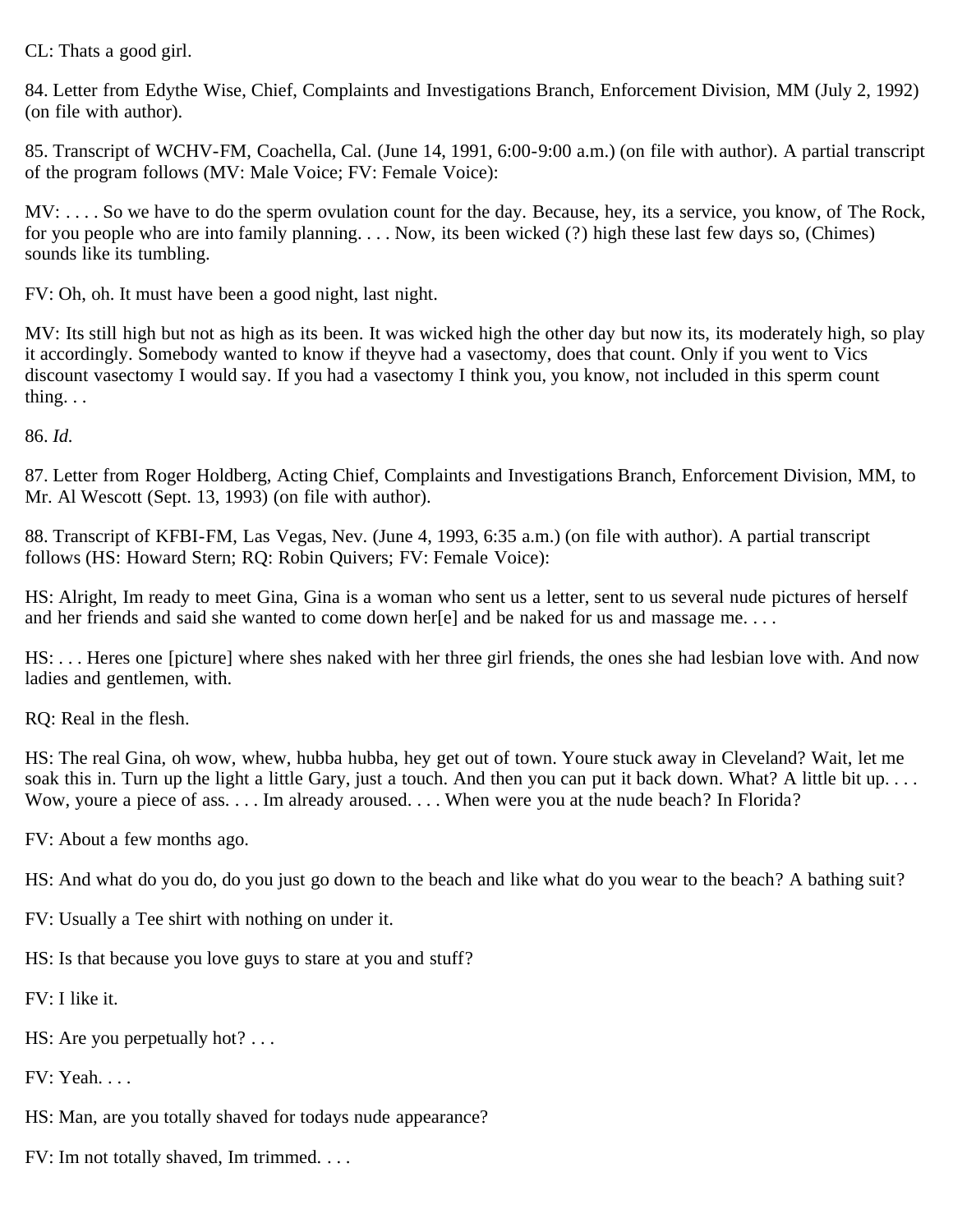. . . .

HS: Yeah, what is your favorite scene, what is your favorite sexual scene?

FV: With guys?

HS: Yeah . . . Like what, just surprise us, what is it?

FV: Uh, my favorite is one guy on each side sucking your.

HS: Okay, alright, I got it, okay, thats good, I got the microphone. She doesnt understand the FCC rules.

<span id="page-26-0"></span>89. Letter from Norman Goldstein, Chief, Complaints and Investigations Branch, Enforcement Division, MM, to Mr. Gene Reynolds (Dec. 19, 1993) (on file with author).

<span id="page-26-1"></span>90. Transcript of WYSP-FM, Philadelphia, Pa. (Apr. 3, 1992, 10:00-11:00 a.m.) (on file with author). A partial transcript of the program follows (HS: Howard Stern; RQ: Robin Quivers; MV: Male Voice):

MV: I thought you were healthy man.

HS: I am.

HS: What? A rat crawl up your ass and die

RQ: (Laughs).

HS: And this Sunday from one to three P M, its Zips (?) Toys. Wait. (Pause) (Apparently HS is flatulent).

. . . .

HS: What are you smelling? Farted five minutes ago.

MV: I know. Its like stale air....

<span id="page-26-2"></span>91. Letter from Norman Goldstein, Chief, Complaints and Investigations Branch, Enforcement Division, MM, to Complainant (Feb. 3, 1995) (on file with author) (complainant requested anonymity).

<span id="page-26-3"></span>92. Transcript of WRNO-FM, New Orleans, La. (Sept. 21-22, 1994) (on file with author). A partial transcript follows (HS: Howard Stern; SJ: Stuttering John; HH: Hugh Hefner; FC: Female Caller):

HS: How old were you when you first started doing some lesbianism?

 $FC: 21. . . .$ 

HS: She started rubbing your legs.

- FC: Yeah. Telling me how beautiful my color was and, you know, stuff like that, the usual.
- HS: And then what happened? She leaned in and started kissing you?
- FC: No, she just sort of sliding her legs, her hands up my legs.
- HS: Oh, and she was working your right out in front of the.
- FC: She did everything, I dont know what youre talking about, she did everything.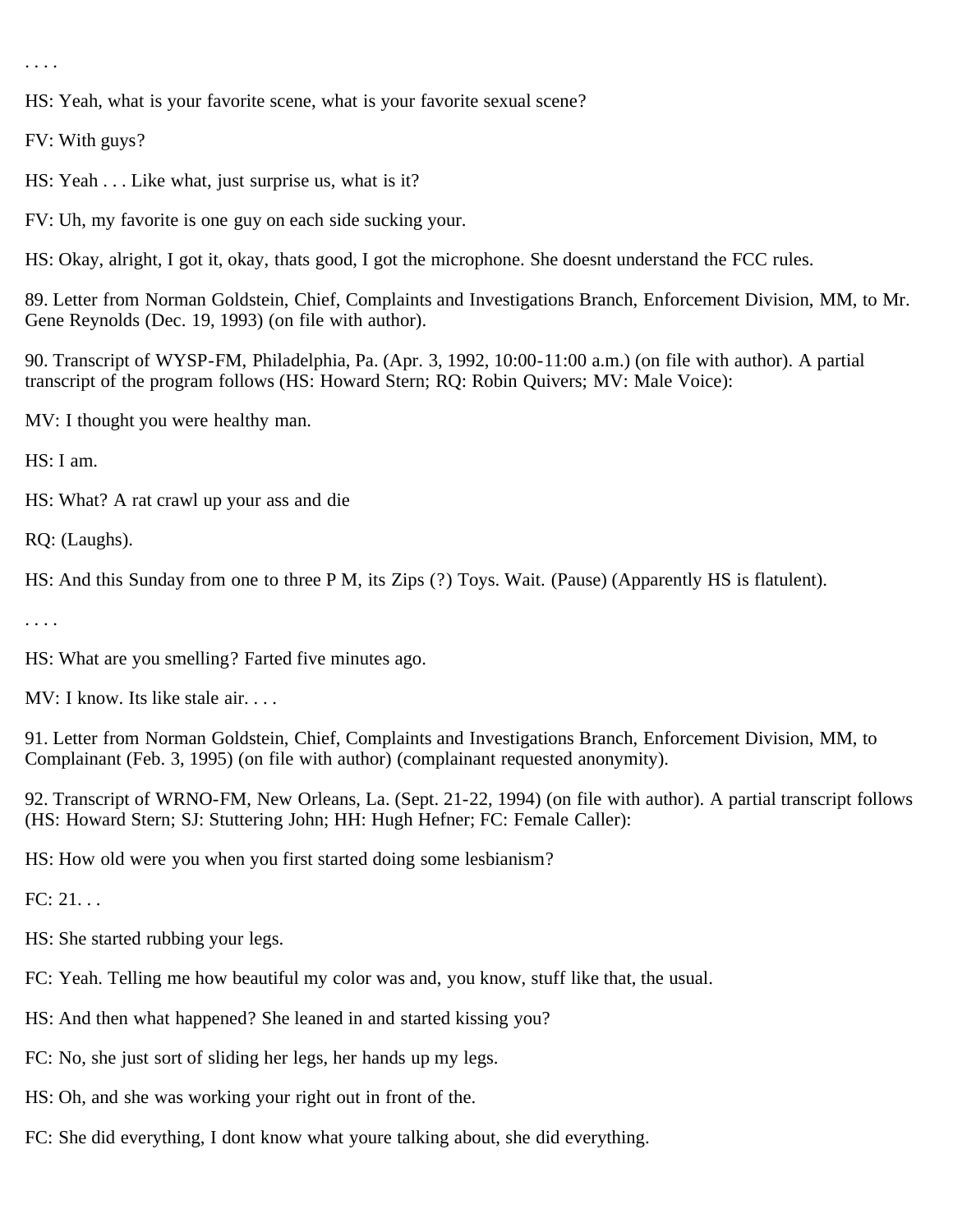. . . .

HS: Our second nominee, you might remember this guy, also saw him on the E-Television show, this guy has to inject his penis every time he needs an erection. He had a stroke like at 28 years old, he contacted me about getting a date, he wanted to come on here and win a date with a girl. And let me tell you something, it was no easy going. . . .

. . . .

SJ: Will you ever photograph women with their Tampon strings hanging out?

HH: No, I dont think so, no.

SJ: Does your stroke affect your erection?

HH: Would I what?

SJ: Does your stroke affect your erection?

HH: No, it didnt, no. . . .

Letter to Complainant (Complainant Requested Confidentiality), February 3, 1995.

<span id="page-27-0"></span>93. Letter from Norman Goldstein, Chief, Complaints and Investigations Branch, Enforcement Division, MM, to Mr. Jeffrey M. Bablitz (Feb. 18, 1994) (on file with author).

<span id="page-27-1"></span>94. Letter from Jeffrey M. Bablitz to FCC, September 28, 1993.

<span id="page-27-2"></span>95. For example, in a case involving KSLX-FM, East Brunswick, NJ, Letter from Donna R. Searcy, Sec., to Mr. Mel Karmazin, Pres., Sagittarius Brdcst. Corp., 8 FCC Rcd. 2688, 2707, 71 Rad. Reg. 2d (P & F) 989 (1992), the FCC found the following segment, which aired on the *Howard Stern Show*, indecent (HS: Howard Stern; RQ: Robin Quivers):

RQ: This doctor has found a way to lengthen the penis. . . .

HS: I would lengthen my penis in two seconds flat. You know why. . . . Now my penis is an inch long.

<span id="page-27-3"></span>96. For example, in 1993, the FCC found that jokes aired on WLUP-AM, Chicago involving the yearly circumcision of a man were indecent. The FCC said that some of the examples of the offensive material dwelled on lewd and vulgar discussions about penis size and mutilation. Letter from Roy J. Stewart, Chief, MM, to Evergreen Media Corp. of Chicago AM, 8 FCC Rcd. 1266, 72 Rad. Reg. 2d (P & F) 135 (1993).

<span id="page-27-4"></span>97. Letter from Roger Holdberg, Acting Chief, Complaints and Investigations Branch, Enforcement Division, MM, to Mr. Billy Kutulas (Oct. 29, 1993) (on file with author).

<span id="page-27-5"></span>98. Transcript of WWMM-FM, Greenville, South Carolina (Mar. 4, 1993, 9:20 a.m.) (on file with author).

<span id="page-27-6"></span>99. Transcript of WLAV-FM, Grand Rapids, Mich. (Nov. 11-12, 1993) (on file with author). The following is a transcript of the conversation (MV: Male Voice; M2: 2nd Male Voice; FC: Female Caller):

MV: Describe yourself.

FC: I have full hips, thin waist.

MV: Yeah. . . . Do you have like, rock-hard thighs?

FC: Well, kinda.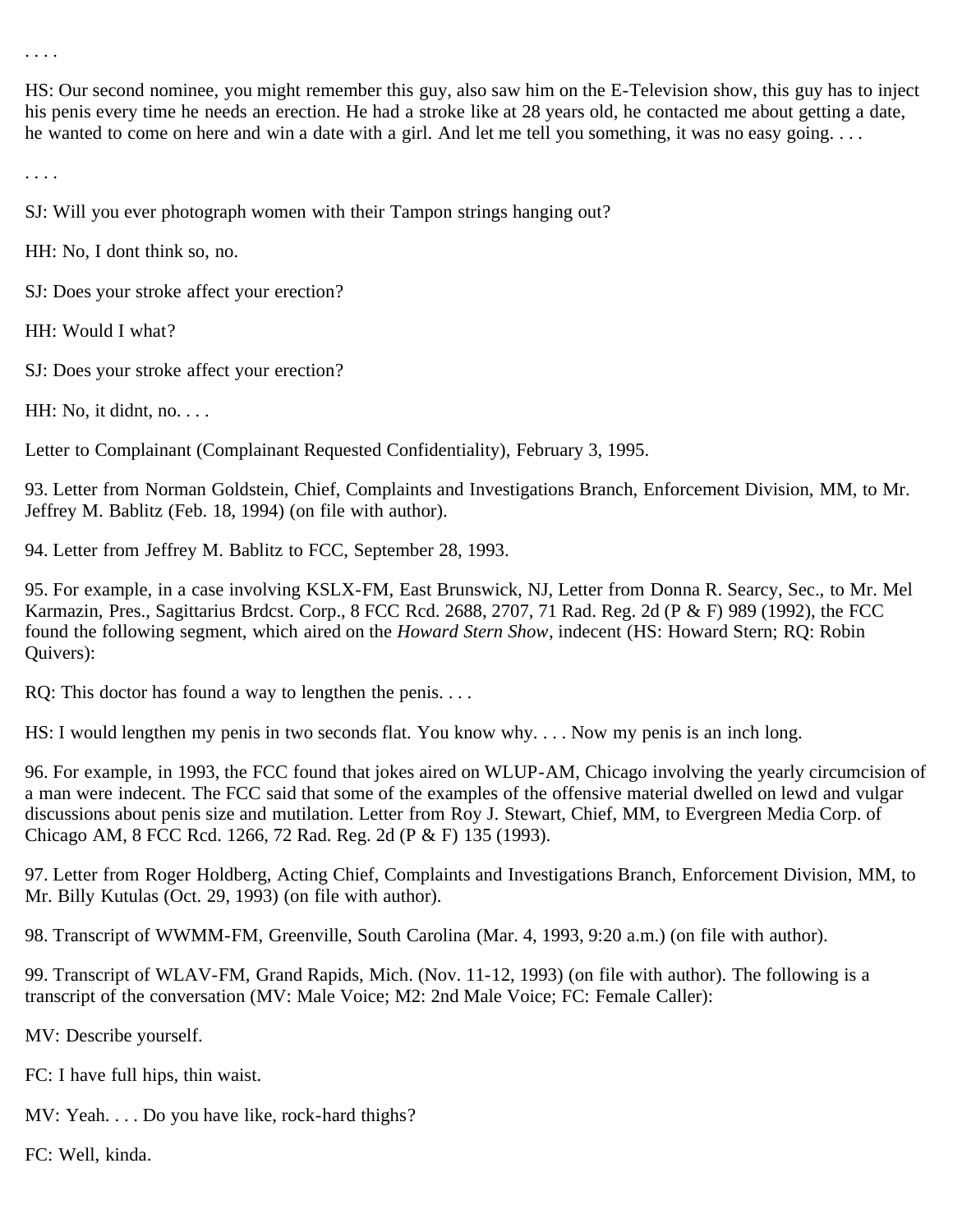M2: Do you have an hour glass shape?

FC: Yeah. . . .

MV: Do you have those little baby hairs on your stomach? Do you know what Im talking about?

FC: Yeah . . . the little blonde ones.

MV: Mm mm. What else?

FC: Well I got two very....

MV: Hold on.

M2: (Unintelligible) Damn the FCC.

MV: (Laughs) Oh man, you got me aroused.

<span id="page-28-0"></span>100. Letter from Norman Goldstein, Chief, Complaints and Investigations Branch, Enforcement Division, MM, to Great American TV and Radio Co., Inc. (June 29, 1994) (on file with author).

<span id="page-28-1"></span>101. Transcript of WRIF-FM, Detroit, Mich. (Sept. 26, 1990, 9:00 a.m.-1:00 p.m.) (on file with author). Some of the excerpts included the following (N: Ted Nugent, guest announcer/DJ; ODJ: Other DJ):

N: Indeed, thats where I do a swan dive into an already hard piece of concrete? . . . thats where I was taking a dump on somebodys back porch. That was the testes when I wore that loin cloth with the escape hatch in the back.

ODJ: Any theatrics or things planned for New Years Eve this year?

N: Im thinking of coming out of the ceiling without a robe this year. I was also going to bring a live buffalo and have him squirt me right out of his ass right there on the stage and the rest of the band will have to snort the remains.

. . . .

ODJ: Put your John Hancock in there, will ya?

N: Put your cock in there.

. . . .

N: He was talking about royal dog shit.

. . . .

N: [Discussing an encounter with a Hari Krishna follower in an airport] I opened it [a book] to the middle so that these two guys had laundry on their head an a goat, and I think theyre whackin 'em in the butt, then I go . . . (makes regurgitating sound) and I laid in a gob like it came out of the butt of a rhino and I closed the book and said, "Hey, you mindless drugged out hippie piece of shit, take this book and stick it up your ass," and then I deck him.

. . . .

ODJ: Why is the Two Live Crew being arrested? Because they said Black men had big dicks, and no one wanted to hear that.

. . . .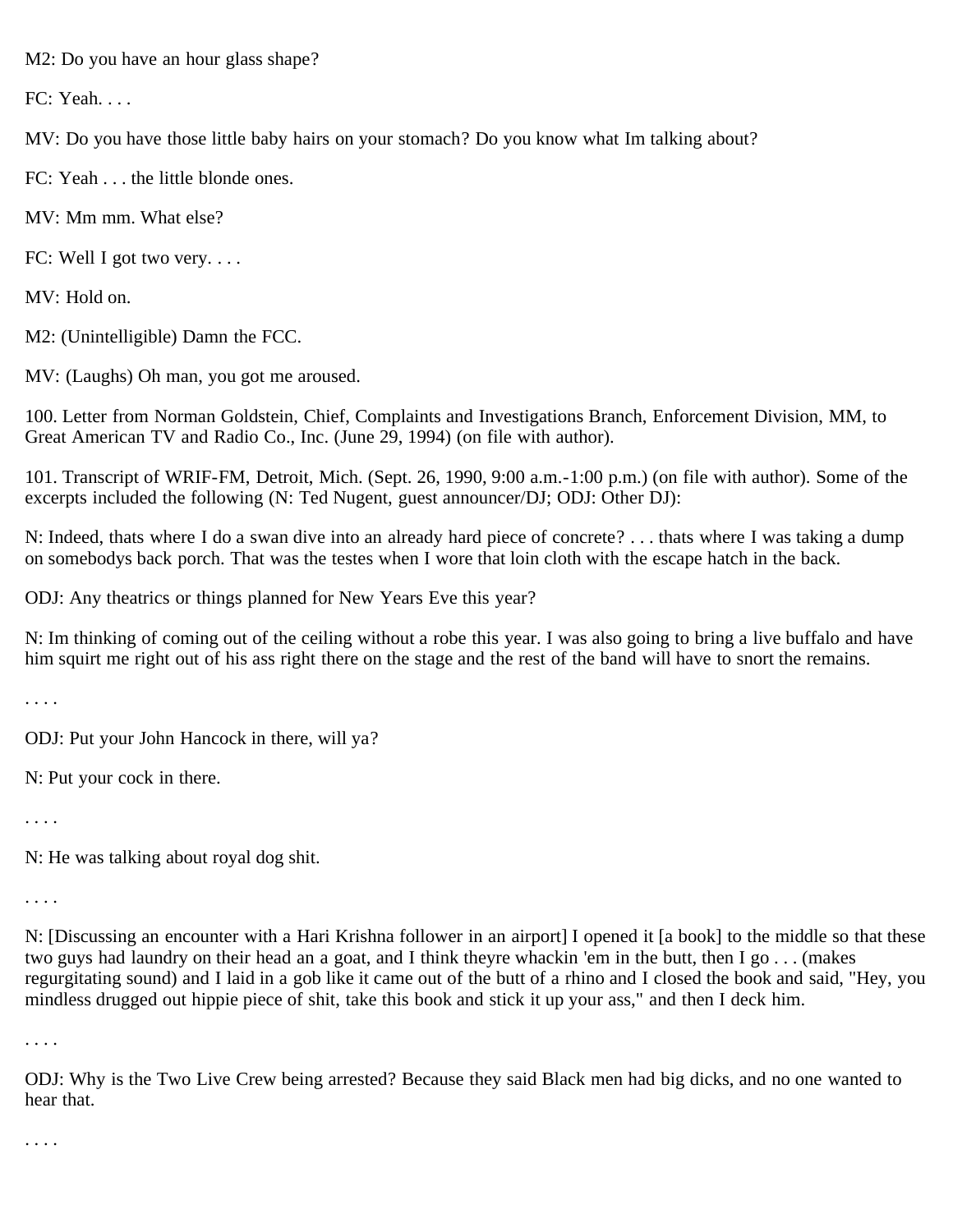N: ... But before we get reverent for the out of doors, lets just go rock ... wango tango wang dang sweet puntang ... the forest, yank me, crank me but dont wake me up to thank me--of course one of my favorites, the harder they come, the harder I get. Inspiration does exist.

<span id="page-29-0"></span>102. Letter from Norman Goldstein, Chief, Complaints and Investigations Branch, Enforcement Division, MM, to Great American TV and Radio Co., Inc. (June 29, 1994) (on file with author).

<span id="page-29-1"></span>103. Letter from Norman Goldstein, Chief, Complaints and Investigations Branch, Enforcement Division, MM, to Mr. John DeMatteo (Jul. 20, 1994) (on file with author).

<span id="page-29-2"></span>104. Transcript of WABC, New York, N.Y. (on file with author).

<span id="page-29-3"></span>105. Letter from Donna R. Searcy, Sec., to Mr. Mel Karmazin, Pres., Sagittarius Brdcst. Corp., 8 FCC Rcd. 2688, 2695, 71 Rad. Reg. 2d (P & F) 989 (1992), 7 FCC Rcd. 7321; *see also* Letter to Mr. Mel Karmazin, Pres., Infinity Brdcst. Corp., 8 FCC Rcd. 6740, 73 Rad. Reg. 2d (P & F) 982 (1993).

<span id="page-29-4"></span>106. Letter from Alex D. Felker, Chief, MM, to Mr. Richard A. Moore (Apr. 7, 1988) (on file with author).

<span id="page-29-5"></span>107. Transcript of WTRG-FM, Rocky Mountain, N.C. (June 3, 1987, 10:55 a.m.) (on file with author). The following is a partial transcript of the song "I Want to Kiss Her, But":

. . . .

I want to whisper sweet nothings in her ear.

I want to hold her behind,

Closed doors and more.

I want to kiss her, but she wont let me. . . .

Well, Ill never forget that train ride down to Austin.

We shared a seat, and we shared our tales.

But as my heart tries to leave her behind,

Regrets are all I find,

'cause Id hoped Id get that girl in the end. . . .

<span id="page-29-6"></span>108. Letter from Alex D. Felker, Chief, MM, to Mr. Richard A. Moore (Apr. 7, 1988) (on file with author).

<span id="page-29-7"></span>109. Letter from Roy J. Stewart, Chief, MM, to Mr. Carl J. Wagner, Exec. V.P. Brdcst., Great American TV and Radio Co., Inc., 6 FCC Rcd. 3692, 3693, 68 Rad. Reg. 2d (P & F) 686, 687 (1990).

<span id="page-29-8"></span>110. *Id.*

<span id="page-29-9"></span>111. Letter from Edythe Wise, Chief, Complaints and Investigations Branch, Enforcement Division, MM, to Ms. Julie Magnell (Oct. 26, 1989) (on file with author).

<span id="page-29-10"></span>112. Transcript of WSPN-FM, Saratoga Springs, N.Y. (Sept. 21, 1987, 6:50 a.m.) (on file with author). Partial transcript of "Slip it in!"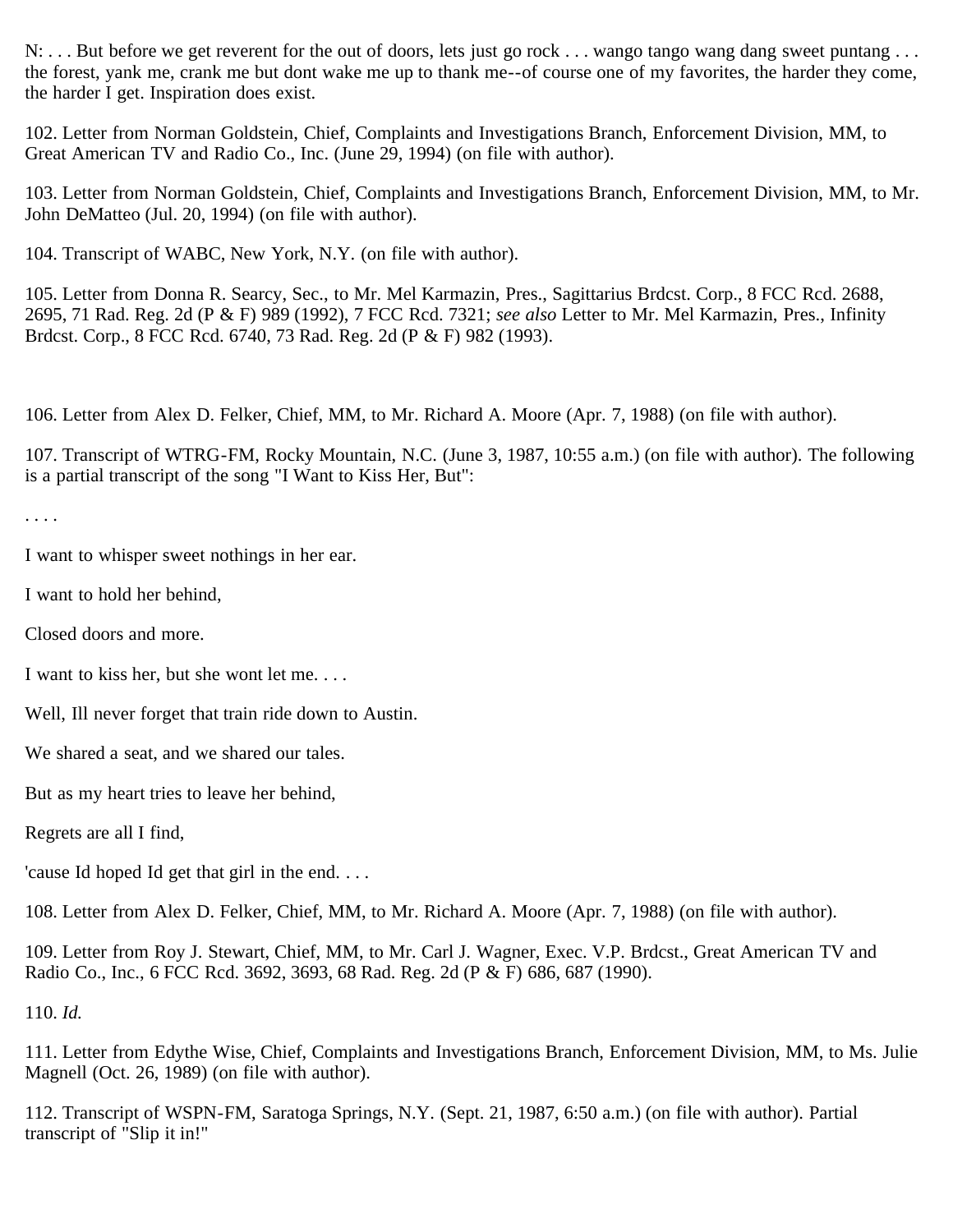(Throughout the song a females voice moaned "slip it in!")

You--slipped--it--in

You--slipped--it--in

You slipped it innnnnnnnnnnn!

Say it couldnt fit

Say you had too much to drink

Is it a chemical?

. . .You can tell how it felt

You felt it

You tried to fit all loose

Guess what you should just say you dont want

You dont want

Say you dont want it

Than you slipped it on innnnnnnnnn!

. . . Say you got a boyfriend

But your head(?) down my friend

And everybody else friend

Yeah you

Youre wide open

. . . In okay. Yep okay. (moaning)

Now up now down. Thats good. Oh holy.

NOW!!

(girl and guy making orgasmic sounds)

Oh yeah. Okay.

<span id="page-30-0"></span>113. *In re* Liability of Sagittarius Brdcst. Corp., 7 FCC Rcd. 6873, 71 Rad. Reg. 2d (P & F) 630 (1992).

<span id="page-30-1"></span>114. Letter from Edythe Wise, Chief, Complaints and Investigations Branch, Enforcement Division, MM, to Mr. Christopher Trey (Apr. 30, 1993) (on file with author).

<span id="page-30-2"></span>115. Transcript of WDTR-FM, Detroit, Mich. (Feb. 9, 1990 at 5:00 p.m.) (on file with author). The following is a partial transcript of the song:

Girl said you was going to give me some,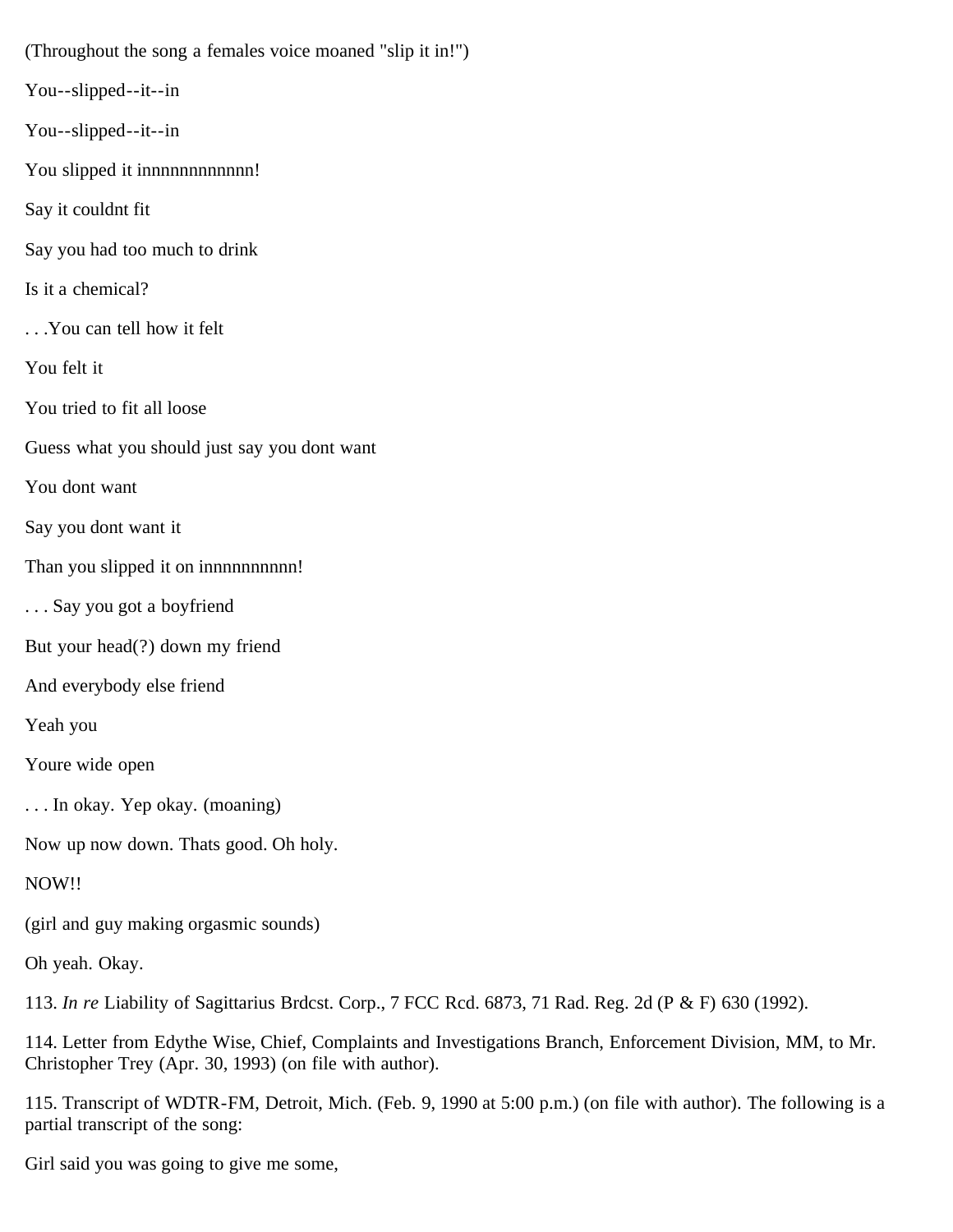Now you want to start acting dumb.

You want to play cat and mouse,

But I know the real reason why you came to my house.

So just stop the teasing and start the pleasing.

You know what I want not just (might sound like: excuses)

Step on it baby, you need to quit it.

Come on baby 'cause we can do this.

Step to me and fall on your knees.

(Might sound like: Put your left breast) baby put me at ease

Do something special, you know what I like,

(Might sound like: silicone lips) and please dont bite.

Slow and easy; Ill put the seat back.

Pumpin down as I climax.

(Might sound like: sit) in motion I (might sound like: quietly) say

We can do this so come on babe.

<span id="page-31-0"></span>116. Letter from Edythe Wise, Chief, Complaints and Investigations Branch, Enforcement Division, MM, to Mr. Christopher Trey (Apr. 30, 1993) (on file with author).

#### <span id="page-31-1"></span>117. *Id.*

<span id="page-31-2"></span>118. Letter from Norman Goldstein, Chief, Complaints and Investigations Branch, Enforcement Division, MM, to Ms. Katrina Carr (Feb. 23, 1994) (on file with author).

<span id="page-31-3"></span>119. Transcript of WAPI-FM, Birmingham, Alabama (June 21, 1992, 6:30 a.m.) (on file with author). An excerpt of the song "Baby Got Back" follows (MV: Male Voice; M2: 2nd Male Voice; FV: Female Voice):

M2: I like big butts and I cannot lie. You other brothers cant deny that when a girl walks in with a itty-bitty waist and a round thing in your face, you get sprung. Wanna pull up, (Unintelligible) 'cause you notice that butt was stuck. These are the jeans shes wearing, Im hooked and I cant stop staring. Oh baby, I wanna get wit ya and take your picture. My home boys (?) tried to warn me, but that butt you got makes.

FV: Make me so horny.

MV: Oh rub a smooth skin, you say you want to get in my bins? Well use me, use me, 'cause you aint that average groupie. Ive seen 'em dancing, to hell with romancing, shes wet, wet, got it going like a turbo 'vette. Im tired of magazines, saying flat butts are the thing. But the average black man and ask him back, you gotta pack much back. So fellas, 'yeah, fellas, 'yeah you girl friend got some butt. Hell, yeah. Shake it, shake it, shake that healthy butt. Baby got back. . . . I want to get you home and uh, double up, uh, uh. I aint talking about Playboy, those silicone parts are made for toys. I want 'em real thick and juicy, so find that juicy double, Mix-A-Lots in trouble. Beggin' for a piece of that bubble. . . . So Cosmo says youre fat, well, I aint down with that. 'Cause your waist is small and your curves are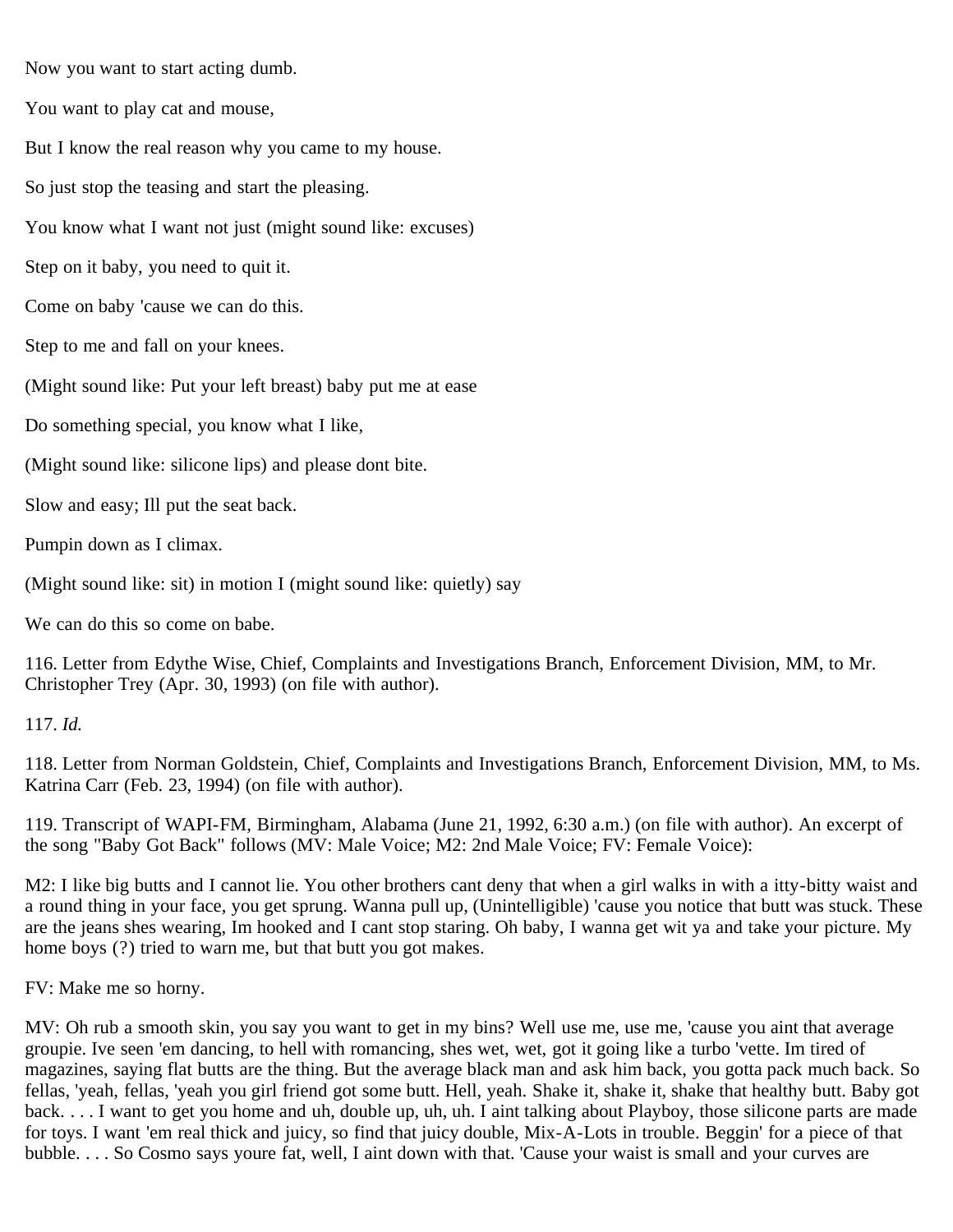kicking and Im thinking about sticking . . . .

<span id="page-32-0"></span>120. Letter from Roy J. Stewart, Chief, MM, to Guy Gannett Publ. Co., 6 FCC Rcd. 3702 (1989).

<span id="page-32-1"></span>121. *Id.*

<span id="page-32-2"></span>122. Another station that received a NAL for \$23,750 for the broadcast of a sexually explicit song was WSUC-FM, a noncommercial station licensed to the State University of New York. The Commission found that lyrics like "[n]ow that she sucked my dick and (unintelligible) Tony fuck you in the ass" were patently offensive and, therefore, indecent. Letter from Donna R. Searcy, Sec., to State University of New York, 8 FCC Rcd. 456 (1993).

<span id="page-32-3"></span>123. Letter from Edythe Wise, Chief, Complaints and Investigations Branch, Enforcement Division, MM, to Capt. Theodore J. Schoch (Oct. 26, 1989) (on file with author).

<span id="page-32-4"></span>124. Transcript of WEBN-FM, Cincinnati, Ohio (on file with author). The following is another joke included in the dismissed complaint:

There was this struggling dairy farmer who saved enough money to buy an automatic milking machine. As he stood in amusement watching his machine operate, he got to thinking of all the possibilities here, kind of a personal milking machine if you know what I mean. So knowing he would be rejected by his wife Ethel as he was almost 365 days a year, he decided to try this machine on himself, if you know what I mean. So after gingerly hooking himself up to this automatic milking machine, he found it better than he ever imagined. . . . This thing was great, you see these things in the back of Hustler magazine. After a couple of cigarettes and a glass of milk he was completely satisfied. However, the problem here, this machine refused to relinquish its grip upon his private parts here. His blood-curdling screams had finally reached Ethel . . . . who promptly contacted the dealer that sold him the machine. The dealer of course rushed right over, arrived at the scene. Ethel frantically asked him what could be done. The dealer looked at the situation, turned to Ethel [and said], the only thing you could do lady, is to feed him and fan him--its set for a quart.

<span id="page-32-5"></span>125. Transcript of WEBN-FM, Cincinnati, Ohio (on file with author).

<span id="page-32-6"></span>126. Letter from Edythe Wise, Chief, Complaints and Investigations Branch, Enforcement Division, MM, to Ms. Barbara Selph (Oct. 26, 1989) (on file with author).

<span id="page-32-7"></span>127. Transcript of KWTO-FM, Springfield, Missouri (Oct. 26, 1989) (on file with author). Other jokes were:

Whats twelve inches long and white? Nothing.

If you dont have a rubber, use a glad bag, lover.

. . . .

Weekly Barroom Sexual Competency Test:

2 ovaries, Did you order some new furniture? Of course not, Why do you ask? B/c there are 2 nuts outside trying to push an organ in here.

. . . .

Why cant witches have babies? B/c their husbands have Hollow weenies.

- <span id="page-32-8"></span>128. Letter from Edythe Wise, Chief, Complaints and Investigations Branch, Enforcement Division, MM, to Mr. Michael K. Melton (Apr. 19, 1991) (on file with author).
- <span id="page-32-9"></span>129. Transcript of KLPX-FM, Tucson, Arizona (June 22, 1990, 7:45 a.m.) (on file with author).
- <span id="page-32-10"></span>130. Letter from Donna R. Searcy, Sec., to Mr. Gregory P. Barber, Pres., Narrangansett Brdcst. Co. of Cal., Inc. 5 FCC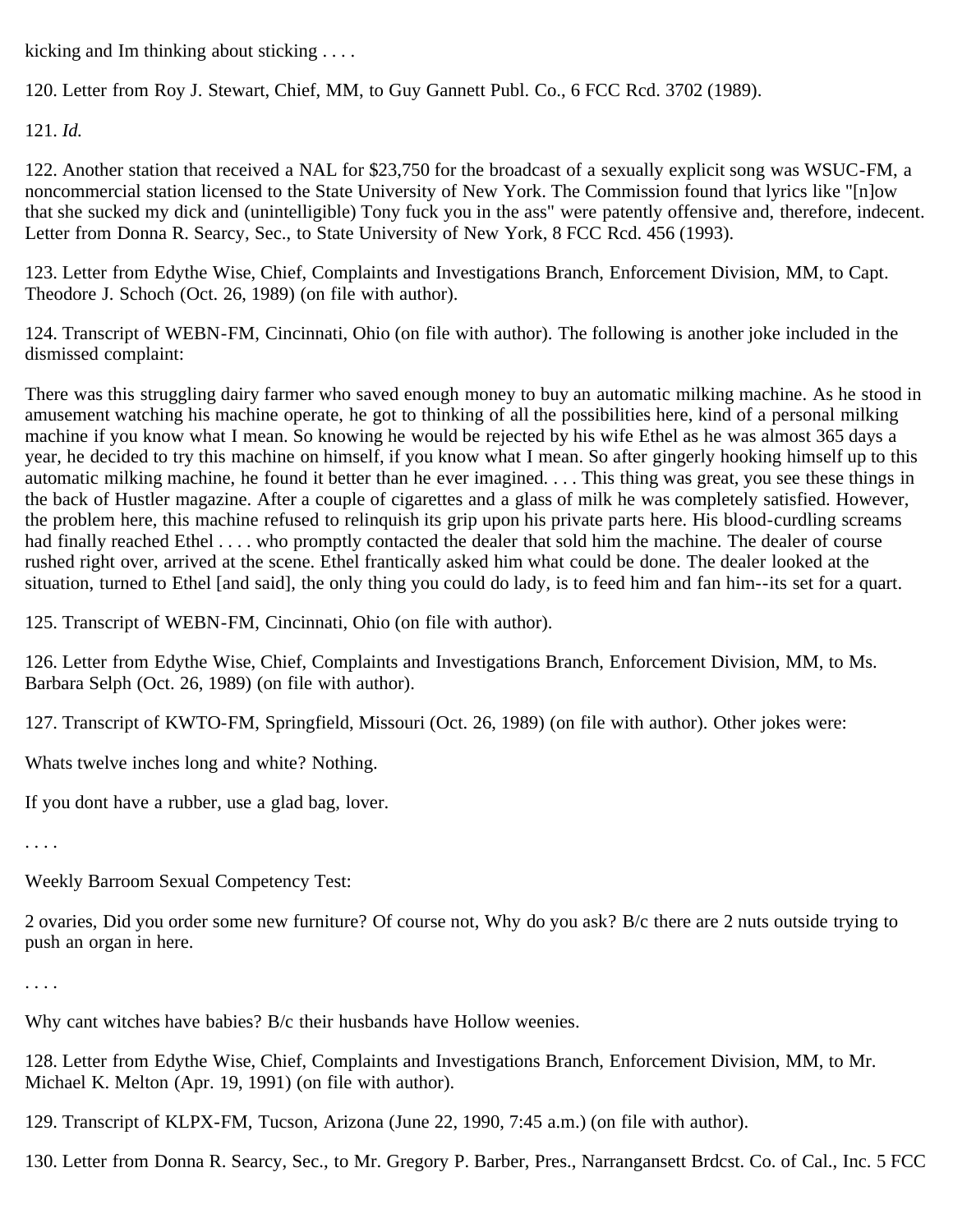Rcd. 3821, 3822, 67 Rad. Reg. 2d (P & F) 1506 (1990).

<span id="page-33-0"></span>131. Letter from Edythe Wise, Chief, Complaints and Enforcement Branch, Enforcement Division, MM, to Mr. Robert Gire (Feb. 23, 1990) (on file with author).

<span id="page-33-1"></span>132. Transcript of commercial sent by complainant:

A lady is talking with her girlfriends about a recent date. They ask her to tell them what happened on the date. The lady says that they (she and her boyfriend) began to get "romantic" only to realize they were not "protected." Then, what appears to be a commercial begins and says, "Hi, Im Princess Di and Im here to tell you about the new Princess Di diaphragm. If you want to be royally screwed, get the new Princess Di diaphragm." Then the talk goes back to the lady and her boyfriend on a date and she says "you make me f-e-e-e-e-l so good, just like a princess." [The complainant then said that some sexual sighs accompanied some of the previous statements.]

Letter from Mr. Robert Gire to FCC (Nov. 20, 1989) (on file with author).

<span id="page-33-2"></span>133. *See, e.g.,* Letter from Donna R. Searcy, Sec., to the Rusk Corp., 8 FCC Rcd. 3228 (1993).

<span id="page-33-3"></span>134. Letter from Edythe Wise, Chief, Complaints and Investigations Branch, Enforcement Division, MM, to Ms. Susan Moyers (Aug. 5, 1991) (on file with author).

<span id="page-33-4"></span>135. Transcript of WZLZ-FM, Quincy, Illinois (Mar. 1, 1991, 6:00 p.m.) (on file with author). The following is a partial transcript of the live exchange (MV: Ron Crook; M2: 2nd Male Voice):

M2: Remember (unintelligible) hes back.

MV: Well, wait a minute. That junior high teacher aint talking, hes watching, watching, watching, watching child pornography on.

M2: What, hes watching you do anyway. What is it youre doing?

MV: We have a live interview. I understand youre a child porn star. Just what is it you do? What do they pay you? How much do they pay you? Do they pay you? Do they pay you though? Are they giving you drugs or that kind of stuff? Huh? Thats illegal What else is going on?

M2: I dont know, the Ron McBarf (?) school of broadcasting.

MV: (Unintelligible) Sweetheart, come over here a minute. Did you go to Mac Martin pre-school in Los Angeles? Huh? You did?

M2: The postal service sent us a big fax on this guy.

MV: Im not going to get down on him. Oh, youre badly hurt. Are you going to go down on this guy? Do you think what he did is wrong? Huh? You dont? I dont think that she thinks that was wrong. What else? Here comes. What else is going on? (Unintelligible) . . . .

<span id="page-33-5"></span>136. Letter from Donna R. Searcy, Sec., to Mr. Mel Karmazin, Pres., Sagittarius Brdcst., Corp., 8 FCC Rcd. 2688, 2707, 71 Rad. Reg. 2d (P & F) 989 (1992).

<span id="page-33-6"></span>137. Letter from Edythe Wise, Chief, Complaints and Investigations Branch, Enforcement Division, MM, to Mrs. Janet D. Wall (Jul. 2, 1992) (on file with author).

<span id="page-33-7"></span>138. Transcript of WQBZ-FM, Macon, Georgia (May 17, 1991) (on file with author). The following is a partial transcript of the telephone conversation (MV: Male Voice; FC: Female Caller):

MV: Its eight eleven at one-oh-six point-three WQBZ. Q one-oh-six. This is your buddy, the burly Bear OBrian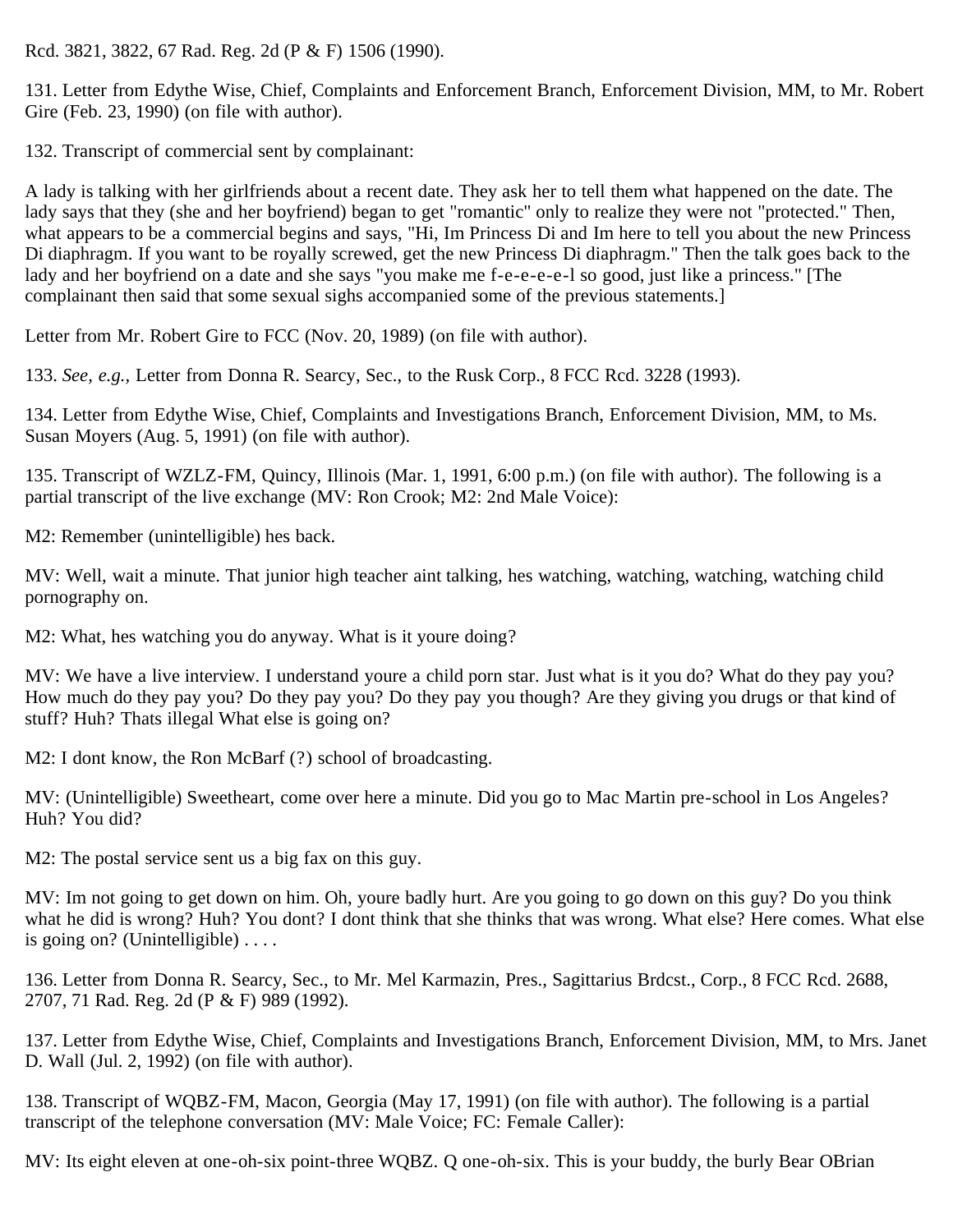sitting here punching buttons, buck naked. Dont punch the wrong button. Hey.

. . . .

MV: Q one-oh-six, Howdy.

FC: Hi, Bear.

MV: Hi, honey, are we having fun this morning?

FC: Yeah, youre entertaining the hell out of us and we got something for you.

MV: You got something for me?

FC: Yeah. (Unintelligible) how juicy it is.

MV: Well let me ask you this.

FC: OK, what?

MV: If I was to chew on it would I enjoy it?

FC: Damn right.

MV: (Laughs)

FC: 'Cause if you werent (?) I wouldnt let you chew on it.

MV: (Laughs) Oh, mama. . . .

. . . .

Song: "Kennedy Clan in Trouble Again" (MV: Male Voice; CH: Chorus):

MV: Hormones, hormones, Kennedy clan is in trouble once more

Hormones, Kennedy, Kennedy, Kennedy, Kennedy-Oh

CH: Kennedy clan is in trouble once more

MV: Hey Mister Kennedy put back your banana

CH: Kennedy clan is in trouble once more

MV: Uncle Ted is naked out on the veranda

CH: Kennedy clan is in trouble once more

MV: Late one night down in Palm Beach town

CH: Kennedy clan is in trouble once more

MV: Brought young girl back to the big compound

CH: Kennedy clan is in trouble once more

MV: Hormones, hormones